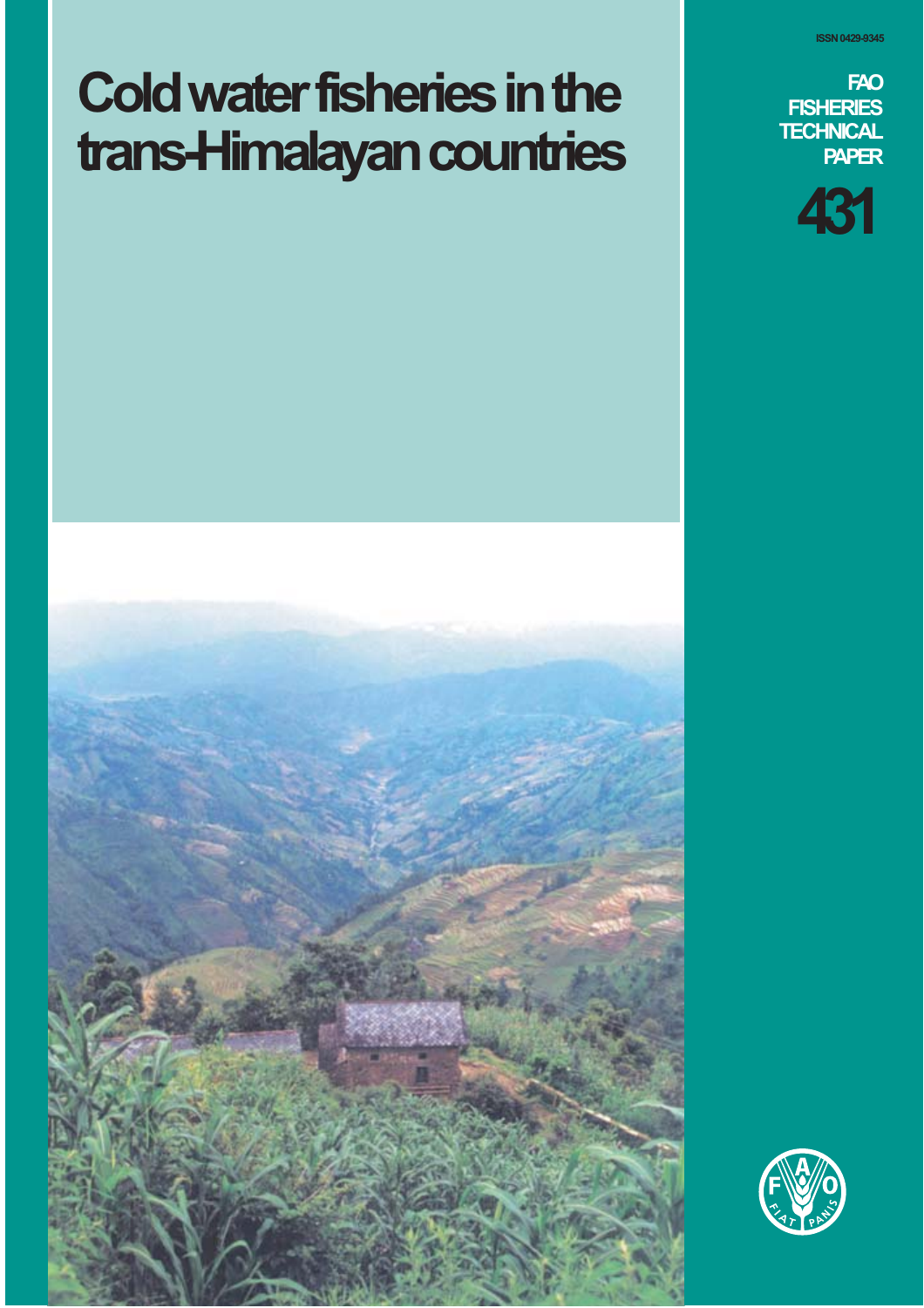# Cold water fisheries in the trans-Himalayan countries

**FAO FISHERIES TECHNICAL PAPER**



**Edtedby T. Petr** Toowoorba, Queensland **A**ustralia

and

**S.B. Swar** Directorate of Fisheries Development Balaju, Kathmandu **Nepal** 

**FOOD AND AGRICULTURE ORGANIZATION OF THE UNITED NATIONS Rome, 2002**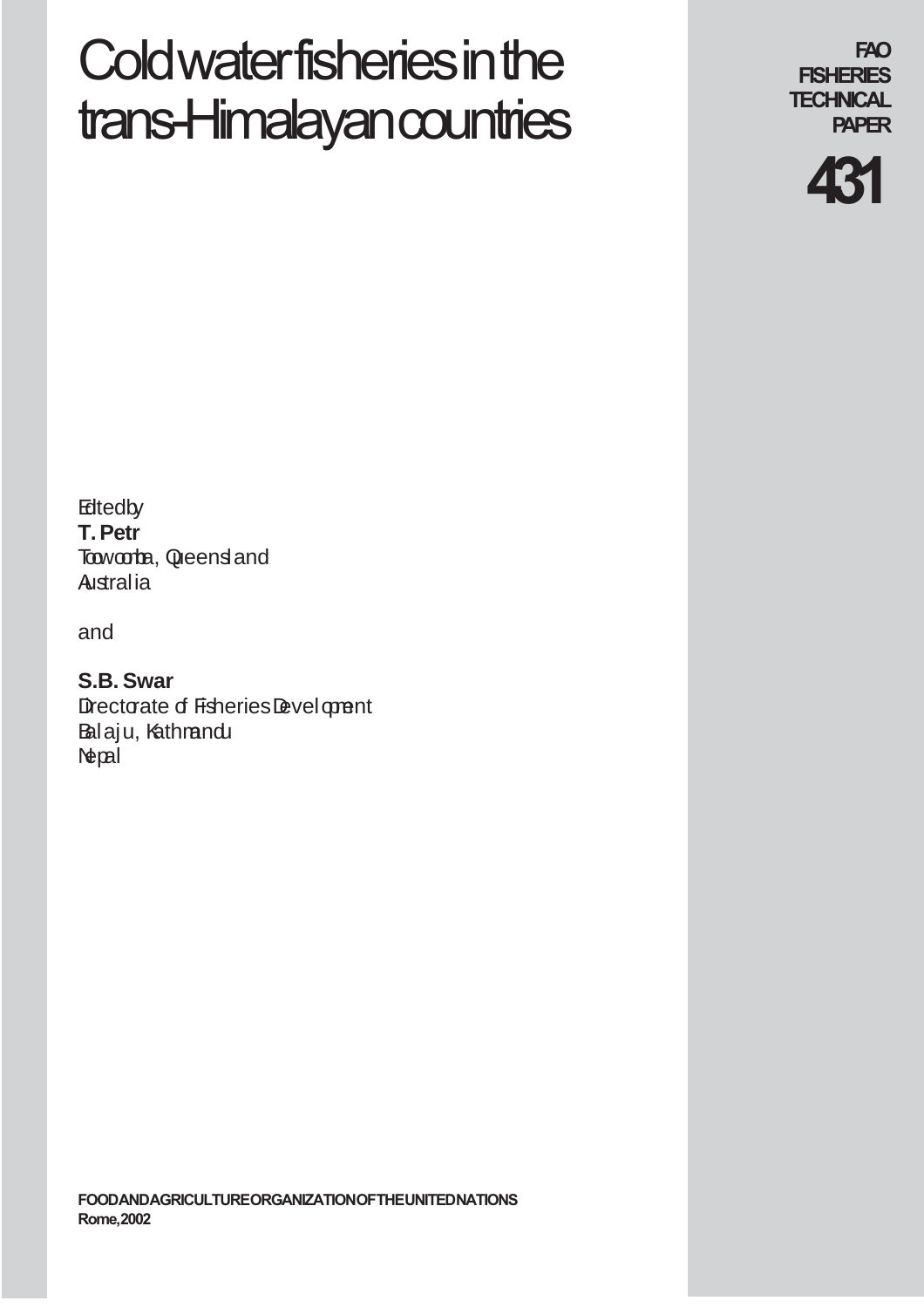The designations employed and the presentation of material in this information product do not imply the expression of any opinion whatscever on the part of the Food and Agriculture Organization of the United Nations concerning the legal status of any country, territory, city or area or of its authorities, or concerning the delimitation of its frontiers or boundaries.

ISBN 92-5-104807-X

All rights reserved Reproduction and dssemination of material in this information product for educational or other non-commercial purposes are authorized without any prior written permission from the copyright holders provided the saurce is fully acknowledged. Reproduction of material in this  $inf$ ormation product for resale or other commercial purposes is prohibited without written permission of the copyright holders. Applications for such permission should be addressed to the Chief, Publishing Management Service, Information Dvision, FAQ Vale delle Terme di Caracalla, 00100 Rome, Italy or by e-mail to capyright@ao.org

© **FAO 2002**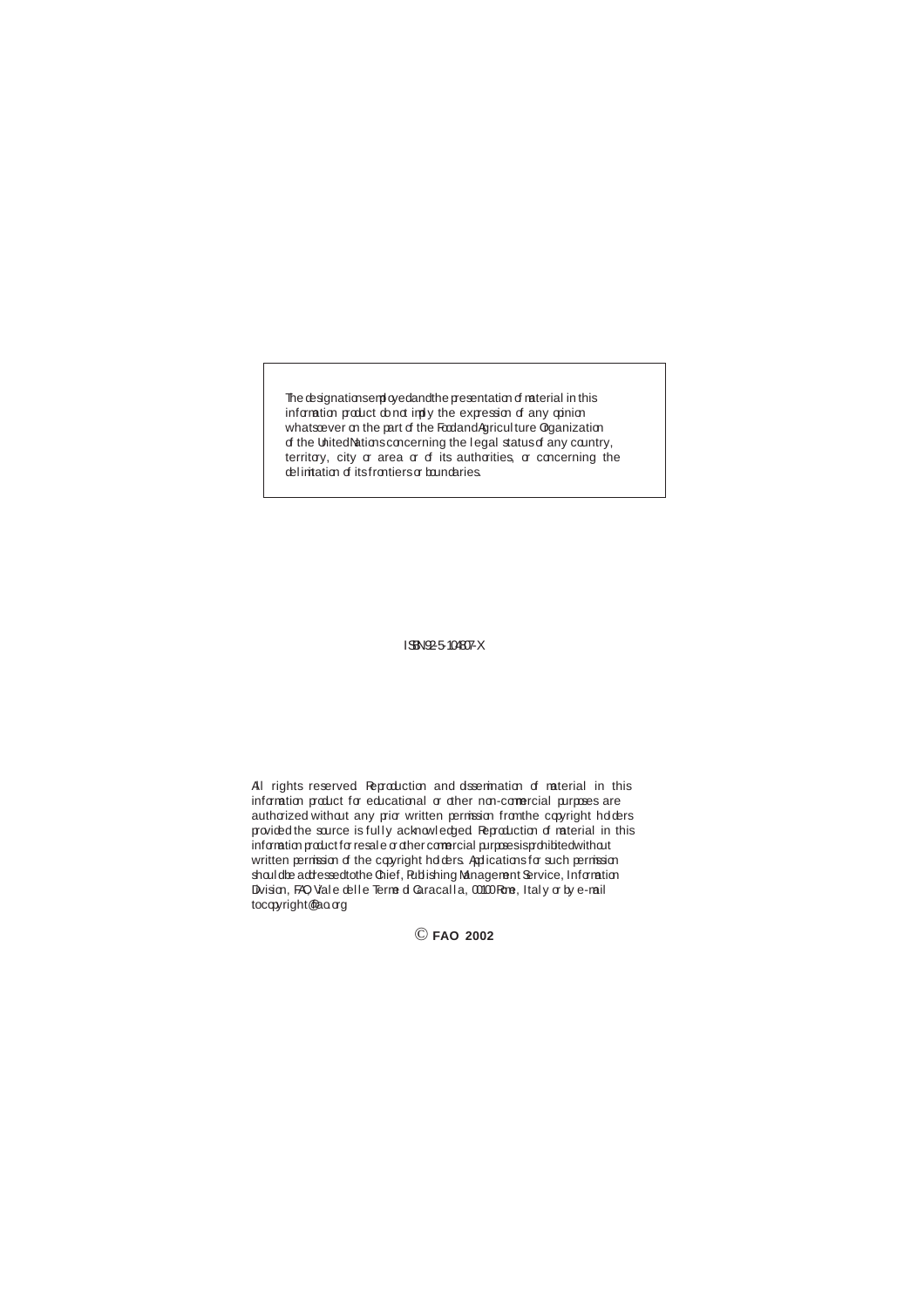#### **PREPARATION OF THIS DOCUMENT**

This volume contains contributions presented at the Symposium on Cold Water Fishes of the Trans-Himalayan Region, which was held on the 10-13 July 2001 in Kathmandu, Nepal. The objectives were to share information on the status of indigenous fish species and fisheries in the Trans-Himalayan region, improve understanding of their importance in peoples' livelihoods and assess the potential for further development. The proceedings are a contribution to the International Year of Mountains.

Petr, T.; Swar, D.B. (eds.) Cold water fisheries in the trans-Himalayan countries. *FAO Fisheries Technical Paper*. No. 431 Rome, FAO. 2002. p. 376

#### **ABSTRACT**

The Trans-Himalayan region encompasses a number of countries situated in the midland and highland areas of the Himalayas, Karakoram, and in a broad sense also in Hindu Kush and Pamir. The mountains are characterized by a very low level of human development, with full exploitation or overexploitation of the natural resources. Fisheries play an important role in providing food and income to the mountain people. The Symposium on Cold Water Fishes of the Trans-Himalayan Region, held 10-13 July 2001 in Kathmandu, Nepal, was attended by 70 participants from 10 countries. In 32 presentations it reviewed information, experiences, ideas and findings related to fish and fisheries in the region, paying special attention to fish species distribution, fishing intensity, socio-economic conditions and livelihoods of fisher communities, as well as to the impact of environment degradation, conservation measures and aquaculture technologies for indigenous and exotic cold water fish. The Symposium highlighted the role that fisheries play in providing food and income to people within the Trans-Himalayas and Karakoram. Recognizing the need to increase the role of aquatic resources in poverty alleviation, the Symposium urged national governments to give greater attention to fisheries development in mountain areas. The Symposium put forward a number of priority issues, including collaborative action on a regional scale, which would probably be the most cost-effective way to address these common problems and to share experiences. The recommendations are expected to be addressed in follow-up activities under a Trans-Himalayan regional programme.

#### **Distribution:**

Authors and Participants Regional and Sub-regional Fishery Officers Directors of Fisheries FAO Fisheries Department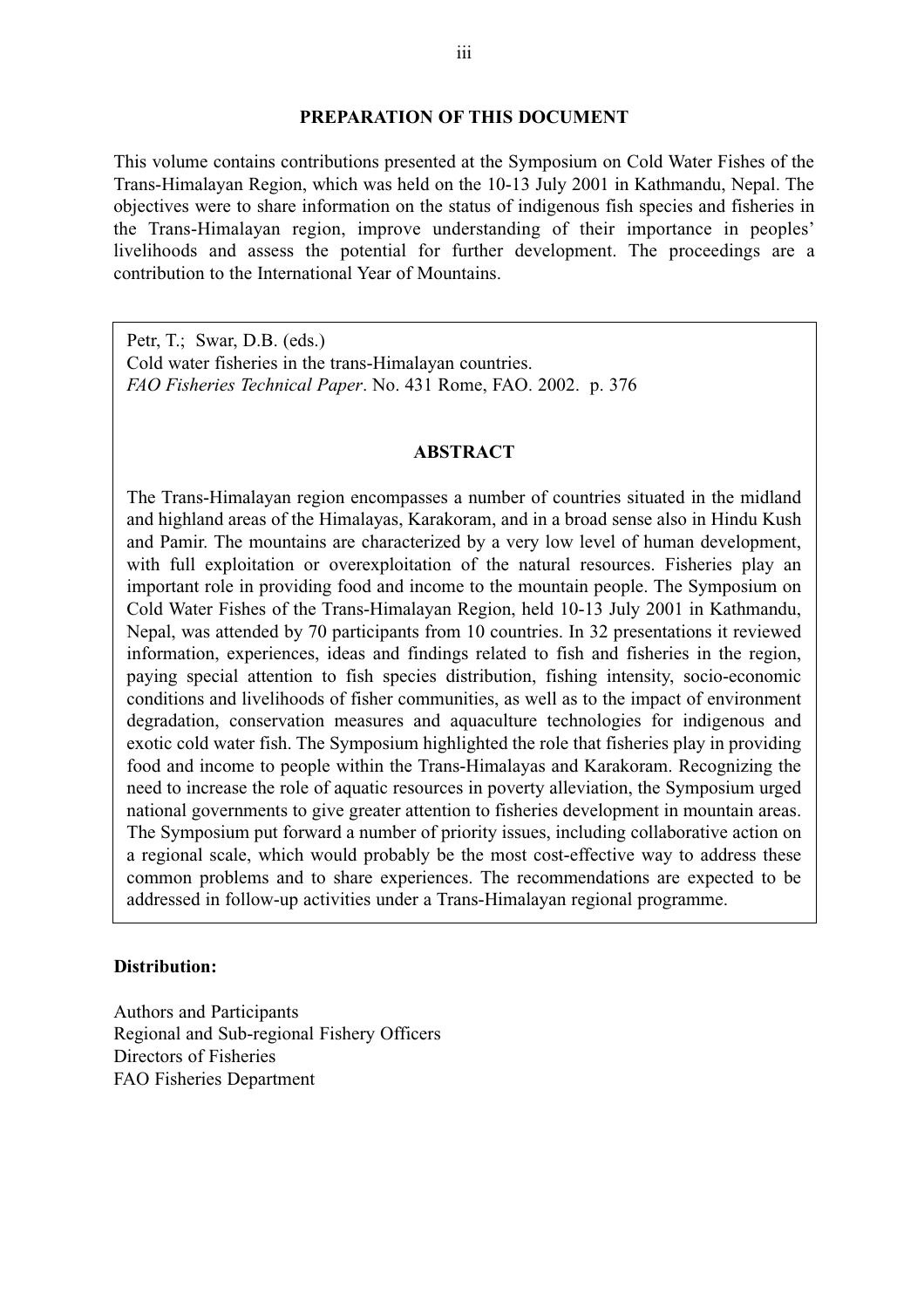#### **FOREWORD**

The Symposium on Cold Water Fishes of the Trans-Himalayan Region was held on the 10-13 July 2001 in Kathmandu, Nepal. It was jointly organized by the Directorate of Fisheries Development, Ministry of Agriculture and Cooperatives, His Majesty's Government of Nepal, Nepal Agriculture Research Council, Food and Agriculture Organization of the United Nations and Network of Aquaculture Centres in Asia-Pacific, in co-sponsorship with the Nepal Fisheries Society, the World Conservation Union and Worldwide Fund for Nature. The Symposium was attended by over 70 scientists, planners, policy makers, private entrepreneurs, representatives from 10 countries of the Trans-Himalayan and neighbouring regions: Bangladesh, Bhutan, Cambodia, China P.R., India, Iran, Myanmar, Nepal, Pakistan, Thailand, and representatives of international and regional organizations including the World Conservation Union (IUCN), the Bagmati Integrated Watershed Management Programme (BIWMP), and the Mekong River Commission (MRC).

The Trans-Himalayan region, as defined by the International Centre for Integrated Mountain Development (ICIMOD), encompasses the midland and highland areas of the countries of Afghanistan, Bangladesh, Bhutan, China PR., India, Myanmar, Nepal and Pakistan. In the region, characterized by rugged terrain and very low levels of human development, fisheries play an important role in providing food and income to the people. The objectives of the Symposium were to share information on the status of indigenous fish species in the Trans-Himalayan region, improve understanding of their importance in peoples' livelihoods and assess their current level of exploitation. The Symposium was designed to consolidate information, experiences, ideas and findings related to fish species distribution, fishing intensity, socio-economic conditions and livelihoods of fisher communities, impact of environment degradation, conservation measures and aquaculture technologies for indigenous and exotic cold water fish in the region.

The papers presented at the Symposium are grouped in four sections. In the first section resource paper by Petr reviews the cold water fish and fisheries in the mountain countries of Hindu Kush-Pamir-Karakoram and Himalayas, while their contribution to the livelihoods of the mountain people is dealt with by Phillips et al. One resource paper (Shrestha) is devoted to the host country Nepal. The six country reviews in the second section deal with cold water fish and fisheries in Bhutan (Gyeltshen), Iran (Mehrabi), Myanmar (Oo), Nepal (Swar), China (Wang and Yang), and Pakistan (Yaqoob). Of the 18 experience papers of the third section, 15 deal with fish stocks and fisheries in Nepal. Of these, two (Rajbanshi; Shrestha J.) provide a comprehensive list of cold water fish species, their distribution and taxonomic revision; six papers deal with the most important fish of Nepal, the mahseer (Bista *et al*.; Gurung *et al*.; Joshi *et al*.; Sharma and Mishra; Shrestha T.K.) and snow trout (Rai *et al*.), including aspects of their aquaculture; one paper deals with the culture of the exotic rainbow trout (Nepal *et* al.); six papers deal with fish stocks in rivers and lakes (Dhital and Jha; Ranjit; Shrestha *et al*.; Swar and Craig; Upadhaya and Shrestha; Yadav), with two of the papers also dealing with the socioeconomic aspects of fisheries (Dhital and Jha; Ranjit); two papers address the problem of river damming on fish stocks (Gubhaju; Upadhaya and Shrestha). Prospects for fishery enhancement and aquaculture in cold waters of Nepal are discussed by Shrestha *et al*. Mahseer fishery in India is dealt with by Ogale, while the progress with mahseer aquaculture and its profitability are considered in papers by Bista et al. and by Gurung et al. One paper deals with the production of trout in northern Pakistan (Yaqoob). The fourth section, under the heading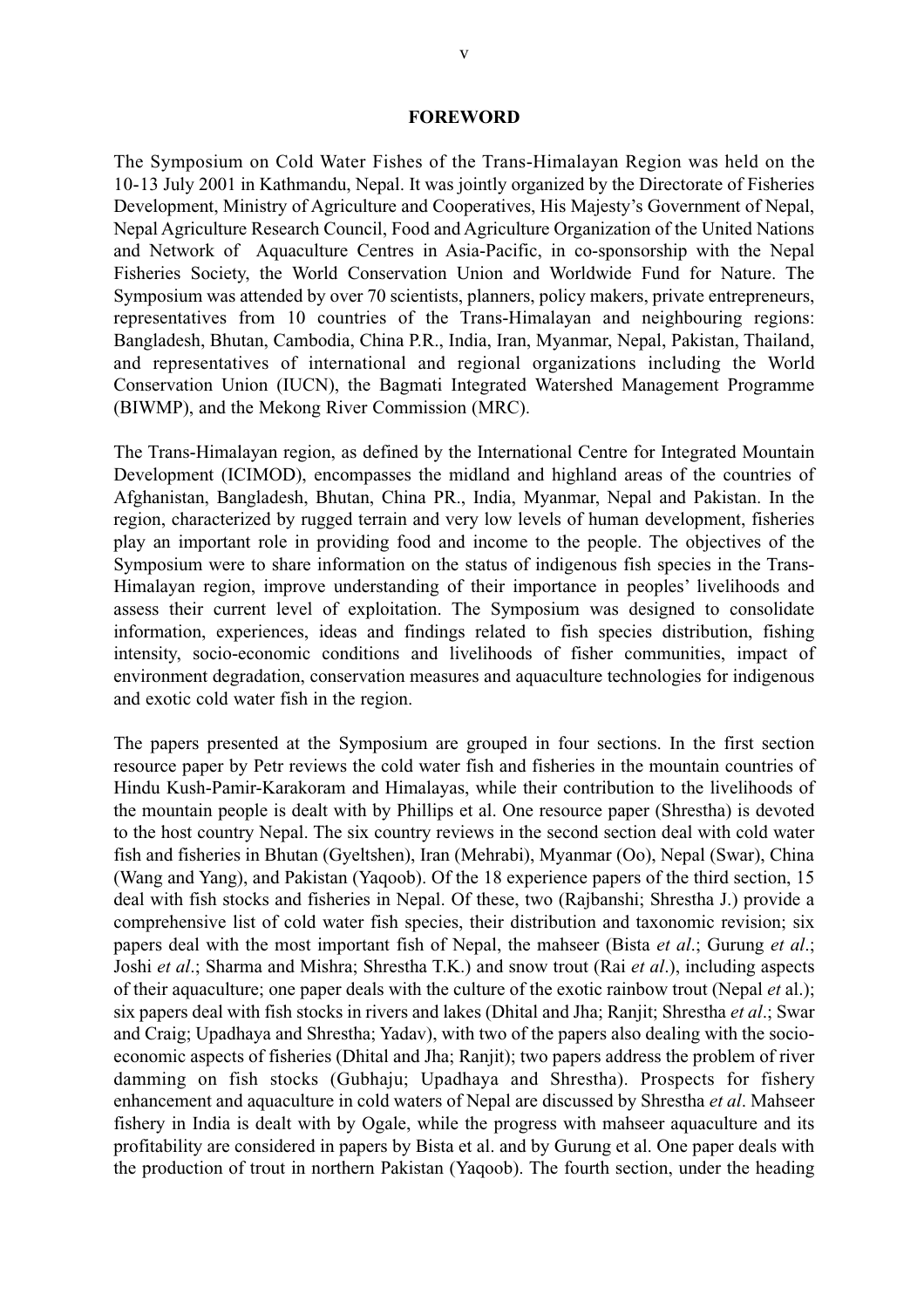Associated topics, contains five papers dealing with the fish and aquaculture in Bangladesh and of the Mekong River. The papers from Bangladesh address aquaculture production in hill districts (Aziz and Hossain), and the prospects of low cost diets in aquaculture (Hossain), respectively. One paper deals with the endangered Mekong giant fish species (Mattson *et al*.), one paper is devoted to aquaculture of the catfish *Aorichthys seenghala* (Ratanatrivong *et al*.), and one to the possibilities of developing aquaculture based on indigenous Mekong fish species (Vibol and Mattson).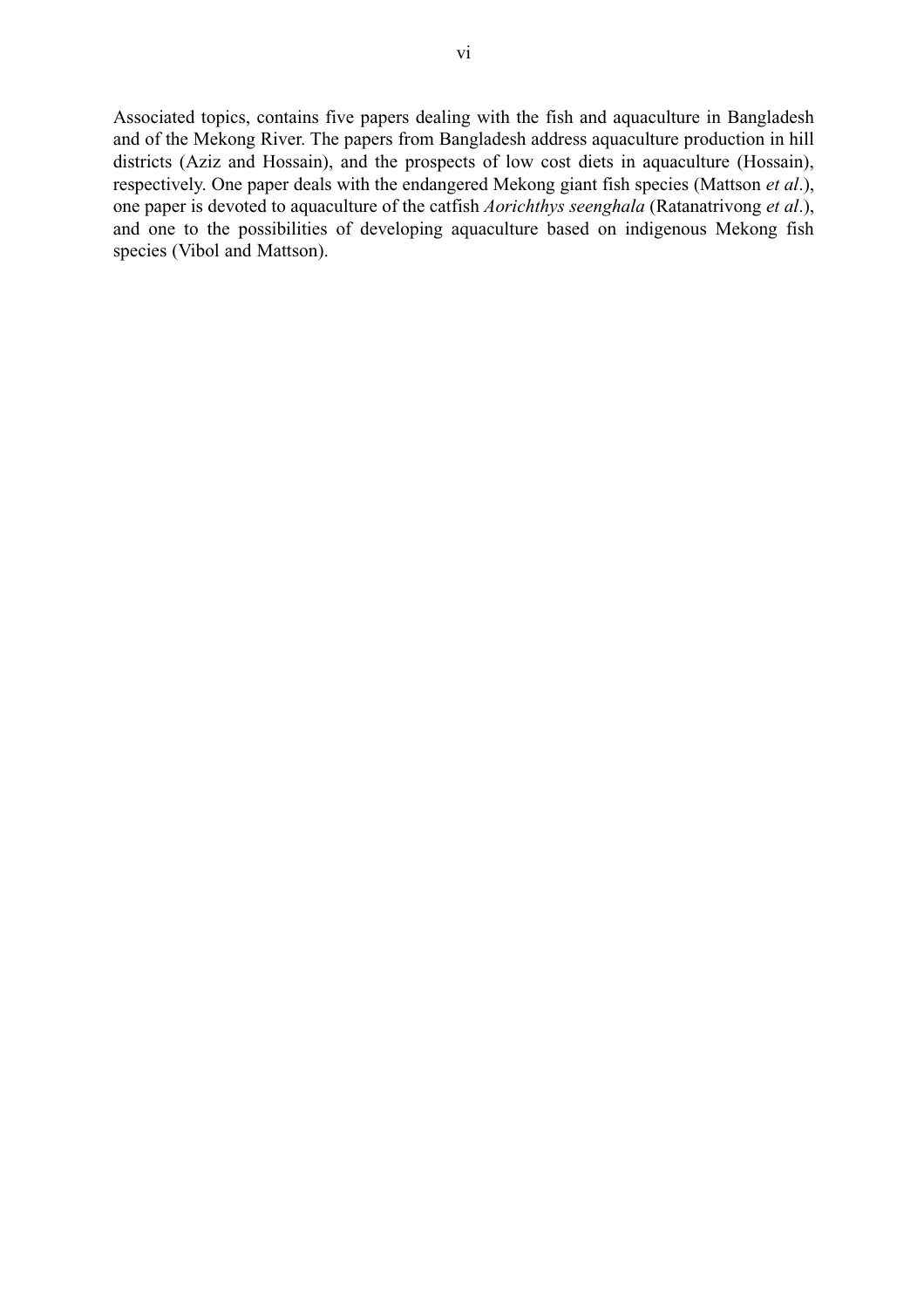# **CONTENTS**

Page

| Summary of recommendations of the Symposium on Cold Water<br>Fishes of the Trans-Himalayan region, 10-13 July 2001, Kathmandu, Nepal                                                      | xi           |
|-------------------------------------------------------------------------------------------------------------------------------------------------------------------------------------------|--------------|
| <b>SECTION 1: RESOURCE PAPERS</b>                                                                                                                                                         |              |
| Cold water fish and fisheries in countries of the high mountain<br>arc of Asia (Hindu Kush-Pamir-Karakoram-Himalayas). A review.<br>(by T. Petr)                                          | $\mathbf{1}$ |
| Environment, livelihoods and indigenous cold water fishes.<br>(by Phillips M.J., Melba B. Reantaso and P.N. Bueno)                                                                        | 39           |
| Cold water Fisheries Development in Nepal (by T.K. Shrestah)                                                                                                                              | 47           |
| <b>SECTION 2: COUNTRY REVIEWS</b>                                                                                                                                                         |              |
| Cold water fishes of the Trans-Himalayan Region: Bhutan.<br>(by K. Gyeltshen)                                                                                                             | 59           |
| Cold water aquaculture in Iran. (by Y. Mehrabi)                                                                                                                                           | 63           |
| Inland fisheries of the Union of Myanmar (by $W.$ Moo)                                                                                                                                    | 71           |
| The status of coldwater fish and fisheries in Nepal<br>and prospects of their utilisation for poverty reduction.<br>(by D.B. Swar)                                                        | 79           |
| Cold water fish culture in China.<br>(by Wang, and Y. Yang)                                                                                                                               | 97           |
| Cold water fisheries of Pakistan. (by M. Yaqoob)                                                                                                                                          | 101          |
| <b>SECTION 3: EXPERIENCE PAPERS</b>                                                                                                                                                       |              |
| Nutrition, feed, feeding of golden mahseer ( <i>Tor putitora</i> )<br>for domestication and production in Nepal.<br>(by Bista, J., B.R. Pradhan, A.K. Rai, R.K. Shrestha and T.B. Gurung) | 107          |
| Fish fauna of the Narayani River system and their impact<br>on the fishermen community in Chitwan Nepal.<br>(by Dhital, R.R. and D.K. Jha)                                                | 119          |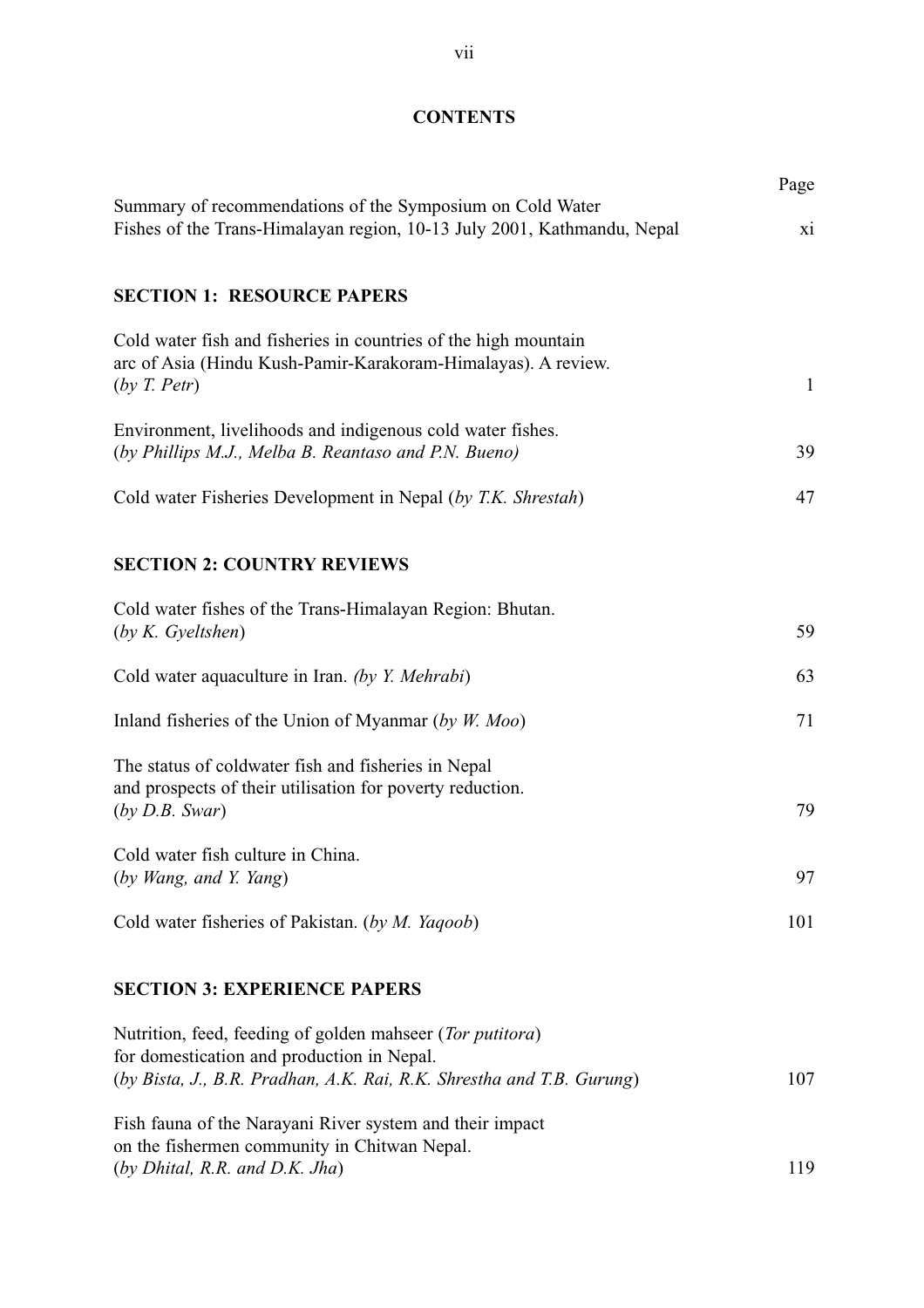|                                                                                                                                                                       | Page |
|-----------------------------------------------------------------------------------------------------------------------------------------------------------------------|------|
| Impact of damming on the aquatic fauna in Nepalese rivers.<br>(by S.R. Gubhaju)                                                                                       | 129  |
| Breeding of pond reared golden mahseer (Tor putitora) in Pokhara, Nepal.<br>(by Gurung, T.B., A.K. Rai, P.L. Joshi, A. Nepal, A. Baidya and J. Bista)                 | 147  |
| Aquaculture in Bangladesh: prospect of high density mixed<br>culture of fish with low cost diets. (by $M. A. Hossain$ )                                               | 161  |
| Domestication of wild golden mahseer (Tor putitora) and hatchery operation.<br>(by Joshi, P.L., T.B. Gurung, S.R. Basnyat and A.P. Nepal)                             | 173  |
| Economics of rainbow trout farming in Nepal.<br>(by Nepal, A.P., S.R. Basnyat, G.P. Lamsal, P.L. Joshi and R.M. Mulmi)                                                | 179  |
| Mahseer breeding and conservation and possibilities of commercial culture.<br>The Indian experience. (by Ogale, S.N)                                                  | 193  |
| Present status of snow trout in Nepal.<br>(by Rai, A.K., B.R. Pradhan, S.R. Basnet and D.B. Sawr)                                                                     | 213  |
| Zoo-geographical distribution and the status of coldwater fish of Nepal.<br>(by K.G. Rajbanshi)                                                                       | 221  |
| The current status of capture fishery in the upper Sunkoshi River.<br>(by R. Ranjit)                                                                                  | 247  |
| Present status and prospects of mahseer fishery in Garhwal Region<br>of Central Himalaya. (by Sharma, A.P. and A. Mishra)                                             | 257  |
| Taxonomic revision of cold water fishes of Nepal. (by J. Shrestha)                                                                                                    | 273  |
| Prospects of fisheries enhancement and aquaculture in lakes<br>and reservoirs of Nepal.                                                                               |      |
| (by M.K. Shrestha, R.K. Batajoo and G.B. Karki)                                                                                                                       | 289  |
| Ranching mahseer (Tor tor and Tor putitora) in the running<br>waters of Nepal. (by T.K. Shrestha)                                                                     | 297  |
| Katle ( <i>Neolissocheilus hexagonolepis</i> ) (McClelland) reproduction<br>in the Indrasarobar reservoir and the Tadi River, Nepal.<br>(by D.B. Swar and J.F. Craig) | 301  |
| Project-induced impacts on fisheries resources and their mitigation<br>approach in the Kali Gandaki "A" hydroelectric project, Nepal.                                 |      |
| (by Upadhaya, K.K. and B.C. Shrestha)                                                                                                                                 | 311  |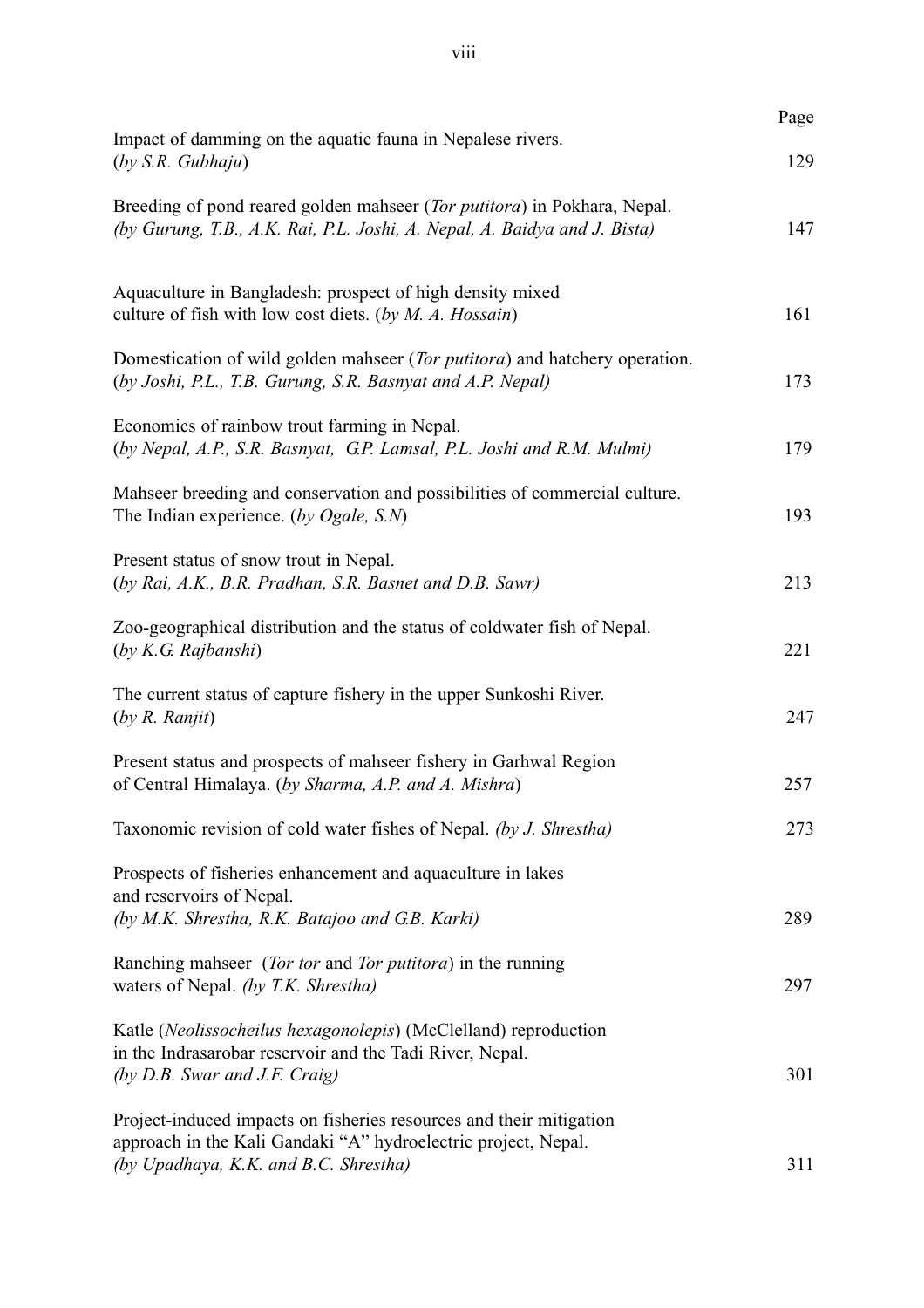|                                                                                                                                                               | Page |
|---------------------------------------------------------------------------------------------------------------------------------------------------------------|------|
| Survey of capture fisheries in the Koshi River basin.<br>(by $S.$ Yadav)                                                                                      | 317  |
| Production and culture of trout in the Northwest Frontier Province<br>and Northern Areas of Pakistan. A review. (by M. Yaqoob)                                | 327  |
| <b>SECTION 4: ASSOCIATED TOPICS</b>                                                                                                                           |      |
| Fishes in Trans-Himalayan Region: prospects of fish culture<br>in Hill Districts of Bangladesh. (by Aziz, M.A. and M.A. Hossain)                              | 333  |
| Aquaculture in Bangladesh: prospect of high density mixed culture of fish<br>with low cost diets. (by M.A. Hossain)                                           | 339  |
| Management and preservation of the giant fish species of Mekong.<br>(by N.S. Mattson, K. Buakhamvongsa, N. Sukumasavin,<br>N. Tuan and O. Vibol)              | 351  |
| Breeding and nursing of Asiatic shovelnose catfish,<br>Aorichthys seenghala (Sykes, 1841).<br>(by W. Ratanatrivong, N. Anurakchananai and P. Rungiboonsophit) | 357  |
| Opportunities and constraints related to the development<br>of aquaculture systems based on indigenous Mekong fish species.<br>(by O. Vibol and N. Mattson)   | 359  |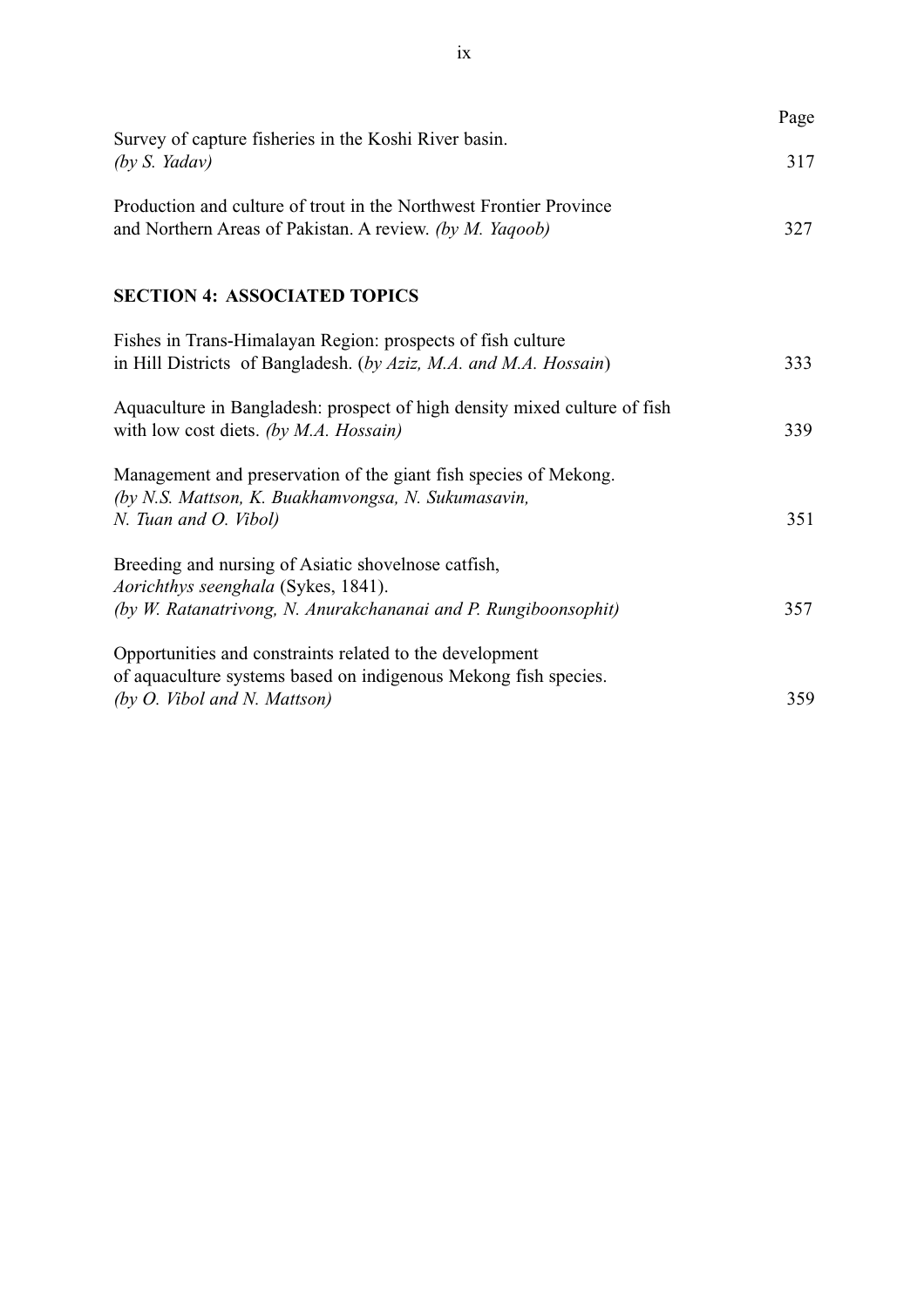## **SUMMARY OF RECOMMENDATIONS OF THE SYMPOSIUM ON COLD WATER FISHES OF THE TRANS-HIMALAYAN REGION, 10-13 JULY 2001, KATHMANDU, NEPAL**

The Symposium on Cold Water Fishes of the Trans-Himalayan Region, 10-13 July 2001, held in Kathmandu, highlighted the role that fisheries play in providing food and income to people within the Trans-Himalayas and Karakoram. Countries of the Trans-Himalayan region are making efforts to utilize cold water fish for the reduction of poverty and some successful strategies are emerging.

The Kathmandu Symposium put forward a number of priority issues to be addressed in followup activities under a Trans-Himalayan regional programme. These include the need for more research, training and education into Himalayan aquatic ecosystems, especially the biology and behaviour of coldwater fish stocks, migration patterns and environmental impacts, for strengthening of fisheries data collection and dissemination, and for improved access to, analysis and synthesis of the existing information and experience. A better integration of fisheries development within the overall ecosystem and rural development approach, under full consideration of ecological, social and economic values of fisheries in relation to agriculture, conservation and hydroelectric generation, is essential if fisheries is to become a more productive source of food in the region and play its full role in poverty alleviation in mountain countries. Another important issue is the need of better understanding of socioeconomic conditions and livelihoods of fisher communities. This would assist in formulating better management interventions with the objective of improving livelihoods of fishers and farmers in mountain areas. Better promotion of inter-sectoral cooperation and coordination between fishery and other sectors concerned with rural development and water resources management, and improving communications and exchange of experience and information resulting from the above, require close government attention in the countries of the region. Where resources are shared among neighbouring or several countries, interlinking will assist in solving common problems. The Symposium emphasized the need for policy development, that recognises the social and economic importance of aquatic resources and supports poor aquatic resource users, especially for integrated watershed development, gender equity, and poverty alleviation.

Collaborative action on a regional scale would probably be the most cost-effective way to address these common problems and share experiences. The Symposium therefore recommended regional cooperation among countries of the Trans-Himalayan Region be strengthened for effective sharing and exchange of skills, experiences and technical cooperation. To support this regional cooperation, the Symposium recommended a network for development and conservation of cold water fisheries be established among concerned nations in the Trans-Himalayan Region, coordinated by a centre located in a suitable country within the region. International support was also requested for this important regional initiative.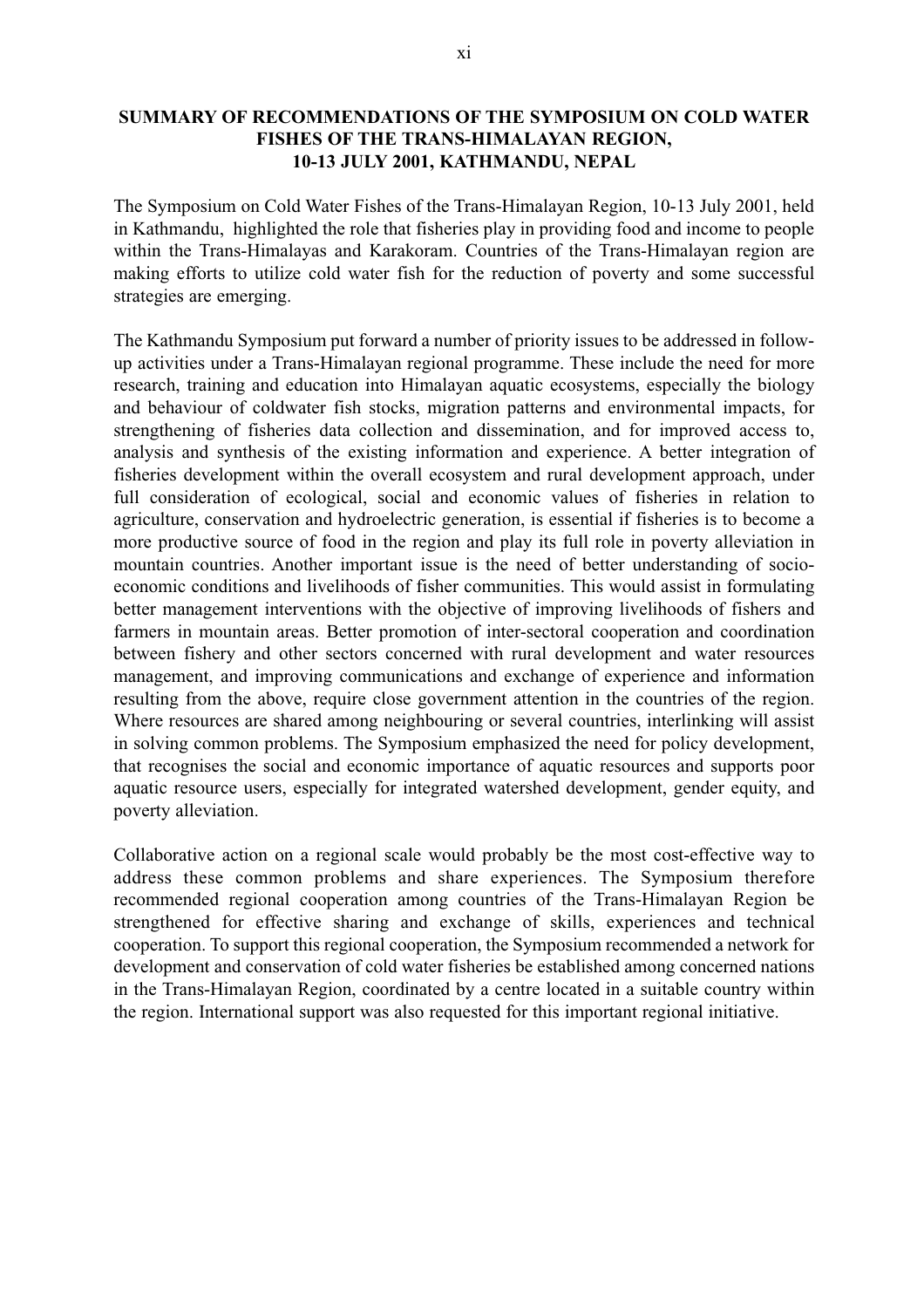#### **Section 1: Resource Papers**

#### **COLD WATER FISH AND FISHERIES IN COUNTRIES OF THE HIGH MOUNTAIN ARC OF ASIA (Hindu Kush-Pamir-Karakoram-Himalayas). A REVIEW**

#### **by**

#### **T. Petr 27 McLeod Street, Toowoomba 4350, Australia**

#### **ABSTRACT**

Cool and cold water streams and rivers in six countries (Afghanistan, Pakistan, India, Nepal, Bhutan and China) of the mountain arc extending from Hindu Kush through Pamir, Karakoram and Himalayas support predominantly subsistence and/or recreational/sport fisheries, with commercial fisheries practised only in some lakes and reservoirs. While fishing in streams and rivers is largely unmanaged, considerable effort has gone into the management of some reservoirs and lakes in India, Pakistan and Nepal. For recreational fishery brown trout has been introduced in some rivers and streams of the southern slopes of the mountain arc, and has succeeded in establishing self-reproducing populations in some of them. Schizothoracinae (a sub-family of the family Cyprinidae) is the predominant group of indigenous fish captured from streams and rivers, and mahseer (*Tor* spp) and *Neolissocheilus hexagonolepis* are the favourite fish of anglers. Overfishing has become a problem in many cold water streams and rivers, as well as in some lakes in India. Deterioration of catchment soils by inappropriate agricultural practices and deforestation, and pollution are reducing the water quality, harming the cold water fish stocks in some rivers, streams and shallow lakes. Kashmir Valley lakes Dal and Wular in Jammu and Kashmir of India are being reduced in size through the process of eutrophication, explosive growth of aquatic plants and encroachment of agriculture into their margins. Enhancement of cold water fish stocks through regular stocking of indigenous fish species in a variety of water bodies in the mountain arc, especially in the Himalayas, is one way which has been pursued by some of the countries in the region. There is a growing awareness of the need for protecting the catchment from inappropriate land use practices.

#### **1. INTRODUCTION**

The area considered in this review starts in the west with the mountain ranges of Hindu Kush, continuing in an approximately eastern direction through Pamir, Karakoram and Himalayas. Only Afghanistan, Pakistan, India, Nepal, Bhutan and China are reviewed for their cold water fish fauna and fisheries in this mountain belt. Information is sparse on cold water fish and fisheries in Afghanistan, and the reviewer's inability to read information on China in the original language placed a limit on the section dealing with China cold waters. The major source of information for this review has been a FAO publication (Petr, ed., 1999) which covered cold water fish and fisheries of the major part of Asia, including countries which are the subject of discussion in the present FAO Symposium. The reviewer apologises for any weakness in this information and hopes that information presented at the Symposium will update this text. This also concerns revisions of taxonomy (see papers by Shrestha, J. and by Rajbanshi, K.J., this volume).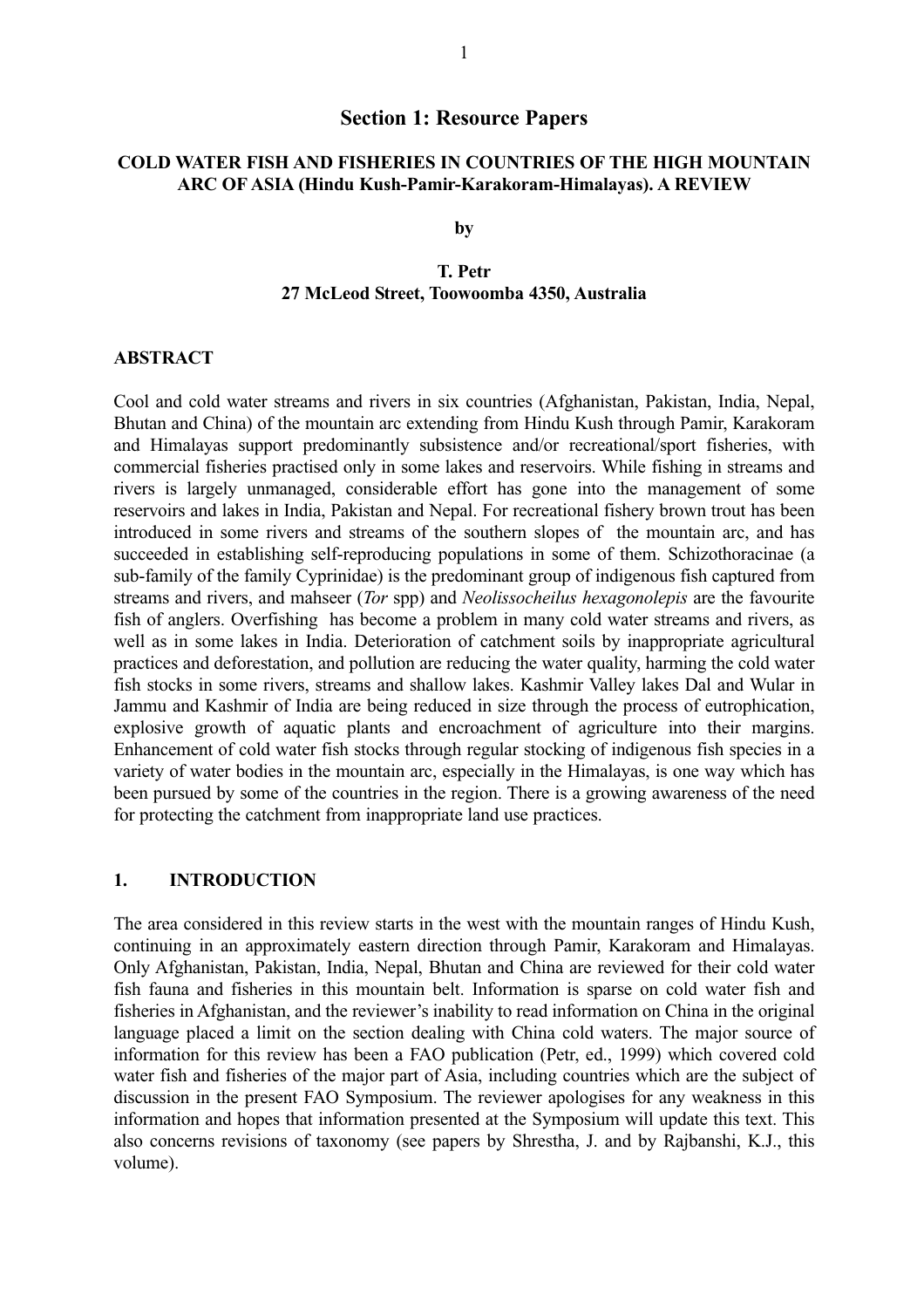The subfamily Schizothoracinae (family Cyprinidae), which includes snow trout (*Schizothorax* spp) and several other genera important for fisheries, is present in the Himalayan and sub-Himalayan regions of the Indian subcontinent, Afghanistan, Central Asia, Kazakhstan, China and Myanmar, hence it is indigenous for the region. Schizothoracines inhabit cold waters up to the altitude of 3 323 m (in Nepal), being present in rivers, streams and lakes, and prefering temperatures of between 8 and 22°C. There are 28 species of snow trout in the Himalayan and sub-Himalayan regions including China and Pakistan (Sharma, 1989). The genus *Tor*, with several species present in the mountain arc, is a famous indigenous sport fish. Of the exotic introduced species the brown trout (*Salmo trutta fario*), where established in wild waters, is important especially for sport fishery.

#### **2. GEOGRAPHY AND FISH SPECIES DIVERSITY**

#### **2.1 Afghanistan**

Northern Afghanistan is situated at the western end of the Himalayas-Karakoram-Pamir-Hindu Kush complex of high mountain ranges. Nearly 75 percent of Afghanistan is mountainous, with its north-east embracing the southwestern ranges of Hindu Kush. Rivers along the northeast border with Pakistan are affected by the monsoon and have maximum flows twice a year: July to September and January to April. The majority of Afghanistan rivers are endorheic, ending in deserts or internal lakes. One of these is the Amu Darya, which has its origins in the Pamirs, and ends in the Aral Sea. The Murgab River, with a source in the western Hindu Kush, flows west, enters Turkmenistan and is lost in the sands of the Kara Kum desert. The Hari Rud River which starts in the centre of Afghanistan, also ends in the sands of the Kara Kum desert. The Helmand River, which has a source not far from the Kabul River at the southwestern end of the Hindu Kush, ends in Sistan Lakes in eastern Iran. For the purpose of this review only the Kabul River, which originates in the southwestern Hindu Kush and eventually enters Pakistan, where it flows into the Indus River, is of interest (Figs 1 and 2).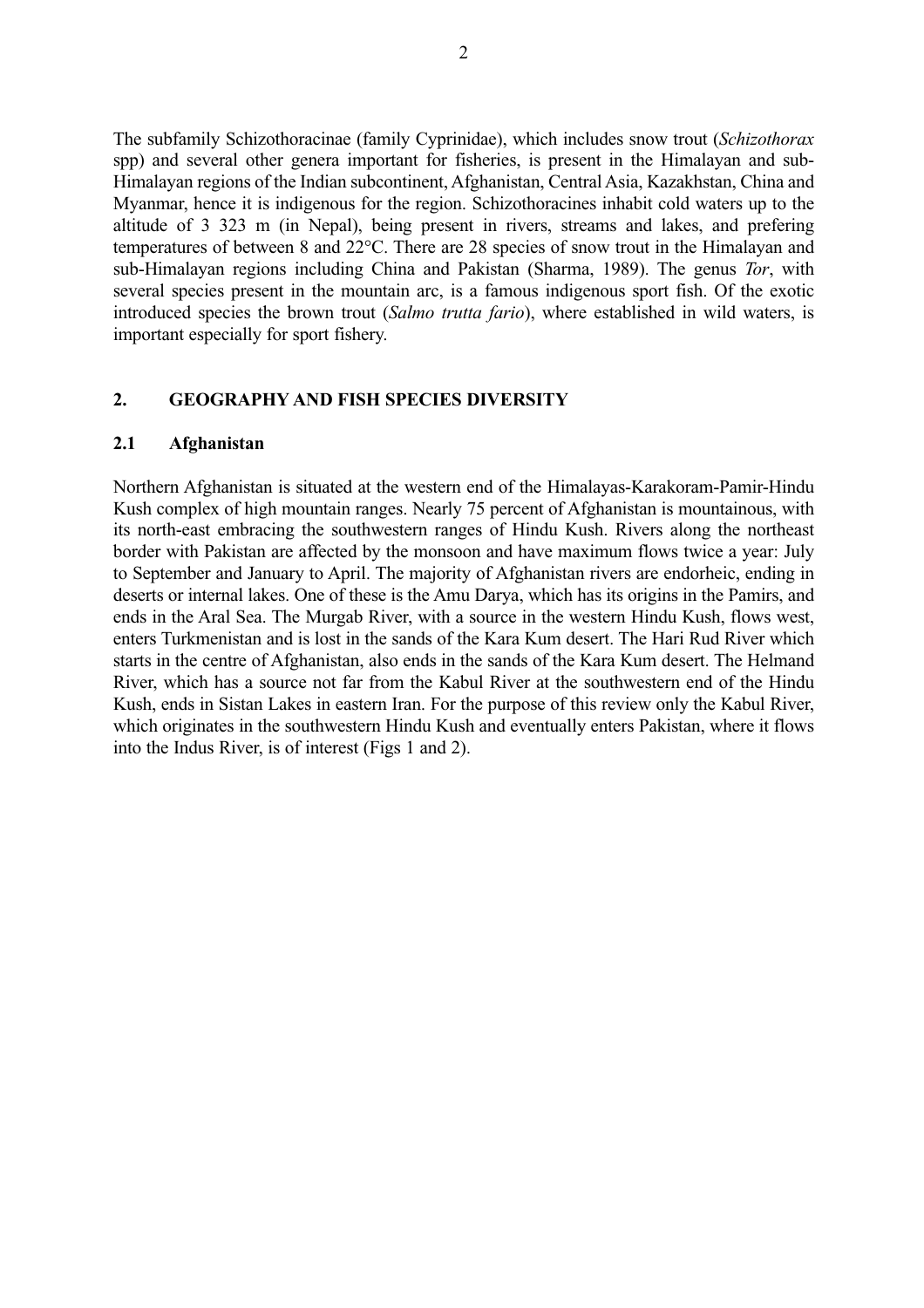

**Fig. 1 - Major mountain ranges of Afghanistan** (from Coad, 1981)



**Fig. 2 - Major drainages of Afghanistan** (from Coad, 1981)

1 = Jehil-e Puzak; 2 – Ab-e Istadeh-ye Moqor; 3 – Dasht-e Navar; 4 – Ghazni River; 5 – Lowgar River; 6 – Khiali River; 7 – Pech River; 8 – Laghman River; 9 – Panjsher River; 10 – Gowr Band; 11 – Sorkh Ab; 12 – Andarab River; 13 – Khanabad River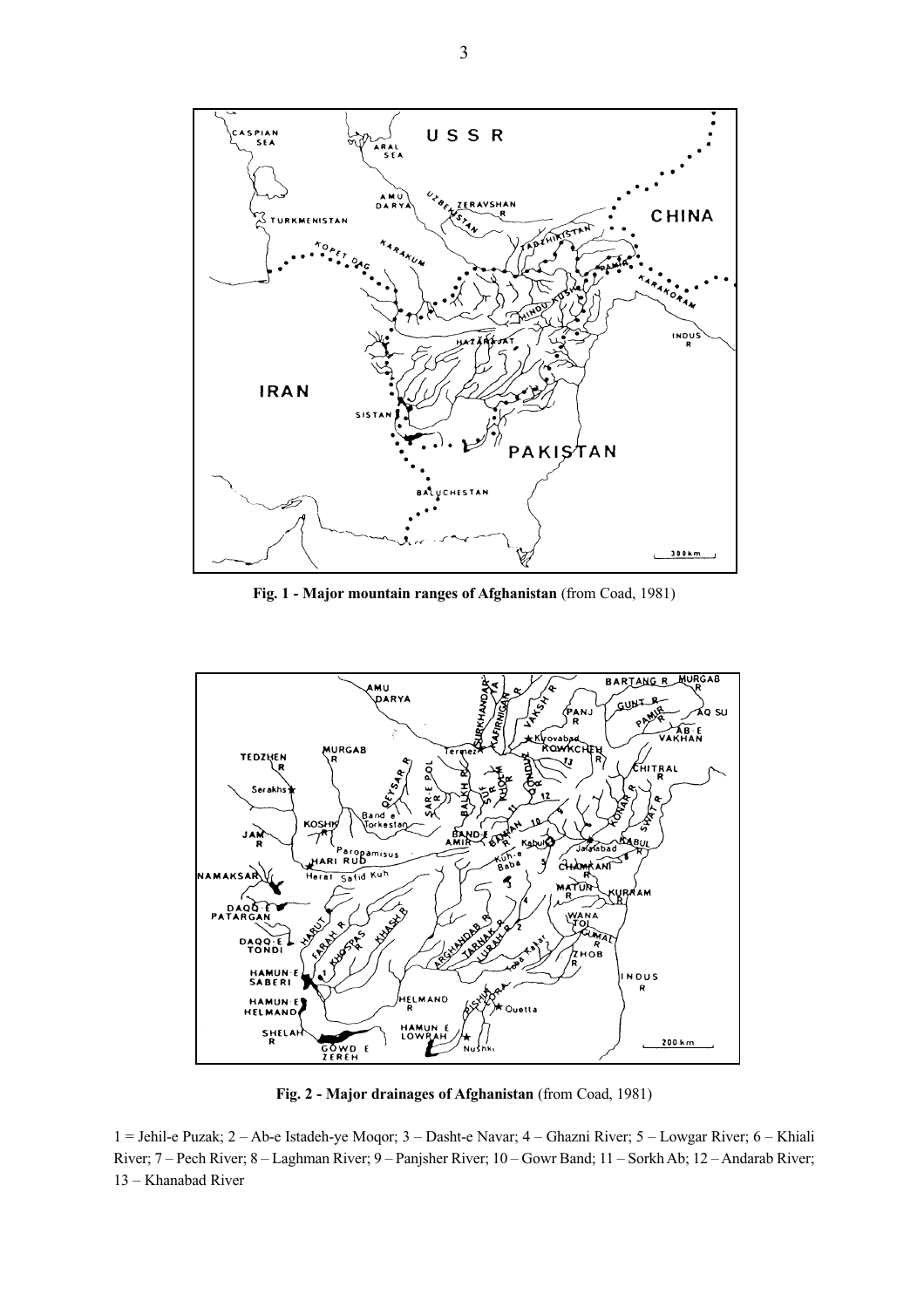Afghanistan rivers and streams contain a mixture of Oriental and Palaearctic species, with northern and southern species and high and low altitude-adapted species. The fauna is about equally divided between Oriental and Palaearctic species. For the Kabul River Coad (1981) has listed the following indigenous fish species: *Amblypharyngodon mola, Aspidoparia jaya, Barilius vagra, Cirrhinus reba, Danio devario, Esomus danricus, Labeo angra, L. dero, L. diplostomus, L. dyocheilus, L. gonius, L. pangusia, Puntius conchonicus, P. sarana, P. sophore, Salmostoma bacaila, Schizothorax barbatus, S. chrysochlora, S. edeniana, S. esocinus, S. labiatus, Tor putitora, Nemacheilus alepidotus* (Kabul R. basin), *N. griffithi, N. sargadensis* (Kabul R. basin), *Rita rita, Ompok canio, O. pabda, Glyptosternum reticulatum* (Kabul R. basin), *G. jalalensis, Channa gachua* (Kabul R. basin), *C. punctatus* (Kabul R. basin). The following exotic fish were also noted for the Kabul River: *Carassius auratus, Ctenopharyngodon idella, Hypophthalmichthys molitrix, Gambusia affinis.*

Coad (1981) noted that the upper reaches of the Kabul basin are dominated by a variety of snow trout (Schizothoracinae) and cobitid species which are adapted to cold, fast mountain streams.

#### **2.2 Pakistan**

Cold water fish are limited to the higher latitudes of the northern half of Pakistan (Fig. 3), where three mountain systems extend from the west to the east: the Hindu Kush, Karakoram and Himalayas. In the northern mountains of Pakistan the Indus River, which itself originates in Tibet (China), receives a number of tributaries, viz. Gilgit, Swat, Kunhar, Neelum and Jhelum. Further downstream, already in the plains, the rivers Chenab, Ravi and Sutlej, all of which arise from the Indian Himalayas, join the Indus River from the east. Cold water streams and lakes are present in three administrative areas of northern Pakistan: Northern Areas, the Azad State of Jammu and Kashmir (AJK), and the North West Frontier Province (NWFP). Schizothoracines (genera *Schizothorax* and *Schizopyge*) are the major fish of cold water streams and rivers, with the dominant species being *Schizothorax plagiostomus*. Akhtar (1991) listed 25 species (of these 4 introduced, *viz*. brown and rainbow trout (*Oncorhynchus mykiss*), common carp (*Cyprinus carpio*) and gold fish (*Carassius auratus*) of freshwater fish for the Northern Areas as compared to 43 species (of which 4 have been introduced) for AJK, in which he included also warm water species (Akhtar, 1991a) (Tables 1 and 2).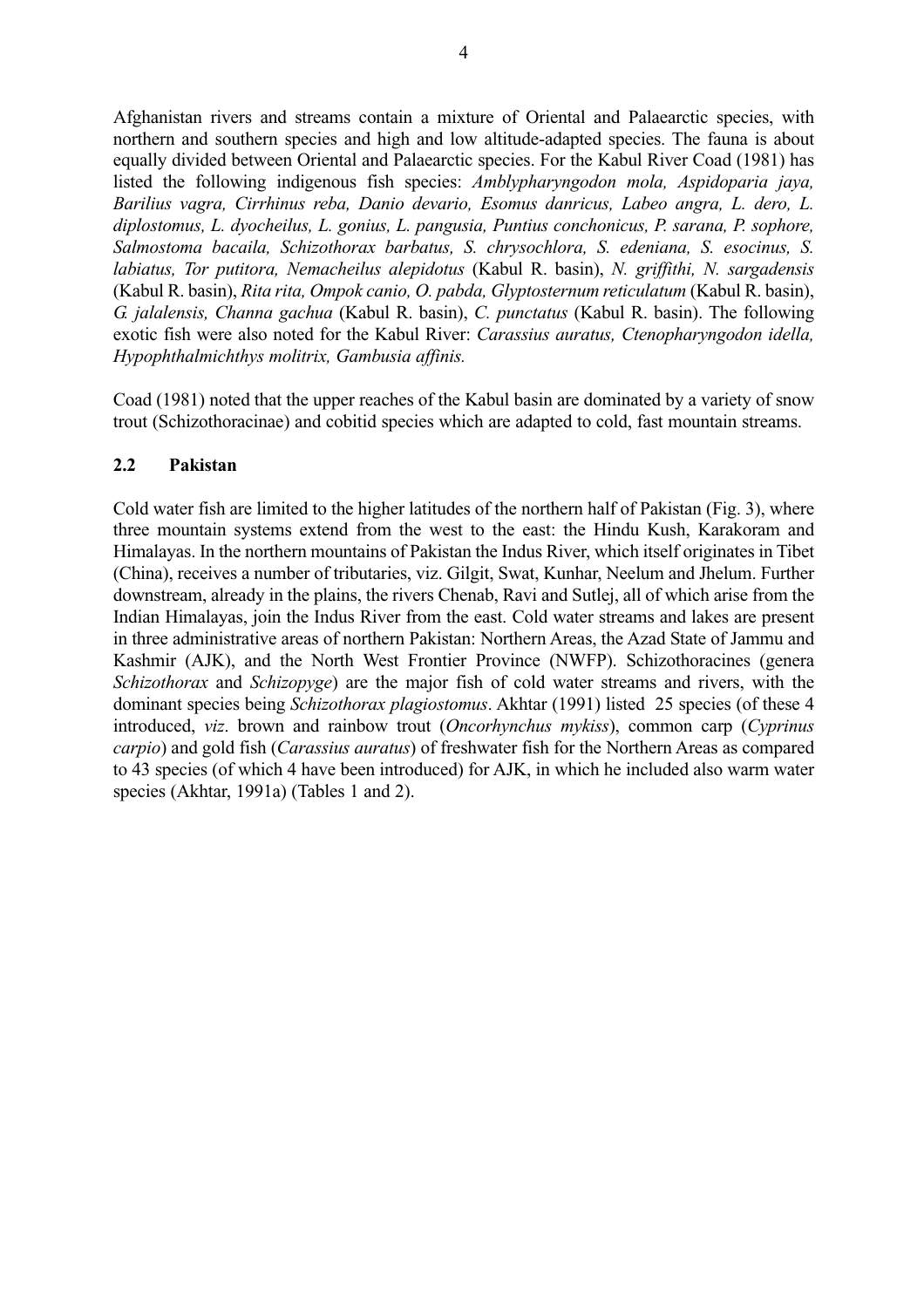

**Fig. 3 - Map of Pakistan and location of major reservoirs** (from Petr, 1999b)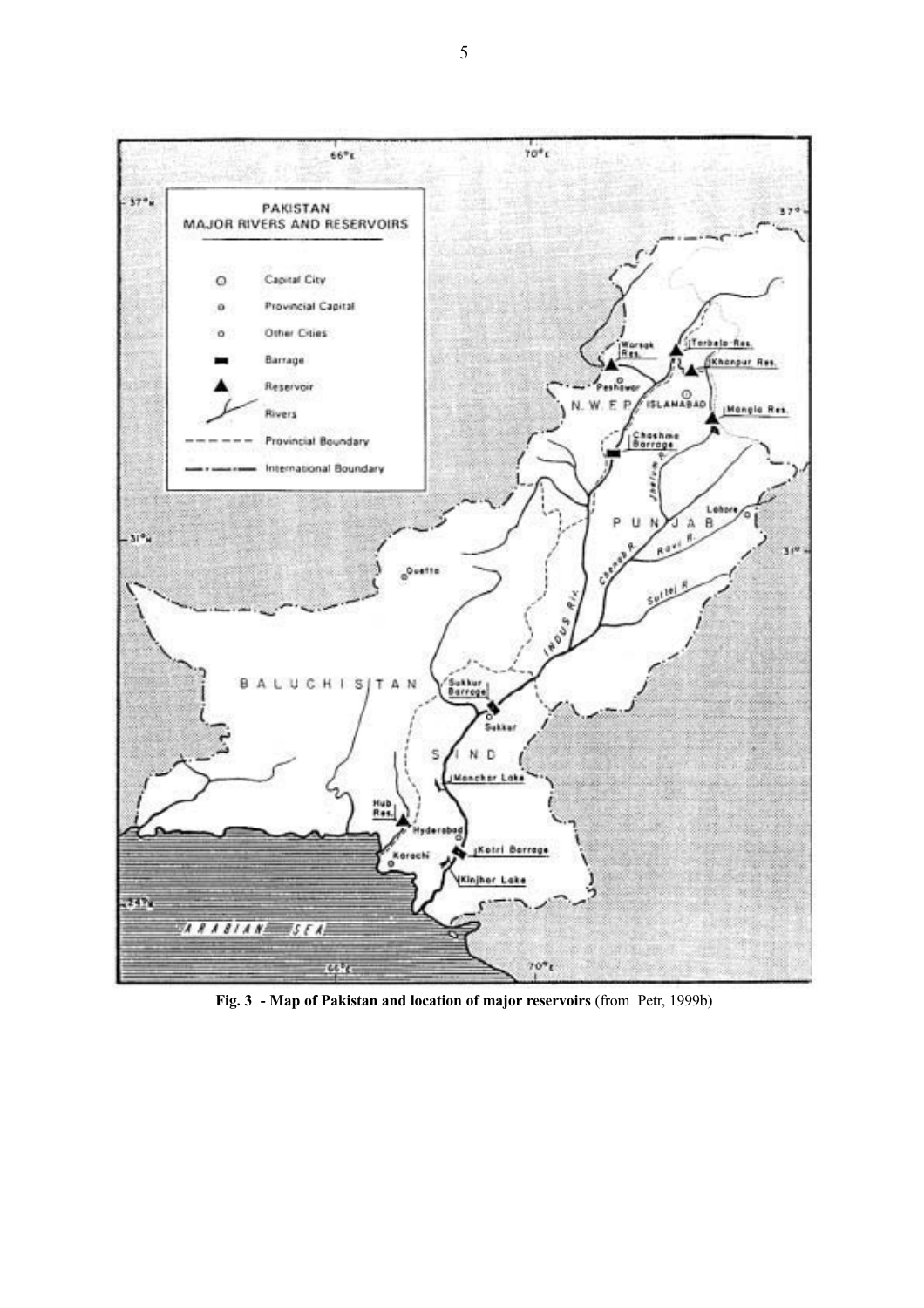| $#$ exotic                                                                                                            |                                                                                                    |
|-----------------------------------------------------------------------------------------------------------------------|----------------------------------------------------------------------------------------------------|
| Family: Salmonidae                                                                                                    | Family: Cyprinidae                                                                                 |
| # Salmo trutta                                                                                                        | # Cyprinus carpio                                                                                  |
| # Oncorhynchus mykiss                                                                                                 | $#$ Carassius auratus                                                                              |
| Family: Cyprinidae                                                                                                    | Family: Cobitidae                                                                                  |
| Schizothorax intermedius                                                                                              | Triplophysa choprai                                                                                |
| Schizothorax labiatus                                                                                                 | Triplophysa gracilis                                                                               |
| Schizothorax plagiostomus                                                                                             | Triplophysa stoliczkai                                                                             |
| Schizopyge curvirostris                                                                                               | Triplophysa yasinensis                                                                             |
| Schizopyge esocinus                                                                                                   | Triplophysa sp.1                                                                                   |
| Schizopyge longipinnis                                                                                                | Triplophysa sp.2                                                                                   |
| Schizopygopsis stoliczkai<br>Schizocypris brucei<br>Dyptichus maculatus<br>Ptychobarbus conirostris<br>Racoma labiata | Family: Nemacheilidae<br>Nemacheilus semiarmatus<br>Family: Sisoridae<br>Glyptosternum reticulatum |

**Table 1 List of fish - Northern Areas** (from Akhtar, 1991)

In the Northern Areas the Indus River receives numerous tributaries draining the Karakoram Range. Of the total length of 2100 km of streams and rivers, about 350 km contain brown trout. There are 33 lakes in Northern Areas, of which 12 are stocked with trout, but most have indigenous fish.

| $#$ exotic                  |                            |
|-----------------------------|----------------------------|
| Family: Salmonidae          | Family: Cyprinidae         |
| #Salmo trutta               | Tor putitora               |
| #Oncorhynchus mykiss        | Tor tor                    |
|                             | $#C$ yprinus carpio        |
| Family: Cyprinidae          | #Carassius auratus         |
| Schizothorax esomus         |                            |
| Schizothorax micropogon     | Family: Cobitidae          |
| Schizothorax plagiostomus   | Aorichthys seenghala       |
| Crossocheilus latius        | Nemacheilus alepidatus     |
| Racoma labiata              | Schistura alepidata        |
| Aspidoparia morar           | Triplophysa kashmirensis   |
| Barilius vagra              |                            |
| Chella cachius pakistanicus | Family: Sisoridae          |
| Catla catla                 | Glyptothorax kashmirensis  |
| Cirrhinus mrigala           | Glyptothorax pectinopterus |
| Cirrhinus reba              | Glyptothorax punjabensis   |
| Esomus danricus             | Glyptothorax stocki        |

**Table 2 List of fish - Azad Jammu and Kashmir** (from Akhtar, 1991a)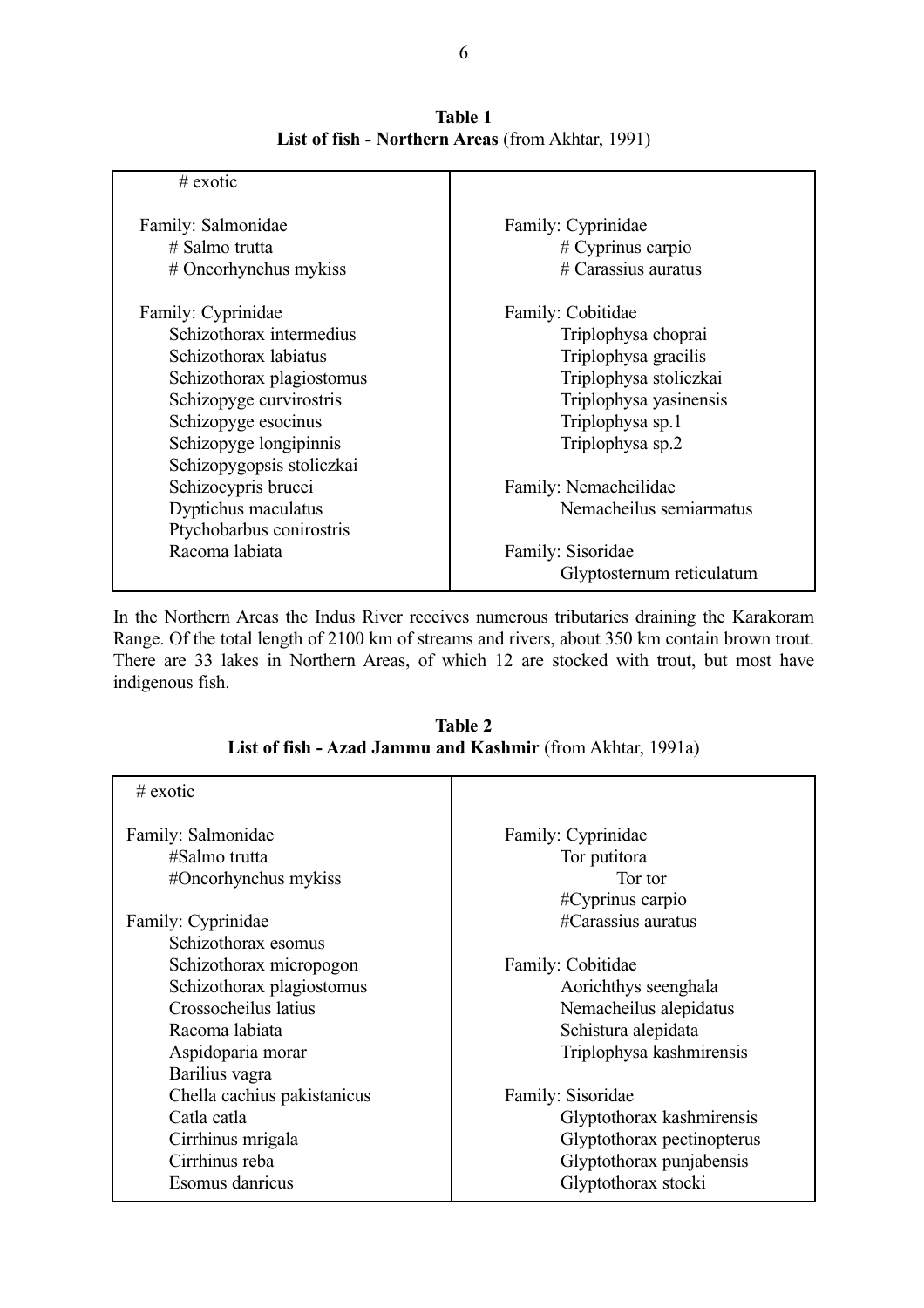| Garra gotyla          |                     |
|-----------------------|---------------------|
| Labeo calbasu         | Family: Schilbeidae |
| Labeo dero            | Clupisoma naziri    |
| Labeo dyocheilus      |                     |
| Labeo gonius          | Family: Siluridae   |
| Labeo rohita          | Ompok bimaculatus   |
| Puntius chola         | Ompok pabde         |
| Puntius sarana        | Wallago attu        |
| Puntius sophore       |                     |
| Puntius ticto         | Family: Channidae   |
| Salmostoma bacaila    | Channa punctatus    |
| Amblypharyngodon mola |                     |
|                       |                     |

The River Jhelum, which arises from Lake Wular in India, is the major river of AJK. In Pakistan the Jhelum receives a number of tributaries. The major tributary, the River Neelum, is a cold water river with a range of temperatures from 0 to 12°C. The indigenous schizothoracines dominate the fish stocks. After its confluence with Jhelum at Muzaffarabad, the water temperature increases from 8 to 30°C, until it reaches Mangla reservoir. The stretch between Muzaffarabad and Mangla already harbours warm water fish such as Indo-Gangetic carps, but also (Tor spp), a popular game fish. In another tributary of the Jhelum, the Poonch, schizothoracines are reported from the uppermost stretch of this river. Two inaccessible lakes in the Neelum Valley, Lake Rattigali Sar (3 832 m), and Dherian Sar (3 695 m) are reportedly stocked with trout.

The NWFP, surrounded by rugged mountains, has a temperate climate, including cold winters. Rivers in the valleys Swat, Kaghan, Chitral and Kohistan carry clean cold water and contain schizothoracines and some other cold water indigenous fish. Several lakes and reservoirs also provide suitable conditions for cold water fish. As one moves to south to transitional or semicold waters, schizothoracines are joined by mahseers. Further south and at lower altitude warm water fish species prevail.

## **2.3 India**

The Himalayas, which cover 594 400 km2, run for about 2 500 km from west to east, between Nanga Parbat (8 126 m) in the west and Namcha Barwa (7 756 m) in the east. This mountain system is bordered in the west by the Karakoram Mountains and in the north by the high Plateau of Tibet. The width from the south to the north varies between 200 and 400 km. From south to north one can distinguish four parallel and longitudinal mountain belts of varying width, each having distinct physiographic features and its own geological history: the Siwaliks, the Lesser Himalaya, the Greater Himalaya and the Trans-Himalaya (Sehgal, 1999). The Himalayas are drained by 19 major rivers (Fig. 4), of which the Indus and the Brahmaputra are the longest, each having a mountain catchment of about 160 000 km2. Of the remaining 17 rivers five belong to the Indus system, of which the Beas and the Sutlej have a total catchment of 80 000 km2, nine (Ganga, Yamuna, Ram Ganga, Kali-Sharda, Karnali, Rapti, Gandak, Bhagmati, Kosi) belong to the Ganga system, draining nearly 150 000 km2. The Ganga has five source rivers (Bhagirathi, Mandakini, Alaknanda, Dhauliganga, Pindar). A number of rivers enter from within India and from Bhutan. The Brahmaputra (known as Yarlung Zangbo Jiang, or Tsangpo, in China) has a catchment of about 110 000 km2. Most of these rivers flow in deep valleys until they exit the mountains.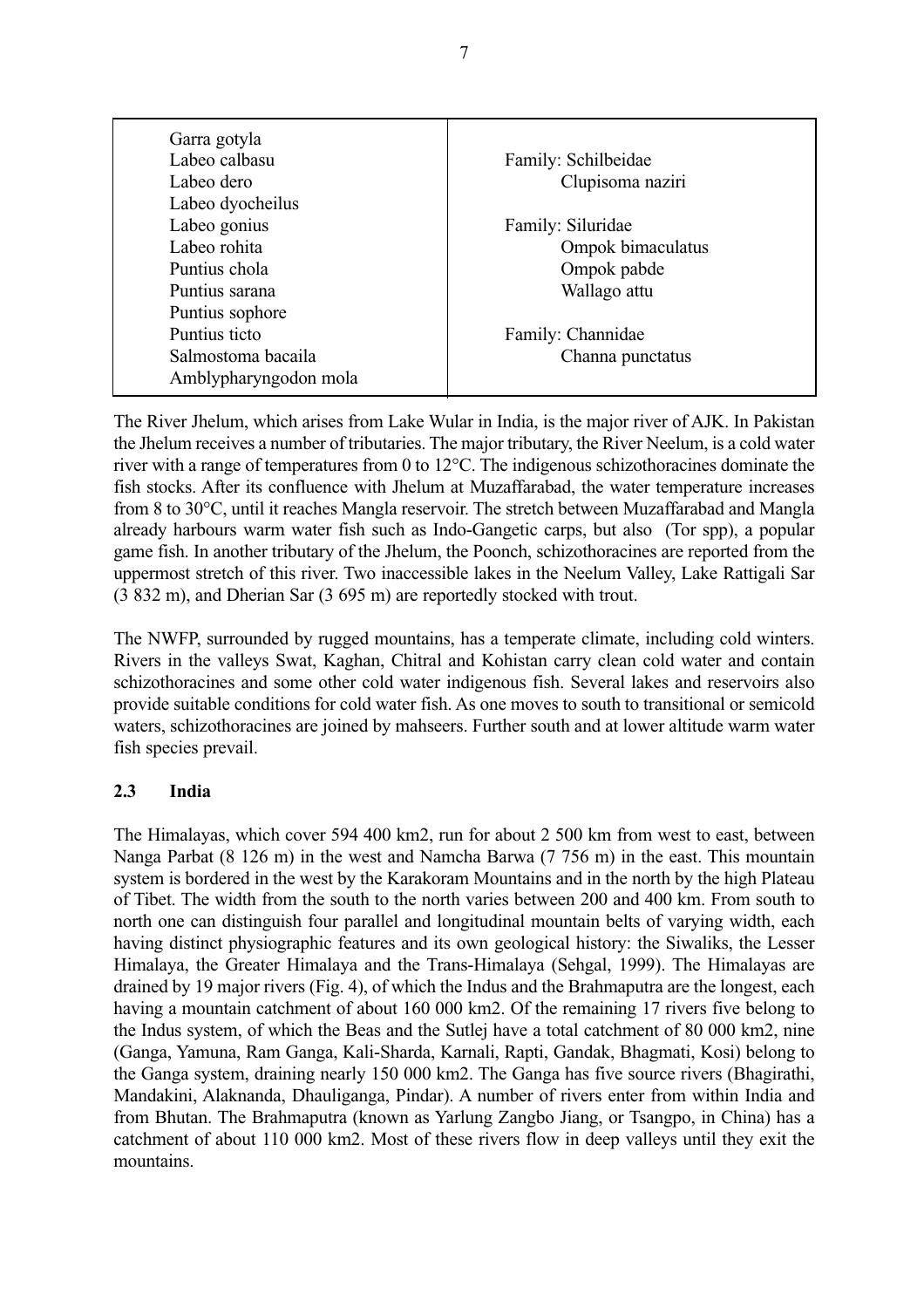

**Fig.4 - The Himalayas and its principal rivers** (from Sehgal, 1999)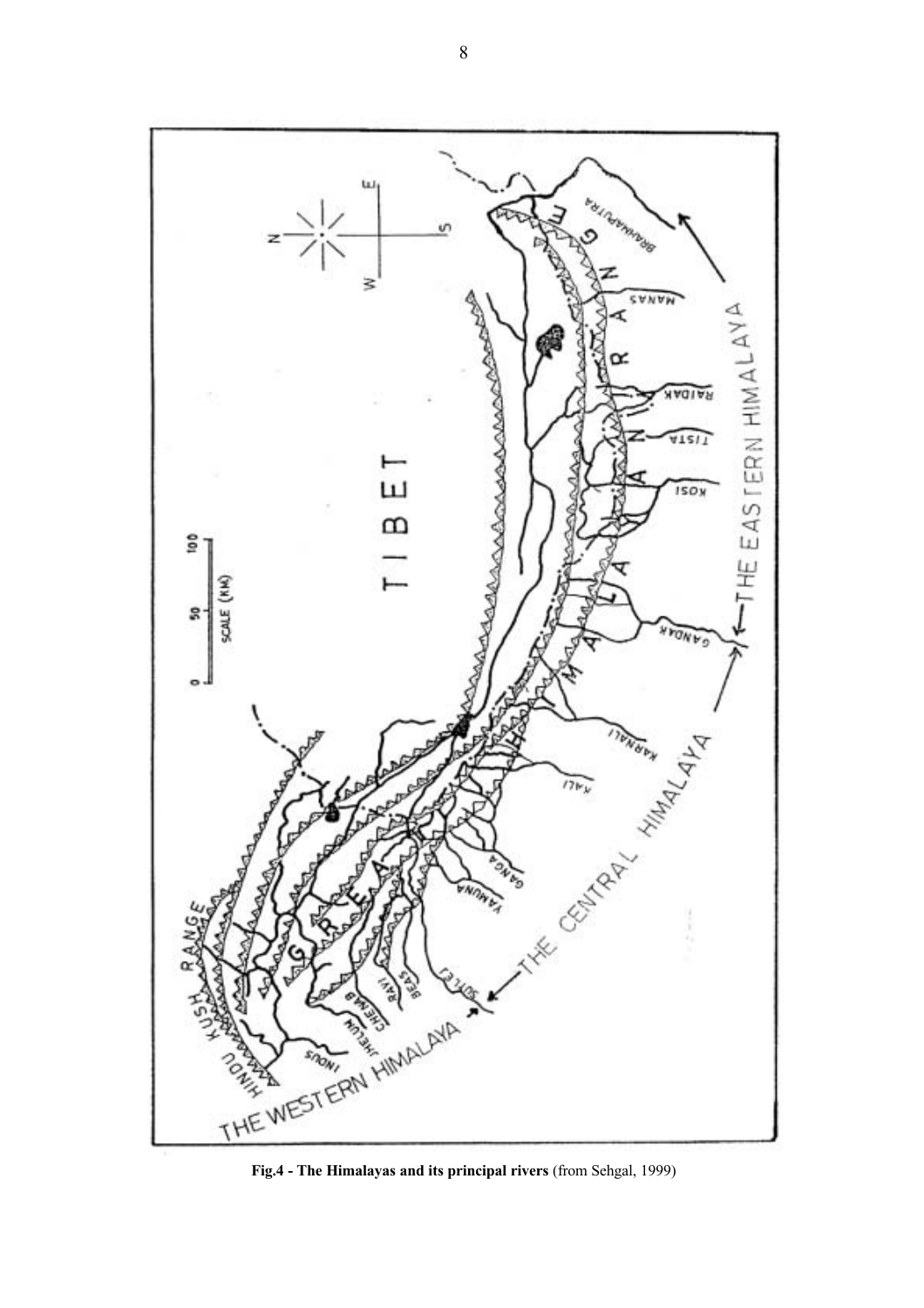The fish species distribution in the Himalayan streams depends on the flow rate, nature and substratum, water temperature, and the availability of food. In the torrential streams Sehgal (1988) identified several zones on the basis of the dominant fish species and the hydrographical features:

- (i) headwater zone inhabited by rheophilic species of loaches and catfishes (*Nemacheilus gracilis, N. stoliczkae* and *Glyptosternum reticulatum*)
- (ii) large stream zone, formed by the joining of headwater streams, inhabited by *Diptychus maculatus* and *Nemacheilus* spp. In the upper reaches of the most torrential section of this zone, the rheophilic species of snow trouts, *Schizothoraichthys esocinus*, *S. progastus, Schizothorax richardsonii* and *Schizopygopsis stoliczkae*, occur. The intermediate reaches of the large stream zone are frequented by *Schizothorax longipinnis, S. planifrons* and. *S. micropogon*. The least rapid reaches of this zone are occupied by *Garra gotyla, Crossocheilus diplochilus, Labeo dero* and *L. dyocheilus*;
- (iii) slow moving meandering zone inhabited by a large number of cold or eurythermal species such as *Barilius* spp, *Tor* spp, catfishes, homalopterid fish (*Homaloptera* spp) and snakeheads (*Channa* spp).

Menon (1954) related the distribution of Himalayan fish to morphological characteristics which enable them to inhabit the torrential streams. He recognised six major groups: (a) fish dwelling in shallow, clear cold water in the foothills without any striking modification to current: *Labeo, Tor, Barilius and Puntius*; (b) fish inhabiting the bottom water layers in deep fast current, with powerful muscular cylindrical bodies: schizothoracines and the introduced trout; (c) fish sheltering among pebbles and stones to ward off the strong current: *Crossocheilus diplochilus*; (d) fish sheltering among pebbles and shingles in shallows, with special attachment devices: the loaches *Nemacheilus, Botia* and *Amblyceps*; (e) fish which cling to exposed surfaces of bare rocks in lower current, with adhesive organs on their ventral surface for attachment to rocks: *Garra, Glyptothorax* and *Glyptosternum*, and (f) fish which cling to the exposed surfaces of bare rocks in fast current, with limpet-shaped bodies and mouth, gills and fins highly modified to suit the habitat: *Balitora*.

The need for shelter from the current has led to territoriality. Mahseers and schizothoracines chase intruders to defend the limited food resource and available shelter. During the winter, when the water level is at its lowest and water is highly transparent, all size groups of mahseers and schizothoracines are present in pools of rivers such as Jhelum, Beas, Sutlej and Yamuna (Sehgal, 1988). Water temperature is always an important limiting factor influencing geographical distribution and local occurrence within one water system. Cold stenothermic species such as the endemic schizothoracines (*Schizothoraichthys esocinus* and *Diptychus maculatus*) and exotic brown trout have an upper tolerance of about 20°C. Carps, mahseers and lesser barils have a wider tolerance and even survive water temperatures over 25°C. Schizothoracines and brown trout remain active in the near-zero temperatures which prevail in streams of the Lesser and Greater Himalaya during December and January. Hailstorms and drought conditions in the Lesser Himalaya may cause adverse conditions, leading to fish kill.

To cope with the steep fall in temperature in winter months schizothoracines migrate from headwaters to lower altitude where they represent a sizeable part in fish catches in large rivers and their tributaries. The rise in temperature in Kashmir streams from near-freezing level to 10- 17°C during May-June induces *S. richardsonii, S. longipinnis* and *S. curvifrons* to spawn. In the Sutlej River, *S. richardsonii* starts upstream migration with the rise in water temperature during March. During the upstream migration the fish still finds itself in waters of low temperatures, owing to the steady inflow of snow-melt water. To avoid it the species migrates into warmer side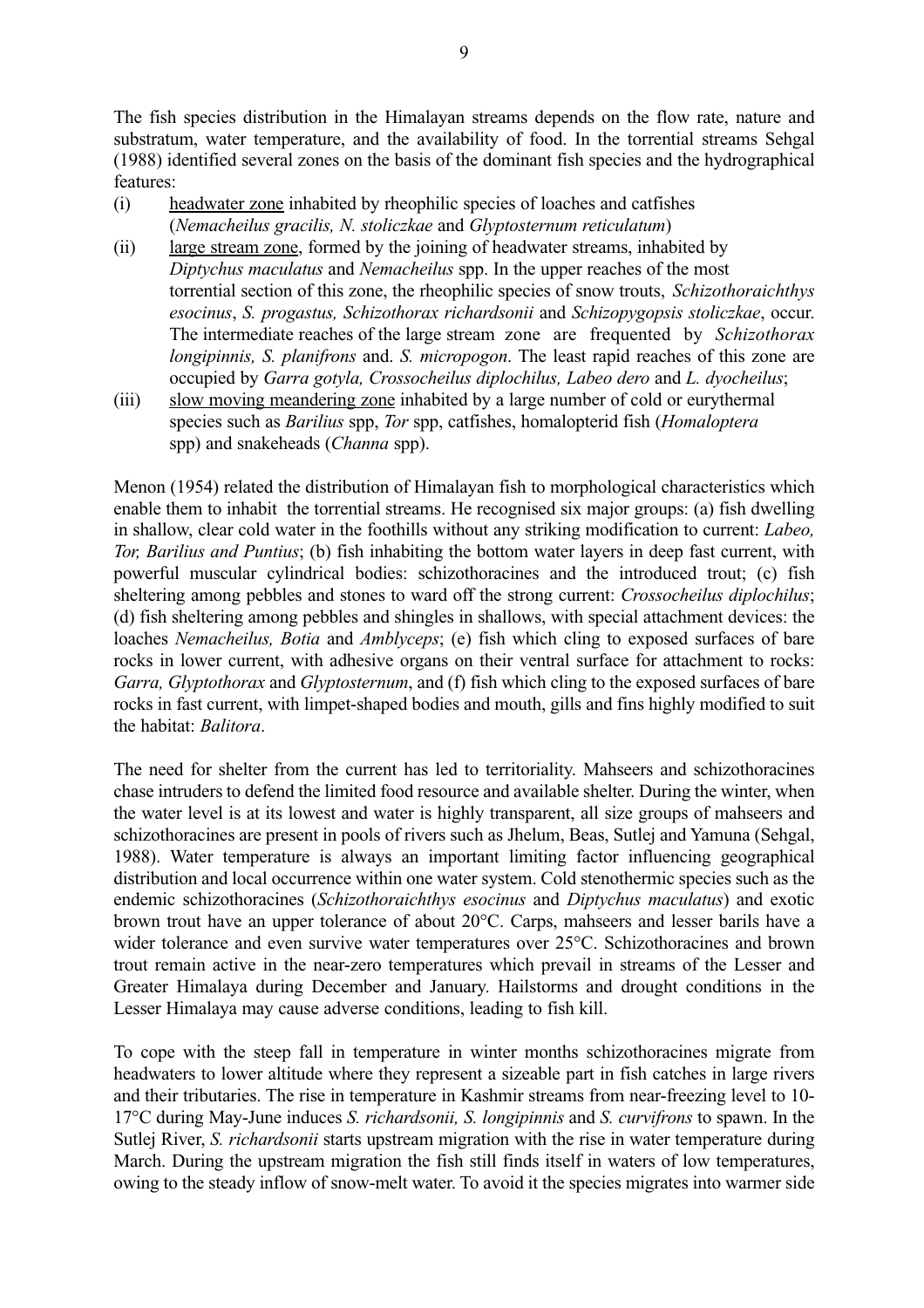streams in which it spawns at temperatures of 17.5-21.5°C, such as in the Ravi River, where it spawns in May. In the upper Beas, the same species spawns only in July-August when the water temperature is warm enough, but some fish of the same species migrate downstream in the same river to spawn from October to December at 19.0 to 22.5°C (Sehgal, 1999).

The frequent occurrence of spates in some rivers hinders spawning of cold water fish. The low density populations of cold water fish in the upper reaches of the Sutlej and Chenab rivers may result from the passage of these rivers through deep and narrow gorges, and the presence of cold glacier- and snow-melt water.

As a result of a study of eleven rivers in the northwestern Himalayas, Sehgal (1999) noted the changes in the prevalent fish species (Table 3).

The eastern Himalaya drained by the Brahmaputra has a greater diversity of cold water fish than the western Himalayan drainage. 218 fish species are listed for the whole Himalayas (Menon, 1962).

The sub-family Schizothoracinae, rich in genera and species, has mainly Central Asiatic distribution although a few species are present also along the southern face of the Himalayas (Seghal, 1999). This is perhaps on account of the Trans-Himalayan origin of some of the major rivers like the Indus, the Sutlej and the Brahmaputra, which made it possible to descend to the lower reaches of these rivers.

## **2.4 Nepal**

Nepal has a large number of rivers with perennial water supply from melting snows of the Himalayas, considerable number of lakes, and a few reservoirs which have cold water fish stocks.

Nepal is divided into three parallel geographical zones running east to west: the Terai plain in the south, with subtropical warm climate and hence few cold water fish; the hills (i.e. the foothills of the Himalayas) extending from 610 m to 4 877 m, and the Himalayan mountains located from above 4 877 m, above the tree line. Mountains and hills cover 83 percent of Nepal while the Terai occupies only 17 percent . There are three major river systems in Nepal: Kosi in the east, Narayani in the centre, and Karnali in the west (Fig. 5). All three rivers drain into the Ganga River in India. A number of other rivers originate in the Himalayas and flow from north to south, being in flood when they receive the torrential rains of monsoon and snow- and ice-melt waters.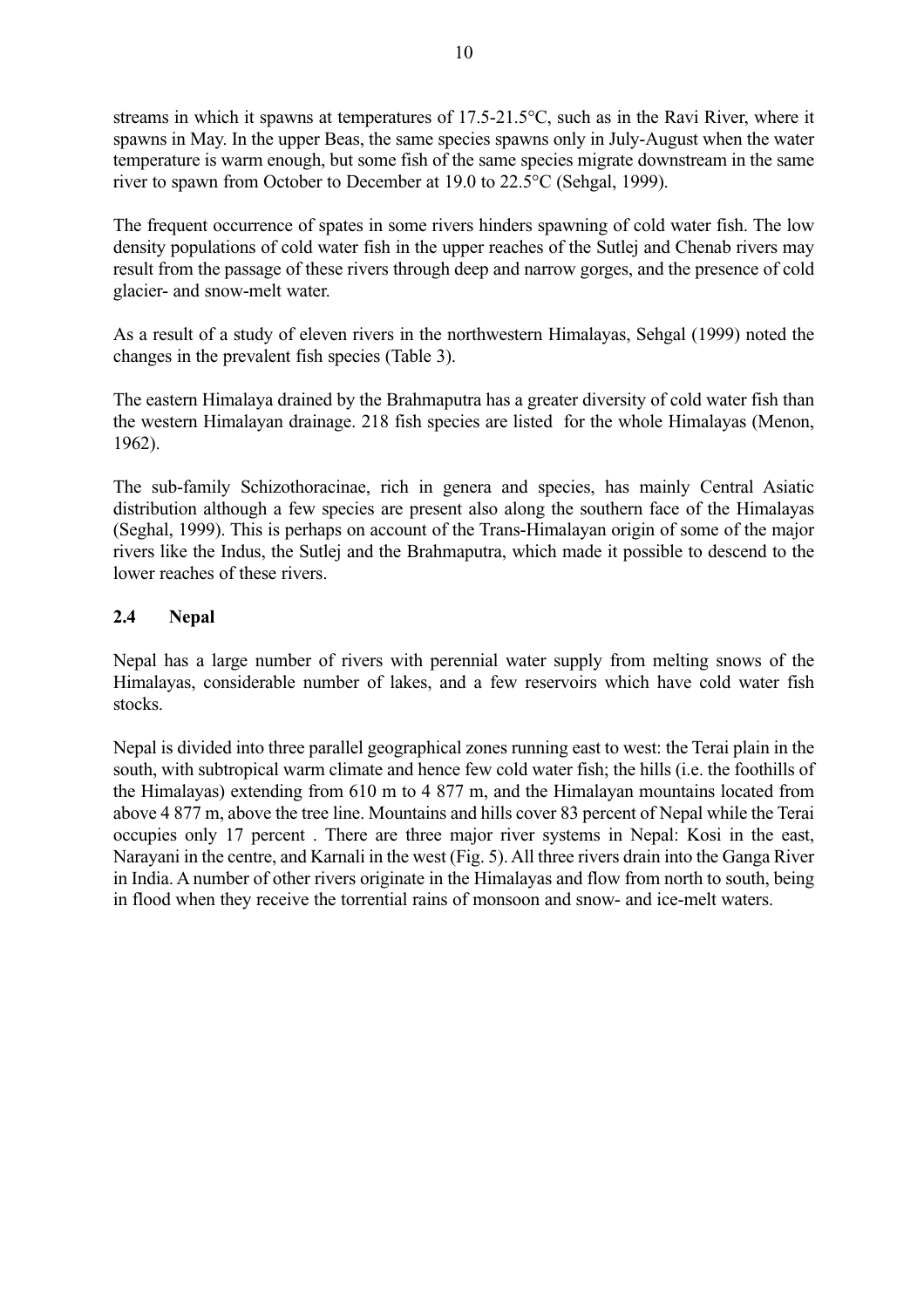**Table 3 Characteristics of three Himalayan river zones and their major fish species** (from Sehgal, 1999)

| <b>Characteristics</b><br>zone | <b>Greater</b><br><b>Siwalik</b><br>Himalayan zone | Lesser<br>Himalayan zone |
|--------------------------------|----------------------------------------------------|--------------------------|
| Elevation (m)<br>Below 100     | 4 000-2 000                                        | 2 000-1 000              |
| Substratum                     | Rocks and boulders                                 | Boulders/stones with     |
| Pebbles, sand                  |                                                    |                          |
|                                | with sandy patches                                 | gravel, etc.             |
| Water temp. $(^{\circ}C)$      | 13.4                                               | 18.7                     |
| 22.9                           |                                                    |                          |
| pH                             | 7.4                                                | 7.9                      |
| 8.0                            |                                                    |                          |
| Diss. $O_2$ (mg/L)             | 9.3                                                | 8.7                      |
| 7.9                            |                                                    |                          |

# **Major fish species**

| Schizothoraichthys<br>esocinus | $^{+}$ |                  |        |
|--------------------------------|--------|------------------|--------|
| Schizothorax<br>richardsonii   | $^{+}$ | $^{+}$           | $^{+}$ |
| Diptychus<br>maculatus         | $^{+}$ |                  |        |
| Glyptosternum<br>reticulatum   | $^{+}$ | $+$              |        |
| Tor putitora                   | $^{+}$ | $+$<br>(monsoon) | $^{+}$ |
| Labeo dero                     |        | $+$              | $^{+}$ |
| Salmo trutta                   | $^{+}$ | $+$              |        |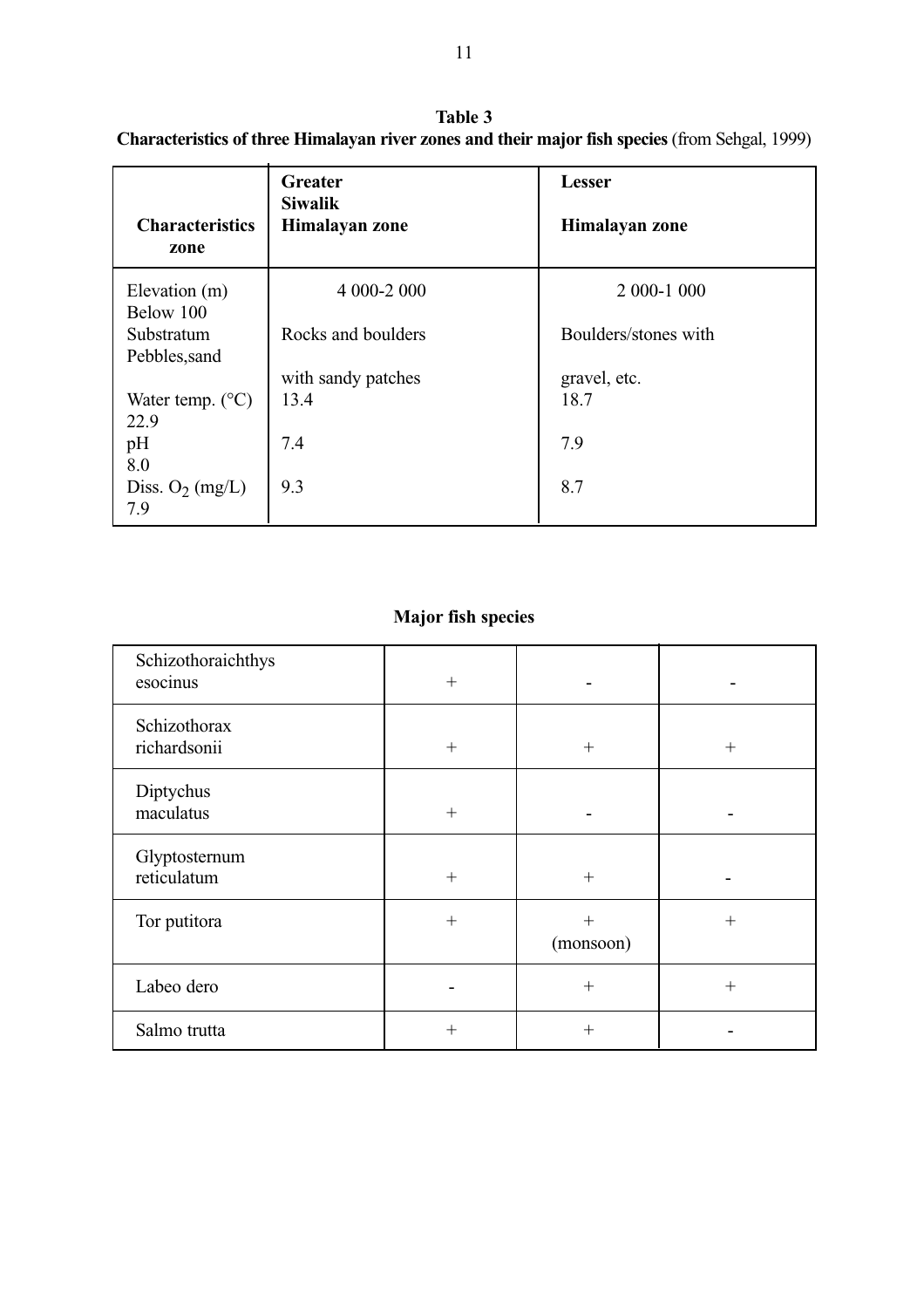

**Fig. 5 - Major rivers of Nepal** (from Shrestha, 1999)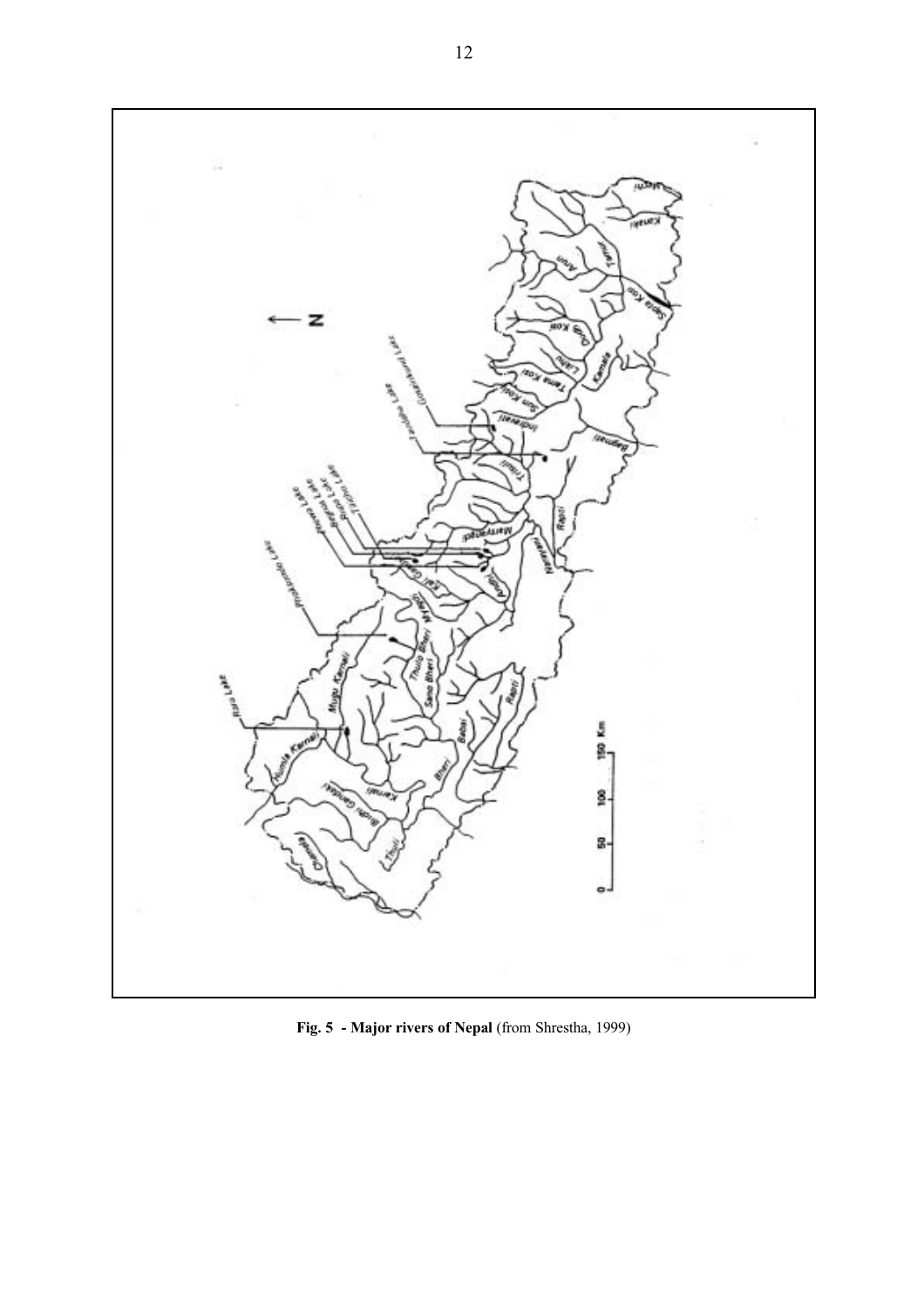Presently only a few lakes are used for fisheries. These are the lakes of Pokhara Valley, and several lakes in western Nepal. In Pokhara Valley, Lake Phewa is situated at an elevation of 742 m, covers 523 ha and has a maximum depth of 24 m. It receives water from two spring-fed streams. Lake Begnas at 650 m covers 224 ha and has a maximum depth of 10 m. It also receives water from a spring-fed stream. Lake Rupa at 600 m and with 135 ha has a maximum depth 6 m. In western Nepal Lake Rara (2 900 m altitude) has an outflow which eventually reaches the River Karnali. Lake Syarpu (1372 m altitude) covers only 75 ha.

The largest Nepal reservoirs Hanumannayar and Gandak are situated at the border with India. Much smaller Indrasarobar Reservoir (220 ha) on the River Kulekhani is situated at 1 430 m in mid-hill region. Its maximum depth is 105 m.

Shrestha (1999) has listed 59 cold water indigenous and two exotic fish species for Nepal (Table 4.)

The main habitat of cold water fish in Nepal are the snowmelt-fed rivers. The Kosi River in eastern part of Nepal has 33 fish species, the Kali Gandaki River draining the central part of Nepal has 35 species, and for the Bagmati River Shrestha (1999) has listed 22 species. She has also given zoning based on the presence of the dominant fish species for the Bagmati and Gandaki rivers.

#### **Bagmati**:

*Snow trout zone* (1 875 m – 3 125 m)

It is characterised by fast flowing cold snow-fed water dominated by *Schizothorax plagiostomus* and S. spp.

| Fish                 | <b>BA</b> | KO     | <b>KG</b> | KA                 | <b>PL</b> | <b>RA</b> | <b>INR</b> |
|----------------------|-----------|--------|-----------|--------------------|-----------|-----------|------------|
| <b>INDIGENOUS</b>    |           |        |           |                    |           |           |            |
| Cyprinidae           |           |        |           |                    |           |           |            |
| Barilius barila      | $+$       | $+$    | $^{+}$    | $^{+}$             |           |           |            |
| B. barna             | $+$       | $+$    | $+$       | $+$                | $+$       |           |            |
| B. bendelisis        | $+$       | $+$    | $+$       | $^{+}$             | $+$       |           |            |
| B. bola              |           |        | $+$       | $^{+}$             |           |           |            |
| B. jalkapoorei       |           | $+$    |           |                    |           |           |            |
| B. tileo             |           |        | $^{+}$    | $^{+}$             |           |           |            |
| B. vagra             |           | $+$    | $+$       | $^{+}$             | $+$       |           |            |
| Chagunius chagunio   |           | $+$    | $+$       | $^{+}$             | $+$       |           |            |
| Crossocheilus latius |           | $^{+}$ | $^{+}$    | $^{+}$             | $+$       |           |            |
| Danio aequipinnatus  |           | $+$    |           |                    |           |           |            |
| D. devario           |           |        |           |                    | $^{+}$    |           |            |
| D. rerio             | $+$       |        |           | $^{+}$             | $+$       |           |            |
| Esomus danricus      | $+$       |        | $^{+}$    | $^{+}$             | $+$       |           |            |
| Garra annandalei     | $+$       | $+$    |           | $^{+}$             |           |           |            |
| G. gotyla            | $^{+}$    | $^{+}$ | $^{+}$    | $\hspace{0.1mm} +$ |           |           |            |

# **Table 4 Cold water fish of Nepal**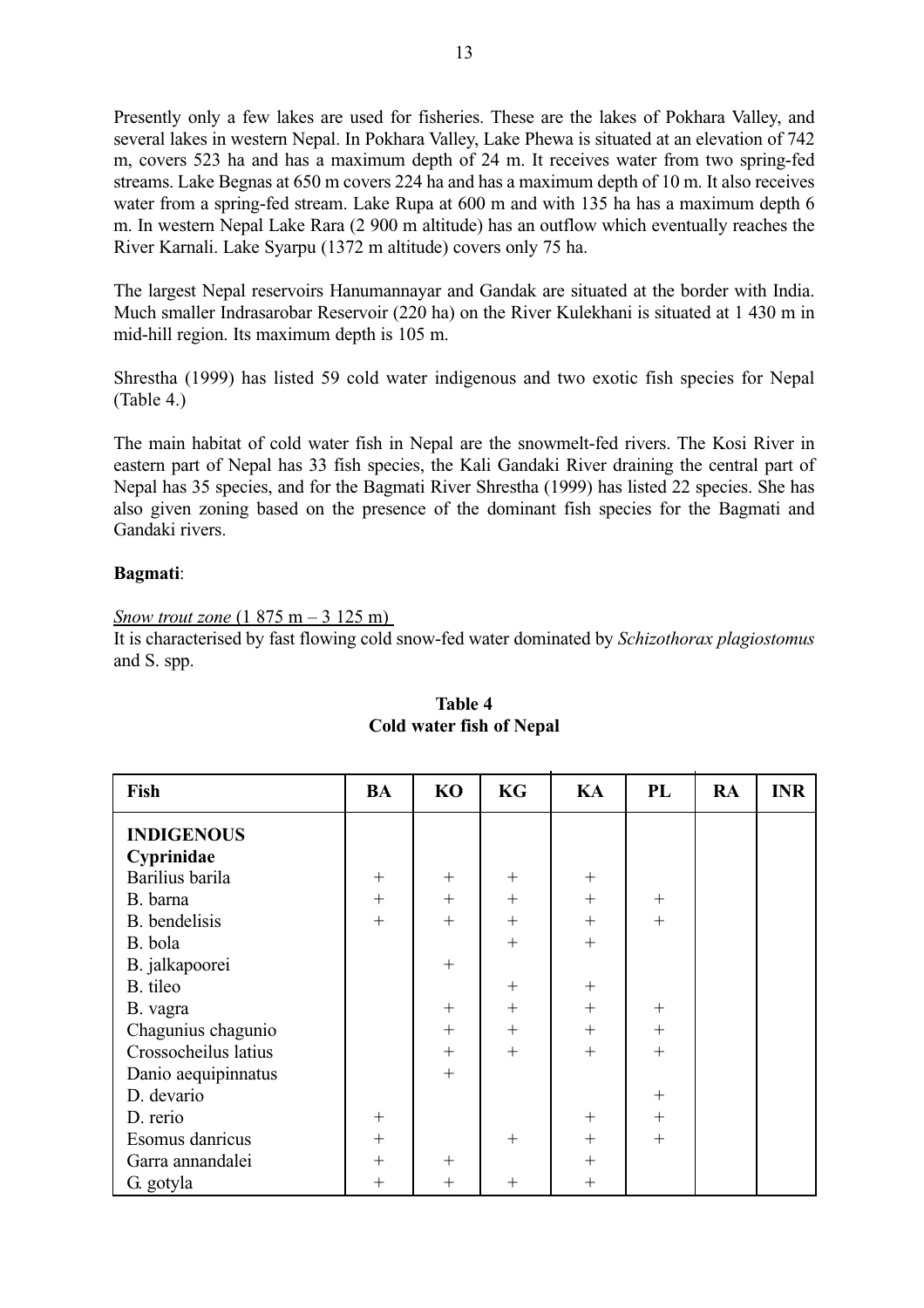| Fish                                | <b>BA</b>        | KO               | KG                 | KA               | PL               | <b>RA</b>        | <b>INR</b>       |
|-------------------------------------|------------------|------------------|--------------------|------------------|------------------|------------------|------------------|
| G. lamta                            |                  | $+$              | $\! +$             | $\boldsymbol{+}$ |                  |                  |                  |
| G. mullya                           | $\! + \!$        |                  |                    |                  |                  |                  |                  |
| Labeo angra                         |                  | $\boldsymbol{+}$ |                    | $\boldsymbol{+}$ |                  |                  |                  |
| L. dero                             |                  | $\ddot{}$        | $\boldsymbol{+}$   | $\overline{+}$   |                  |                  |                  |
| Neolissocheilus                     |                  |                  |                    |                  |                  |                  |                  |
| hexagonolepis                       |                  |                  |                    |                  |                  |                  |                  |
| Puntius chilinoides                 |                  |                  |                    |                  |                  |                  | $^{+}$           |
| P. sophore                          | $\! + \!$        | $\boldsymbol{+}$ | $\! + \!$          |                  |                  |                  |                  |
| P. ticto                            |                  | $^{+}$           | $^{+}$             | $\! + \!$        |                  |                  |                  |
| P. titus                            |                  |                  |                    |                  |                  |                  |                  |
| Schizothorax macrophthalmus         |                  |                  |                    |                  |                  | $\boldsymbol{+}$ |                  |
| S. molesworthi                      |                  |                  | $^{+}$             |                  |                  |                  |                  |
| S. nepalensis                       |                  |                  |                    |                  |                  | $\! + \!$        |                  |
| S. plagiostomus                     | $\! + \!$        | $\! + \!$        |                    |                  |                  |                  |                  |
| S. raraensis                        |                  |                  |                    |                  |                  | $\boldsymbol{+}$ |                  |
| S. richardsonii                     |                  |                  |                    | $\boldsymbol{+}$ | $\boldsymbol{+}$ |                  |                  |
| $+$                                 |                  |                  |                    |                  |                  |                  |                  |
| Schizothoraichthys annandalei       |                  | $\! +$           |                    |                  |                  |                  |                  |
| S. esocinus                         |                  |                  | $^{+}$             |                  |                  |                  |                  |
| S. progastus                        |                  | $^{+}$           | $\! + \!$          | $^{+}$           |                  |                  |                  |
| Semiplotus semiplotus               |                  |                  | $\! + \!$          |                  |                  |                  |                  |
| Tor putitora                        |                  | $\! + \!$        |                    |                  | $\! + \!$        |                  |                  |
| T. tor                              |                  | $^{+}$           | $^{+}$             |                  | $^{+}$           |                  | $\boldsymbol{+}$ |
|                                     |                  |                  |                    |                  |                  |                  |                  |
| Psilorhynchidae                     |                  |                  |                    |                  |                  |                  |                  |
| Psilorhynchus pseudecheneis         |                  | $\! +$           |                    |                  |                  |                  |                  |
|                                     |                  |                  |                    |                  |                  |                  |                  |
| Homalopteridae                      |                  |                  |                    |                  |                  |                  |                  |
| Balitora brucei                     |                  |                  | $\! + \!$          |                  |                  |                  |                  |
| Cobitidae                           |                  |                  |                    |                  |                  |                  |                  |
|                                     |                  |                  |                    |                  |                  |                  |                  |
| Lepidocephalichthys guntea          | $\! + \!$        |                  | $\hspace{0.1mm} +$ |                  | $^{+}$           |                  |                  |
| Nemacheilus beavani                 |                  | $\! + \!$        | $\! + \!$          |                  |                  |                  |                  |
| N. botia                            |                  |                  | $\boldsymbol{+}$   |                  |                  |                  |                  |
| N. corica                           |                  |                  | $\! + \!$          |                  |                  |                  |                  |
| N. rupicola                         | $\boldsymbol{+}$ |                  | $\! + \!$          |                  |                  |                  |                  |
| N. rupicola var. inglishi           |                  | $\! +$           |                    |                  |                  |                  |                  |
| N. savona                           |                  |                  |                    | $^{+}$           |                  |                  |                  |
|                                     |                  |                  |                    |                  |                  |                  |                  |
| N. scaturigina                      |                  | $\boldsymbol{+}$ | $\! + \!$          |                  |                  |                  |                  |
| N. shebbearei                       |                  |                  |                    |                  |                  |                  |                  |
|                                     |                  |                  |                    |                  |                  |                  |                  |
| Schilbeidae                         |                  |                  |                    |                  |                  |                  |                  |
| Clupisoma garua                     |                  |                  | $^{+}$             |                  |                  |                  |                  |
|                                     |                  |                  |                    |                  |                  |                  |                  |
| Amblycepitidae<br>Amblyceps mangois |                  |                  | $^{+}$             |                  |                  |                  |                  |
|                                     |                  |                  |                    |                  |                  |                  |                  |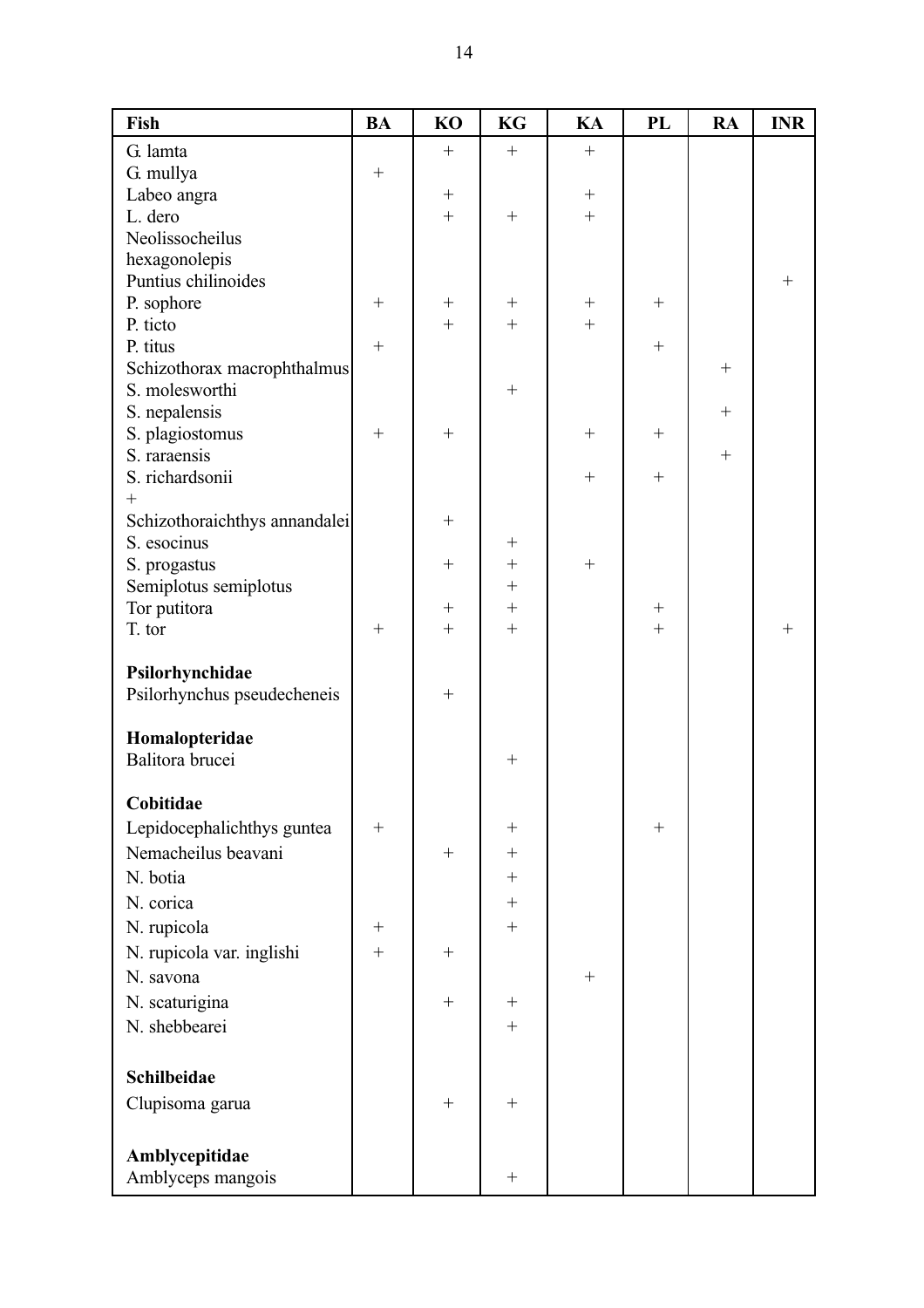| Fish                   | <b>BA</b> | KO  | KG             | KA     | <b>PL</b> | <b>RA</b> | <b>INR</b> |
|------------------------|-----------|-----|----------------|--------|-----------|-----------|------------|
| <b>Sisoridae</b>       |           |     |                |        |           |           |            |
| Bagarius bagarius      |           | $+$ |                |        |           |           |            |
| Euchiloglanis hodgarti | $+$       |     | $+$            |        |           |           |            |
| Glyptosternum blythi   | $+$       |     |                |        |           |           |            |
| Glyptothorax cavia     |           | $+$ |                |        |           |           |            |
| G. horai               |           | $+$ |                |        |           |           |            |
| G. kasmirensis         |           |     |                | $+$    |           |           |            |
| G. pectinopterus       | $^{+}$    |     | $^{+}$         |        | $^{+}$    |           |            |
| G. telchitta           |           | $+$ | $\overline{+}$ |        |           |           |            |
| G. trilineatus         | $^{+}$    | $+$ | $^{+}$         |        |           |           |            |
| Pseudecheneis sulcatus | $^{+}$    | $+$ |                | $^{+}$ | $\pm$     |           |            |

#### **EXOTIC**

**Salmonidae**

Oncorhynchus mykiss Salmo trutta

 $BA =$ Bagmati,  $KO =$ Kosi,  $KG =$ Kali Gandaki,  $KA =$ Karnali,  $PL =$ Pokhara Lakes (Phewa, Begnas and Rupa), RA = Rara Lake, INR = Indrasarobar Reservoir

#### *Stone carp zone* (1 250 m – 1 875 m)

Stone carp (*Psilorhynchus pseudecheneis*), and the following species: *Garra gotyla, Nemacheilus* spp., *Glyptothorax* spp. dominate the fast flowing waters in this zone.

#### *Hill barbel zone* (625 m – 1 250 m)

This zone, with a fairly slow water current, is dominated by mahseer (*Tor tor, Tor putitora*) and katle (*Neolissocheilus hexagonolepis*).

## **Gandaki:**

*Schizothorax richardsonii* zone (850 m – 2 810 m) This stretch of the river includes both mountain and Trans-Himalayan regions.

*Schizothorax progastus* zone (300 m – 850 m) In this hill region *S. richardsonii* is gradually replaced by *S. progastus*.

*Barilius* zone (50 m – 300 m) The low hill region is named for the presence of its most common fish *Barilius vagra*.

#### **2.5 Bhutan**

The Kingdom of Bhutan is a small landlocked country in the eastern part of the Himalayas (Fig. 6). It can be divided into three zones: the southern foothills and plains with altitudes less than 2 000 m; the Inner Himalayas with altitudes from 2 000 m to 3 000 m; and the Great Himalayas with altitudes from 3 000 m to 7 500 m. Major river systems from west to east are the Amo, Wang, Chang (Sankosh), Tongsa and Manas. Bhutan has over 590 lakes, mostly small and located above 2 200 m altitude. The estimated total area of these lakes is about 4 250 ha. On the Wang River there is Chukha hydroelectric reservoir, with an area of 150 ha.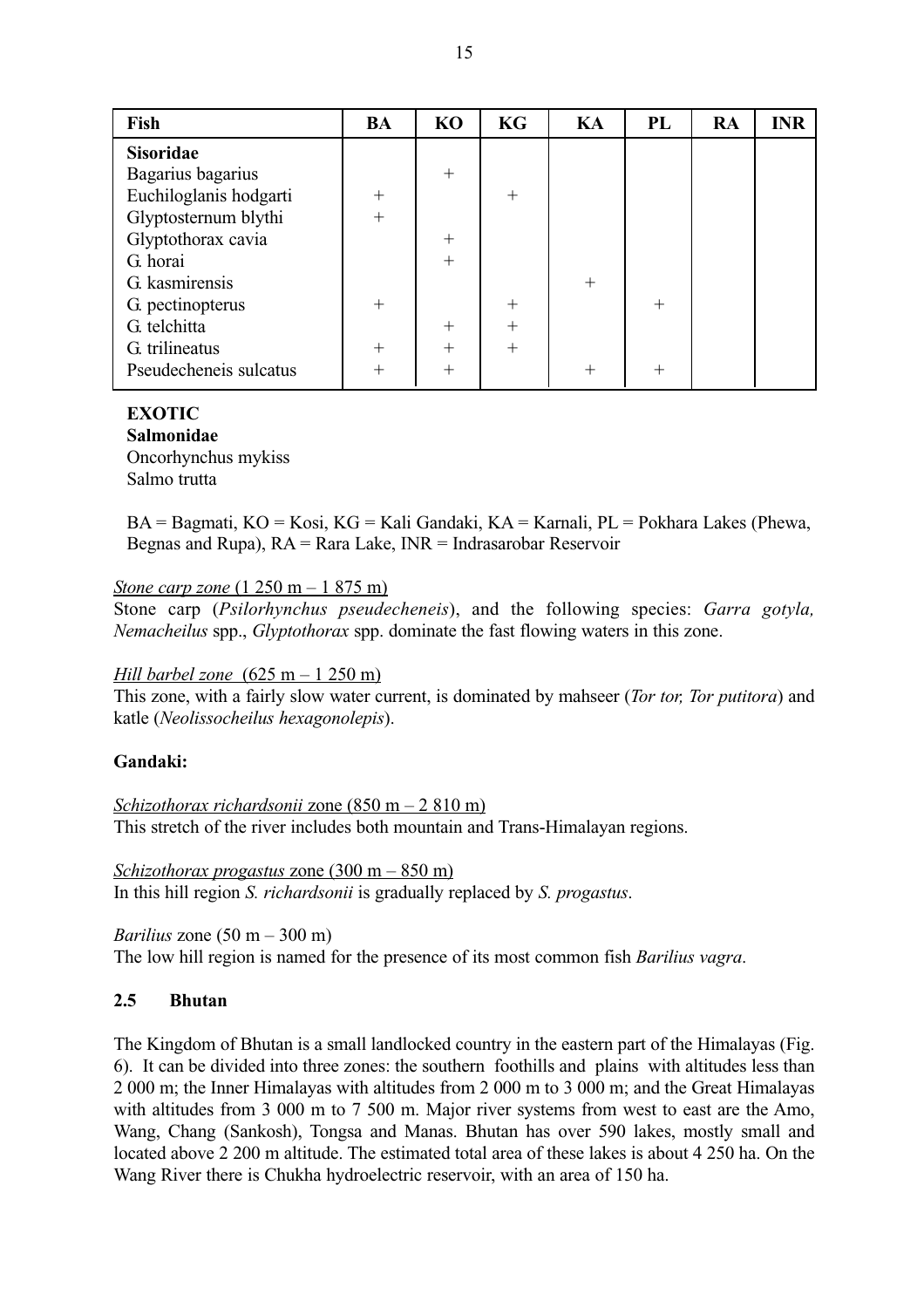

**Fig. 6 - Map of Bhutan with the major rivers** (from Petr, 1999a)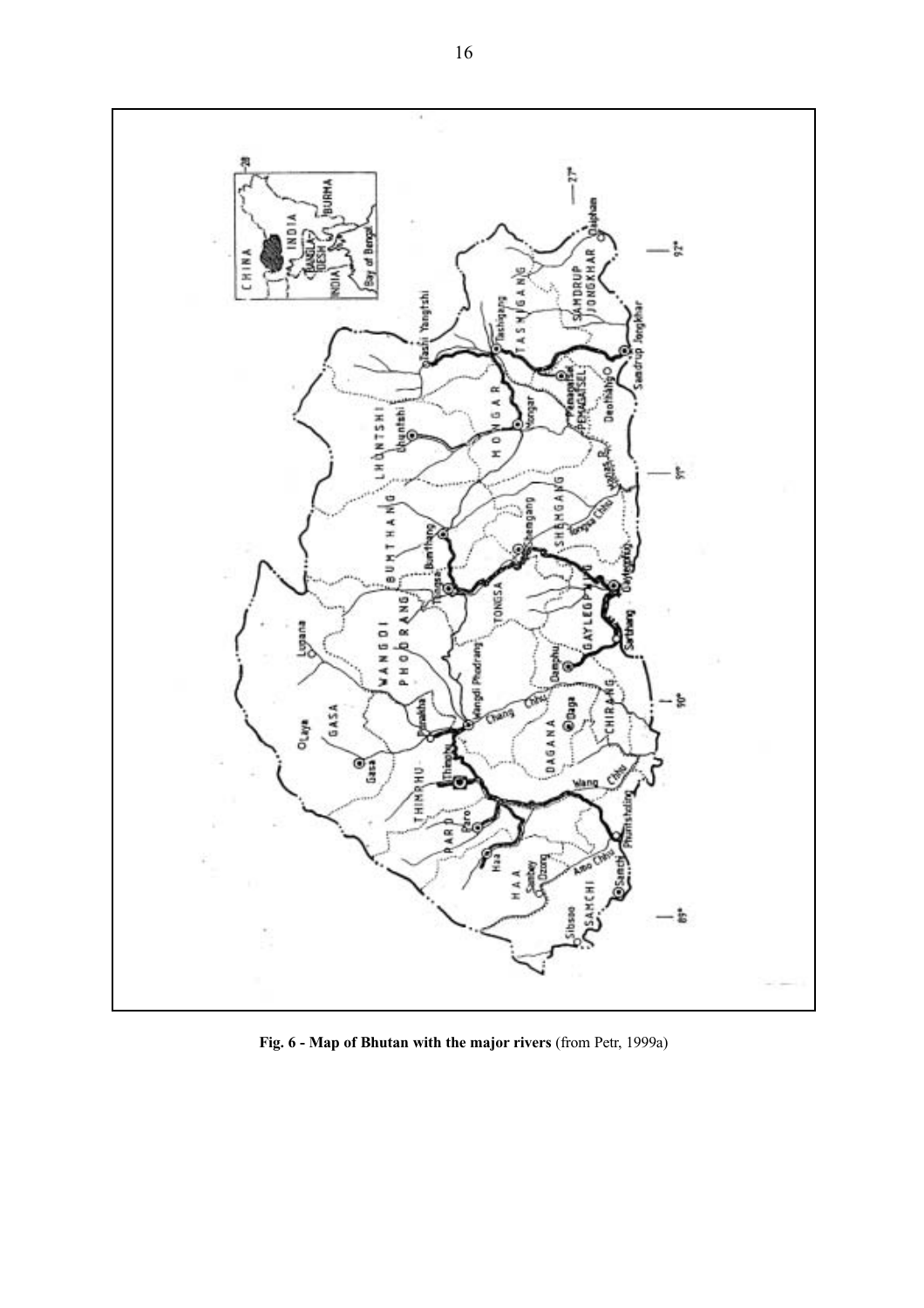The rivers and lakes have predominantly cold water fish fauna except in the foothills and plains (Dubey, 1978). A total of 41 indigenous fish species have been identified from the rivers and one lake of Bhutan. One exotic cold water fish species (brown trout) was introduced, as well as seven warm water species, now used in aquaculture in southern lowlands. For a provisional list of fish of Bhutan see Table 5 .

| <b>Family/Species</b>         | River/stream (pond)                          |
|-------------------------------|----------------------------------------------|
| Family: Salmonidae            |                                              |
| #Salmo trutta                 | Haa; Paro; Thimphu                           |
|                               |                                              |
| Family: Cyprinidae            |                                              |
| Schizothorax progastus (asla) | Sankosh; Chamkhar; Kuru; Manas; Haa; Mangdi; |
| Schizothorax molesworthii     | Manas                                        |
| Neolissocheilus hexagonolepis | Manas; Mangdi; Phepso; Gaylegphug;           |
|                               | Sarbhang Khola; Kuru; Chanchi; Phuntsholing  |
| Crossocheilus latius          | Manas; Sarbhang Khola; Gaylegphug            |
| Tor putitora (mahseer)        | Manas; Sarbhang Khola; Gaylegphug            |
| Tor tor (mahseer; jantura)    | Manas; Sarbhang Khola; Gaylegphug; Phepsu    |
| Barilius barna                | Manas; Sarbhang Khola; Gaylegphug; Phepsu;   |
|                               | Sankosh; Khalikhola; Phuntsholing; Magdi     |
| Barilius bendelisis           | Sarbhang Khola; Gaylegphug                   |
| Barilius bola                 | Phepsu                                       |
| Puntius macropogon            | Gaylegphug                                   |
| Puntius sophore               | Gaylegphug                                   |
| Puntius ticto                 | Gaylegphug; Sarbhang Khola                   |
| Puntius titius                | Sankosh; Sarbhang Khola                      |
| Cirrhinus lata                | Sankosh                                      |
| Barbus spp                    | Gaylegphug                                   |
| Labeo dero                    | Manas                                        |
| Labeo dyocheilus              | Manas; Phepsu                                |
| Labeo pangusia                | Sankosh                                      |
| Garra annandalei              | Gaylegphug; Sarbhang Khola; Phepsu           |
| Garra gotyla                  | Sankosh; Sarbhang Khola; Phepsu; Magdi       |
| Danio aequipinnatus           | Manas; Sarbhang Khola                        |
| Danio dangila                 | Manas; Sarbhang Khola                        |
| Brachydanio rerio             | Sarbhang Khola                               |
| Botia dario                   | Gaylegphug                                   |
| Semiplotus semiplotus         | Phepsu                                       |
| Rasbora daniconius            | Gaylegphug                                   |
| #Cyprinus carpio              | Gaylegphug - ponds                           |
| #Catla catla                  | Gaylegphug - ponds                           |
| #Cirrhinus mrigala            | Gaylegphug - ponds                           |

#Labeo rohita Gaylegphug - ponds #Aristichthys nobilis Gaylegphug - ponds

**Table 5 Provisional list of fish of Bhutan** (Dubey, 1978; Dhendup and Boyd,1994) (# - introduced)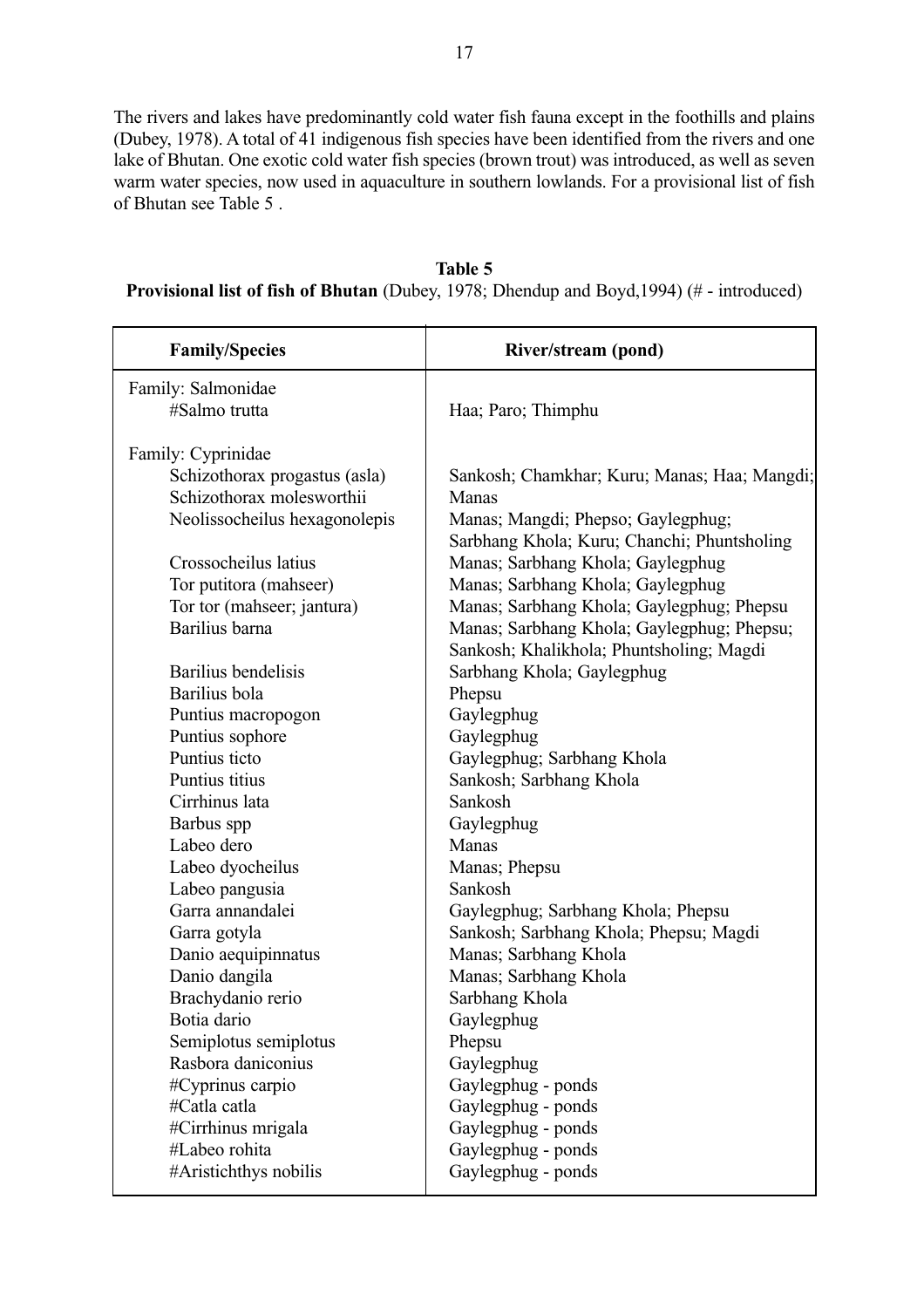| <b>Family/Species</b>                   | River/stream (pond)       |
|-----------------------------------------|---------------------------|
| #Ctenopharyngodon idella                | Gaylegphug - ponds        |
| #Hypophthalmichthys molitrix            | Gaylegphug - ponds        |
| Family: Cobitidae                       |                           |
| Nemacheilus botia                       | Sarbhang Khola            |
| Family: Siluridae                       |                           |
| Batasio batasio                         | Gaylegphug                |
| Mystus bleekeri                         | Gaylegphug                |
| Mystus vittatus<br>Ompok pabda          | Gaylegphug<br>Gaylegphug  |
|                                         |                           |
| Family: Sisoridae<br>Bagarius bagarius  | Manas                     |
| Nangra punctata                         | Manas                     |
|                                         |                           |
| Family: Belonidae<br>Xenentodon cancila |                           |
|                                         | Phepsu                    |
| Family: Channidae                       |                           |
| Channa gachua                           | Phepsu                    |
| Channa striatus                         | Gaylegphug                |
| Family: Nandidae                        |                           |
| Badis badis                             | Manas                     |
| Nandus nandus                           | Gaylegphug                |
| Family: Mastacembelidae                 |                           |
| Mastacembelus armatus                   | Sarbhang Khola; Kalikhola |

Note: Water temperatures exceeded 20°C at the following locations: Gaylegphug (max. 21°C), Phepsu (max. 25°C), Kalikhola (max. 26°C), Sarbhang Khola (max. 26°C).

## **2.6 China – Xizang (Tibet)**

Walker and Yang (1999) reviewed the limnology and fish/fishery literature for the three northwestern areas of China (Qinghai, Xinjiang and Xizang=Tibet), and supplemented it with their research and observations. The following information is abstracted from their paper and concerns itself only with drainages from southern slopes of Karakoram and Himalayas in southern Xizang..

Xizang of China includes the northern slopes of the Himalayas and Karakoram mountains It is the origin of the two large rivers of Asia, the Indus and the Yarlung Zangbo (Brahmaputra). There are also numerous lakes situated at altitudes above 4 000 m. These include Yamdrock (4 350m), Namucuo (4718 m) and Banggong (4241 m).

The fauna of the Qinghai-Xizang Plateau includes 112 native and 17 introduced species. The native species are relict of mass extinctions in the Quaternary, when uplift of the Himalayas transformed the prevailing low-altitude tropical or sub-tropical conditions to the present cold,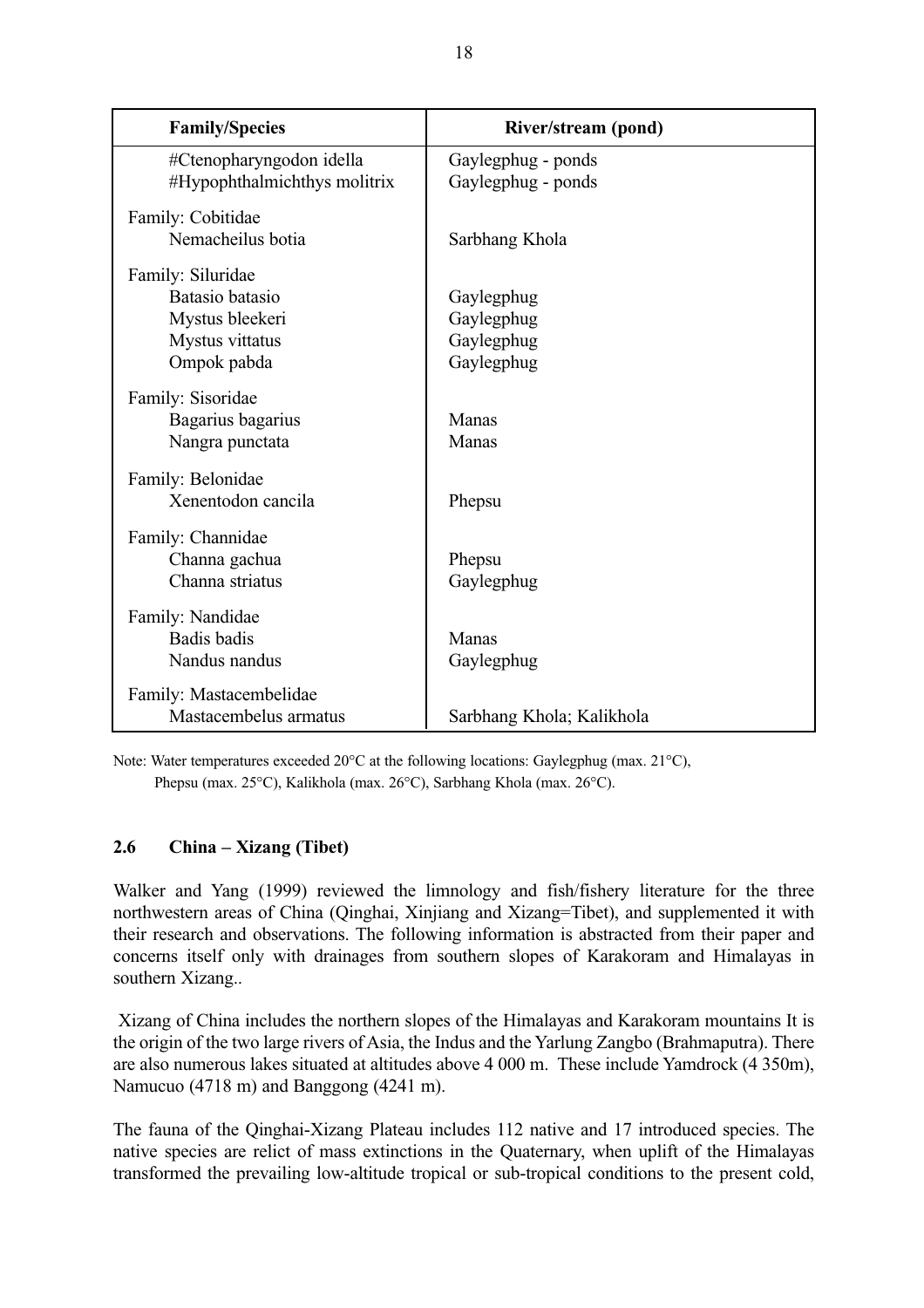arid, high-altitude climate. For the area of interest, i.e. northern internal drainages, the River Indus, and the Yarlung Zangbo, Walker and Yang (1999) collated the following list of species:

Northern internal drainages (southern Xizang)

*Triplophysa marmorata, T. stenura, T. tibetana, Schizopygopsis younghusbandi.*

#### Indus River drainage

*Schistura alepidota, S. naseeri, Triplophysa aliensis, T. gracilis, T. griffithi, T. marmorata, T. microps, T. stenura, T. stoliczkae, T. tenuicauda, T. yasinensis, Diptychus maculatus, Ptychobarbus conirostris, Schizothorax esocinus, S. labiatus, S. longipinnis, S. macropogon, S. nasus, S. plagiostomus, Glyptosternum maculatus, G. reticulatum.*

#### Yarlung Zangbo (Brahmaputra) River drainage

*Triplophysa microps, T. stenura, T. stewartii, T. tibetana, Gymnocypris xygymnocypris stewartii, Ptychobarbus dipogon, Schizopygopsis younghusbandi, Schizothorax waltoni, Paraeuchiloglanis kamengensis.*

All but four species belong to the High-Centro-Asiatic Fish Faunal Complex (sensu Li, 1981). *Glyptosternum maculatus, G. reticulatus and Paraeuchiloglanis kamengensis* belong to the China-Indian Mountain Complex, and *Schistura naseeri* to the Southern Asian Complex.

Members of the subfamily Schizothoracinae are an evolutionary offshoot of the Cyprinidae. Some schizothoracines are endemic to the region. Their growth is slow and their fecundity less than 10% of that of lowland species. There are no records for introduced species for Xizang.

Yamdrock Lake in Xizang is the largest lake of the northern slopes of the Himalayas and contains only one economic species, *Gymnocypris waddelskii* (Schizothoracinae).

## **3. MAJOR COLD WATER FISHERIES IN THE REGION**

#### **3.1 Rivers**

No information is available on the river cold water fishery in **Afghanistan**.

In **Pakistan** the cold water river capture fishery is primarily based on schizothoracines. The fishery is largely on a subsistence level, with minimal economic benefit. If a fish is available in the market, it is invariably a schizothoracine. In the Northern Areas brown trout has established a self-reproducing population in a number of streams. In Azad Jammu and Kashmir rainbow trout and brown trout have been stocked in the River Neelum and its inflowing streams, and in one stream in Leepa Valley. Only licensed anglers are allowed to catch trout, but there is some poaching. In the North West Frontier Province there is subsistence cold water river capture fishery, but no statistical data are available on its extent. Recreational/sport fishery has been steadily increasing. In 1990 cold water fish catches were estimated at about 200 t  $yr^{-1}$  (Akhtar, 1992), with the bulk formed by schizothoracines and indigenous small fish. In the same year fish farms produced 12.5 t of trout. So far no attempt has been made to promote schizothoracine culture in Pakistan.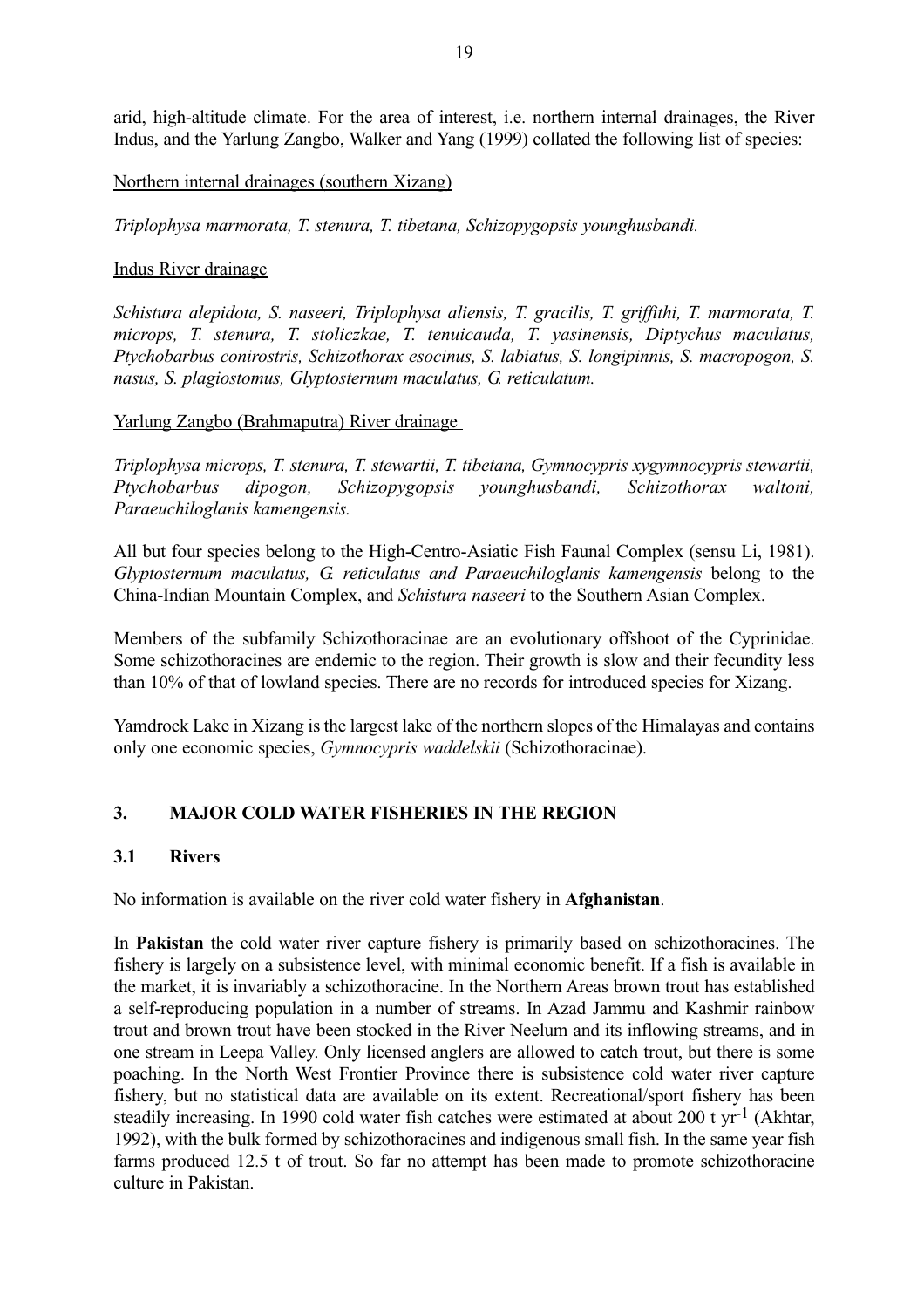There are two basic types of fisheries in the **Indian** Himalayan rivers: subsistence fishery, and sport/recreational fishery. Fish production in mountain streams is low and therefore any commercial fishery is on a very limited scale. The low biological productivity results in the prevalence of small-sized fish, except in pools where fish have some shelter and resting place. Fish also reach a larger size in some cold water reservoirs and lakes.

The fishing methods are simple, but well suited to the turbulent nature of the streams. Cast nets, drag nets, stake nets, bag nets and some other types are used, as well as different types of traps, nooses and harpoons. Poison is also used, such as sap of *Euphorbia rogleana*, powdered seed of *Xanthoxylum alatum*, and *Cascaria tormentosa*.

In India the subsistence and commercial fisheries exploit carps (*Labeo* and *Tor* spp.), lesser barils (*Barilius* spp.), schizothoracines (*Schizothorax* and *Schizothoraichthys* spp.), garrids (*Garra* spp.) and sisorids (*Glyptothorax* and *Glyptosternum* spp.). The other genera are of small size and of low economic value. The exotic brown trout (*Salmo trutta*) has established itself in some areas of the Himalayas (Sehgal, 1999).

In the northwestern Himalayas eight species of fish are considered to be of commercial importance (Sehgal, 1988). Experimental netting showed the following relative occurrence in catches: *Schizothorax richardsonii* (64.0 percent), *Schizothorax esocinus* (6.8 percent), *Garra gotyla* (5.7 percent), *Barilius bendelisis* (5.2 percent), *Tor putitora* (3.9 percent), *Labeo dero* (3.7 percent), *Crossocheilus diplochilus* (2.0 percent), *Labeo dyocheilus* (0.2 percent), other fish (8.5 percent). *S. esocinus* contributed 53.2 percent to the total catch in the cold water stretches of the Indus River, and 21.9 percent in the Jhelum River. The widely distributed *S. richardsonii* was caught in all 11 river systems investigated by Sehgal (1988). This species also contributed to the fisheries in the Lesser, and to some extent in the Greater Himalaya. In the lower reaches it is fished especially during the winter.

*Tor putitora*, called golden mahseer in India, is an important sport fish. It migrates from the lower to the middle reaches to spawn, mainly during the time when streams swell with the southwest monsoon precipitation. In snow-melt receiving tributaries of the Beas River it spawns twice a year. This fish has been heavily poached, and further damage has been inflicted by dams and weirs which have stopped fish migrations. Increased soil erosion, resulting from the deforestation of mountains, has led to heavy siltation of rivers and streams, thus impairing the basic ecological requirements of this fish.

In **Nepal**, most of the cold water fish are fished for subsistence. Among the indigenous species, *Neolissocheilus hexagonolepis, Schizothoraichthys* spp., *Schizothorax* spp and *Tor* spp are the most economically important fish, considering their table fish and sport fish values. In the tributary rivers of the Gandaki system, such as Seti, Madi, Marsyandi and Trisuli, the important fish species are: *Tor putitora, T. tor, A. hexagonolepis, Semiplotus semiplotus, Garra annandalei, G. gotyla, Glyptothorax pectinopterus* and *Channa gachua*. In the Karnali River, which enters Nepal from Tibet, and is the major river of western Nepal, the major fish are *Nemacheilus* spp. *S. plagiostomus* was recorded in the upper reaches of this river by Jha and Shrestha (1986). For the distribution of the major fish species in Nepal see Fig. 7, and for updating see papers by Rajbanshi; Dja and Dhital; Ranjit in this volume.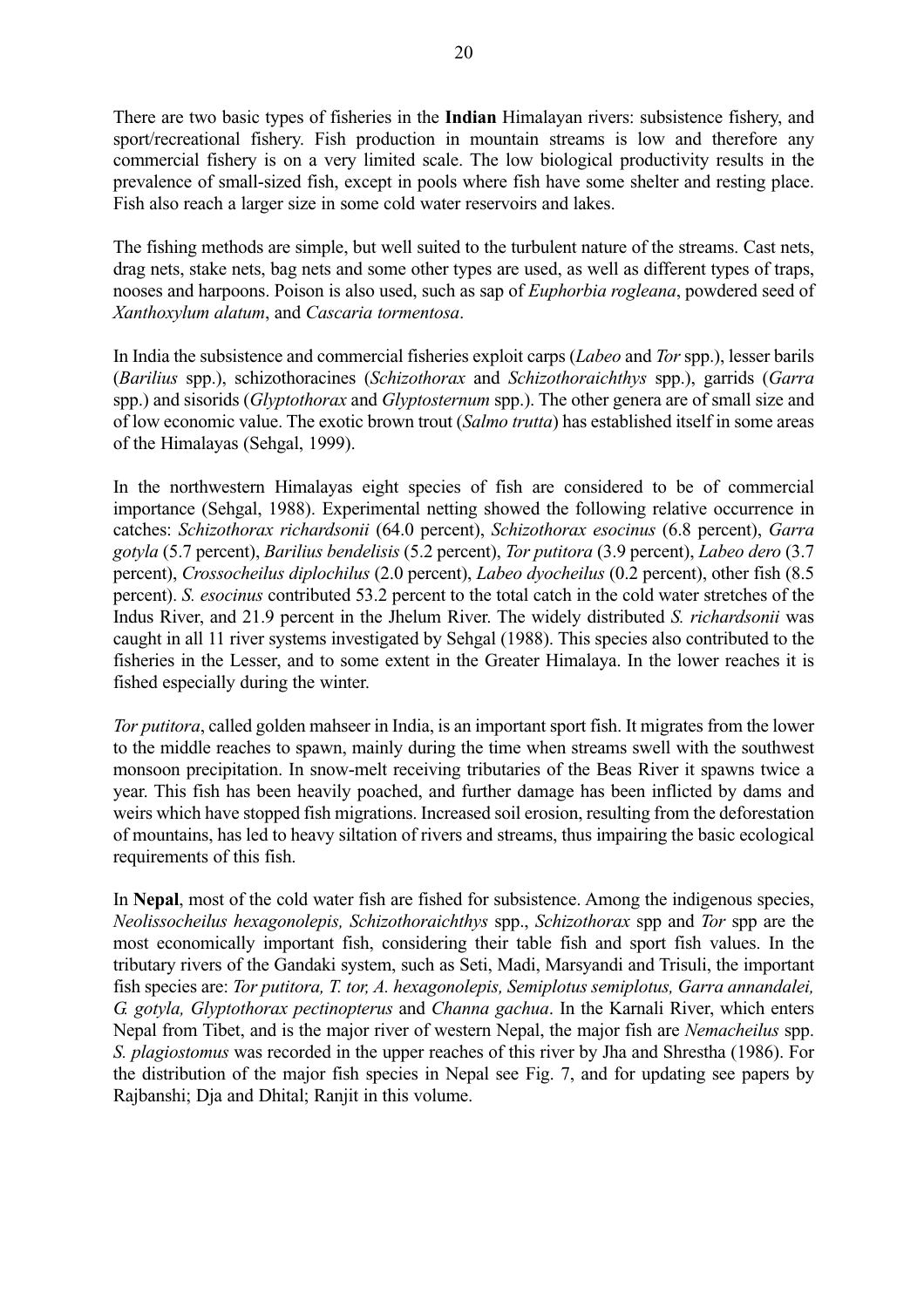

**Fig. 7 - Distribution of the major fish species in Nepal** (from Shrestha, 1999)

*Neolissocheilus hexagonolepis* (katle) is an important food and sport fish. In Indrasarobar reservoir it reaches 2.9 kg, but the usual size is 0.6 to 0.8 kg. It is common in Pokhara lakes, from where it migrates to the inflowing streams during or towards the end of the monsoon season.

*Schizothoraichthys* and *Schizothorax* (snow trout) are locally known as asla. *Schizothorax progastus* and *S. molesworthii* are regarded as the most delicious fish of Nepal and are also good sport fish, reaching up to 2.5 kg weight.

*Tor tor* and *T. putitora* are important food and sport fish, which tolerate a wide range of water temperature. In the Trisuli River specimens of up to 30 kg have been captured.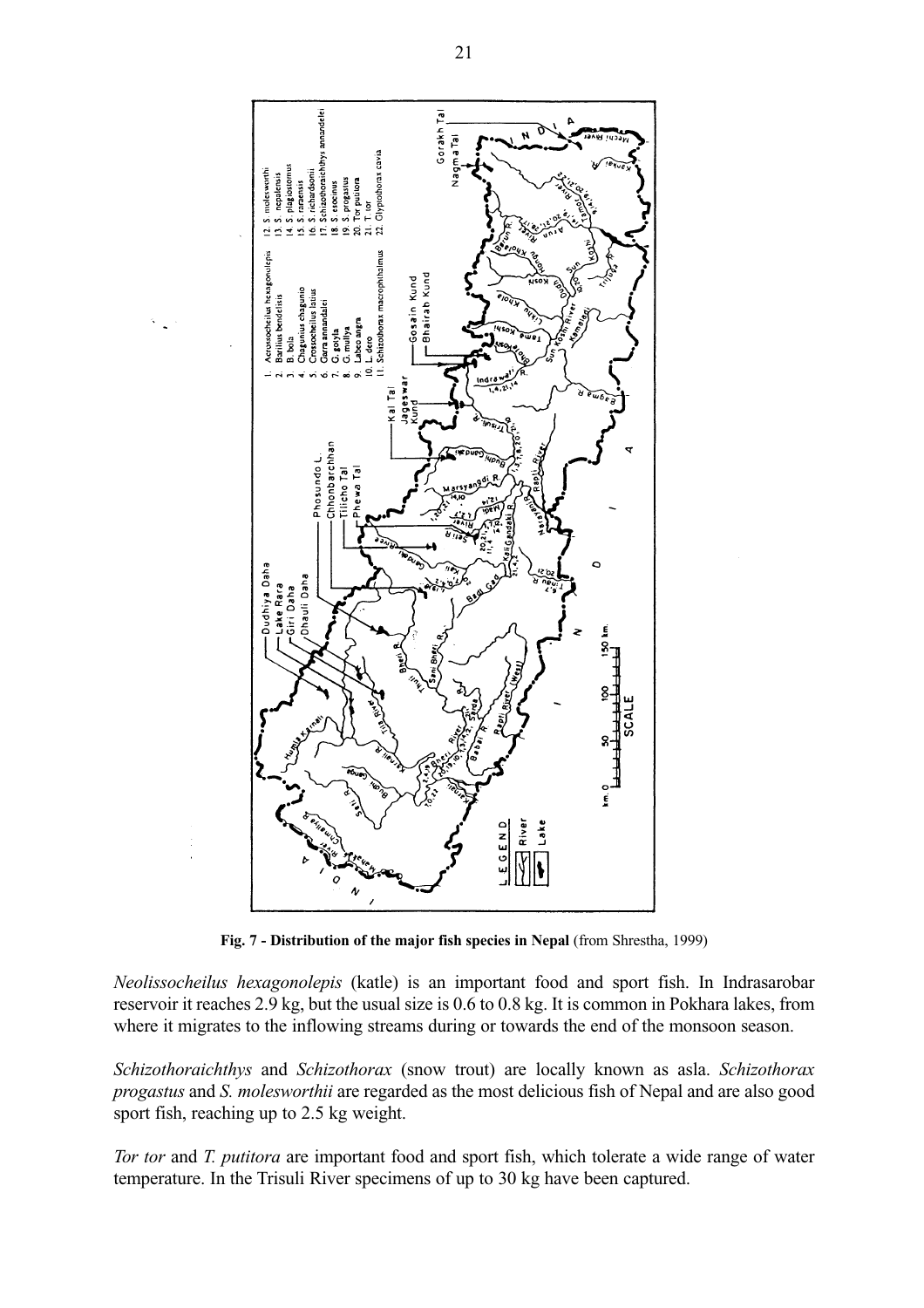Besides the above species of fish, a number of other species have a promising potential from the fisheries point of view: *Puntius (Barbus) chilinoides, Labeo angra, Labeo dero, Barilius* spp., *Chagunius chagunio, Clupisoma garua, Bagarius bagarius*. They are found in streams and rivers up to altitudes of 1 440 m to 1 650 m. Most of these fish are valued by the local people for their size and food value. There are other typical hill stream fish, none of which have any economic importance but which are appreciated as subsistence food by the local people. Among them are ten species of *Glyptothorax* and four species of *Garra*, all found up to an altitude of 1650 m.

His Majesty's Government of Nepal has realized that the expansion of aquaculture in the country is not possible without the use of cold waters and cold water fish. In the 1990s 4 out of 13 Fishery Development Centres were dedicated to the development of cold water fishery: the Godawary Development Centre, Trisuli Development Centre, Pokhara Development Centre and Fisheries Development Centre Kulekhani (Shrestha, 1999). They concentrated on studies of biology and spawning behaviour of the important fish species, their artificial propagation, productivity of rivers, lakes and reservoirs, and training in cold water fishery.

Among the cold water species of **Bhutan**, the indigenous *Schizothorax progastus* and *Barilius* spp are the most common in all rivers. Other indigenous species of economic interest are *Neolissocheilus hexagonolepis*, found up to 1200 m altitude, and mahseers *Tor tor* and *Tor putitora*, which Dubey (1978) found in streams in the foothills. The exotic brown trout is well established in a number of streams and rivers, including Haa, Thimphu, Paro, and some tributaries of the Sankosh and Manas rivers.

The Yarlung Zangbo River in **China** (Xizang) is the main fish producer. Ninety-five percent of Xizang's fishery production (500 t) originates from this river and its tributaries (Walker and Yang, 1999).

## **3.2 Lakes**

For **India** information on fish stocks and fisheries is available for lakes in Kashmir and in Uttar Pradesh. Good data are also available for Gobindsagar and Pong reservoirs at the foot of the Himalayas in Himachal Pradesh (see the following sub-chapter). In both types of water bodies there is commercial and subsistence fishery, based on exotic and indigenous fish species. Information of expeditionary character is also available for high altitude mountain lakes. The following is based on the information published by Raina and Petr (1999).

The Kashmir floodplain lakes Wular, Dal and Manasbal (Fig. 8) are situated in the Kashmir Valley at an altitude of 1537-1587 m a.s.l. The major fish group is schizothoracines, represented by a number of species: *Schizothorax niger, S. micropogon, S. curvirostris, S. planifrons, Schizothoraichthys esocinus*. The following fish are also fished: *Labeo dero, L. dyocheilus, Crossocheilus latus, Puntius conchonicus, Glyptothorax kashmiriensis*. Schizothoracines are highly valued fish, preferred to most other fish species. In 1959 common carp was introduced in Kashmir to augment the fish yield. Since then this fish has become a major commercial species in Kashmir Valley. It is also the principal species in wetlands situated on floodplains of the River Jhelum. The other fish species utilizing wetlands are *Schizothorax niger, Crossocheilus latus, Puntius conchonicus and Gambusia affinis*.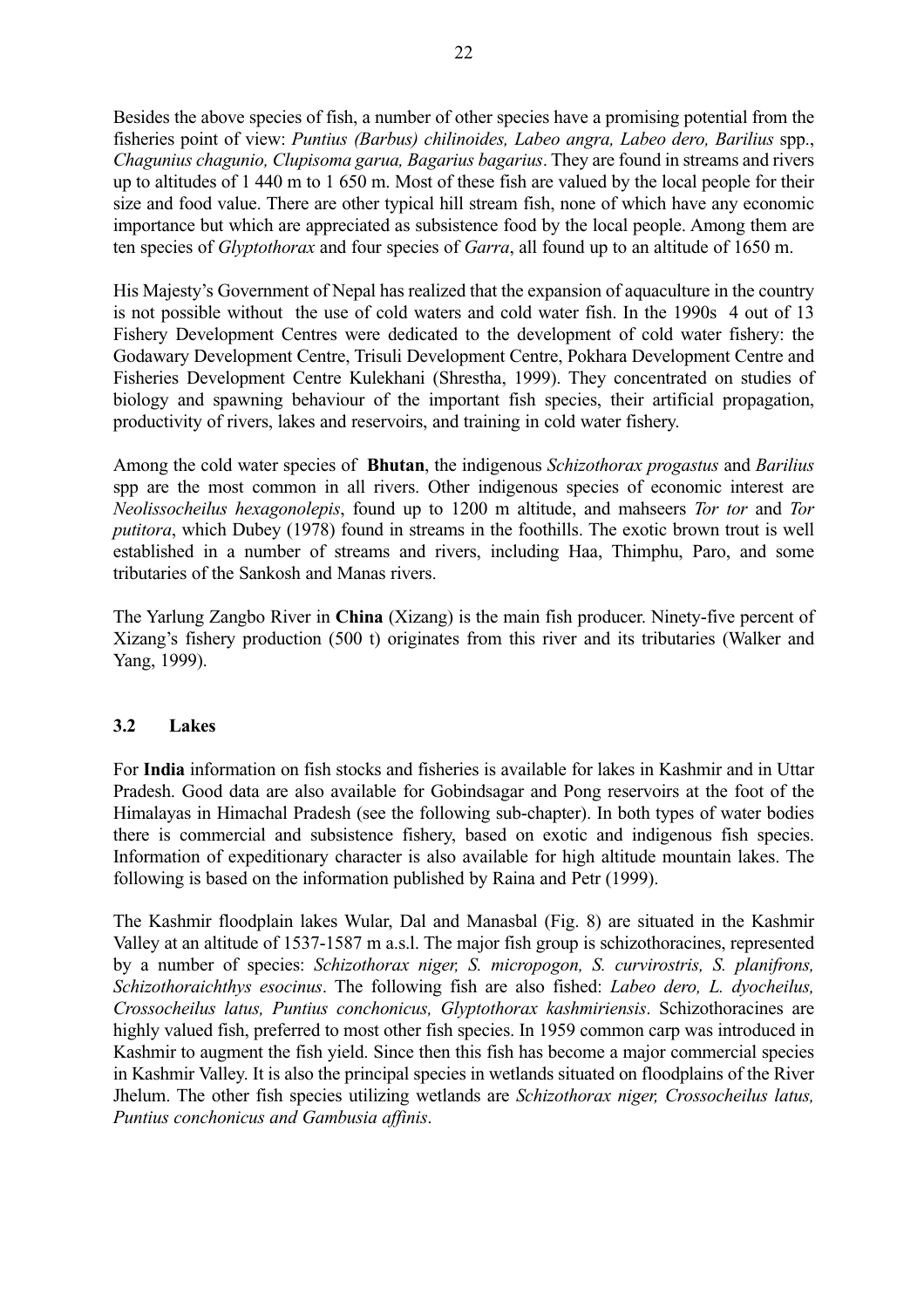

**Fig. 8 - Floodplain lakes and major wetlands in Kashmir Valley**  (from Raina and Petr, 1999)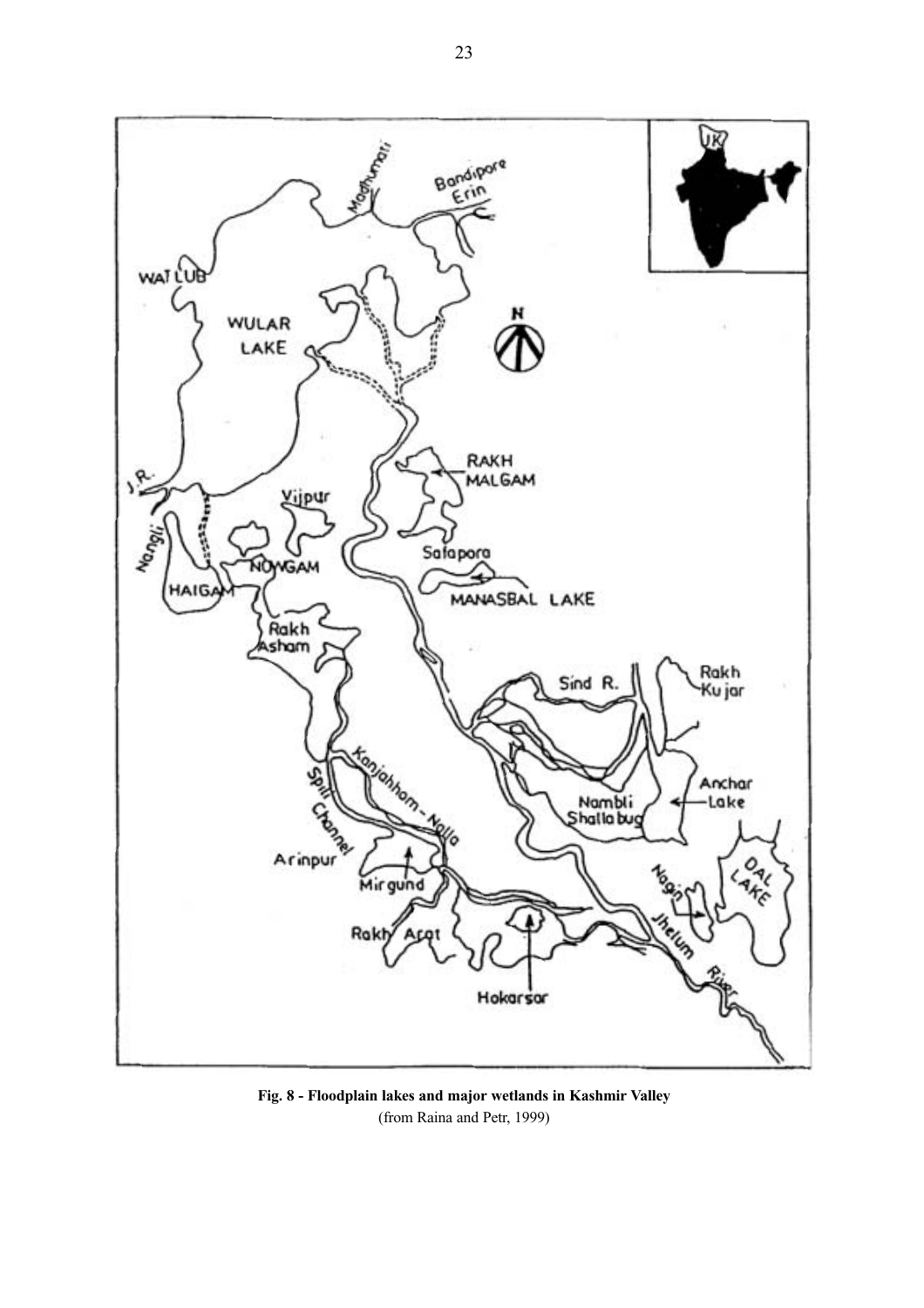In the Kashmir Valley lakes the mean annual fish catch during 1974-77 was 1640 t, of which common carp represented 1380 t, the rest being mainly schizothoracines. The average annual fish yield in Lake Dal was estimated to be 16.5 kg/ha, and in Lake Wular the yield ranged from 17 to 25 kg/ha. The fish yield in wetlands ranged from 15 to 30 kg/ha.

Kumaon lakes Khurpatal, Nainital, Sattal, Bhimtal, and Naukuchiatal (Fig. 9) are situated in Uttar Pradesh. They are all within a short distance from each other, at altitudes ranging from 1220 m to 1937 m. The largest lake is Bhimtal and covers 72 ha. Lake Naukuchiatal is the deepest, with a maximum depth of 40.8 m. Large areas of all lakes except Khurpatal are infested with aquatic macrophytes, and Nainital is polluted. Fish catch data for the period 1983-8 are available for three lakes. Mahseers (*Tor tor* and *T. putitora*) dominated the catches in Bhimtal and Naukuchiatal, with 59.5 and 45.0% respectively of the total for the five-year period. Common carp followed with 34.8 and 31.5 percent respectively. Indian major carps (*Labeo rohita, Cirrhinus mrigala* and *Catla catla*) dominated the catches in Sattal, with 64.1 percent of the total, followed by common carp (22.9 percent). Schizothoracines (*S. richardsonii*) represented only 0.73 and 0.95 percent in lakes Bhimtal and Naukuchiatal, respectively, and were absent in Sattal. Silver carp (*Hypophthalmichthys molitrix*) and grass carps (*Ctenopharyngodon idella*), introduced in Bhimtal in 1985-86, appeared in catches from that year onwards. The average yields (kg/ha/yr) for the five-year period were: Sattal – 13.4; Bhimtal – 9.32; Naukuchiatal - 0.74. The low yields for Naukuchiatal seem to result from low fishing intensity. Stocking the Kumaon lakes is considered essential for increasing fish yields, which could perhaps be increased to 25- 50 kg ha-1 (Johri et al., 1989).



**Fig. 9 - Lakes in the Kumaon Himalaya** (from Raina and Petr, 1999)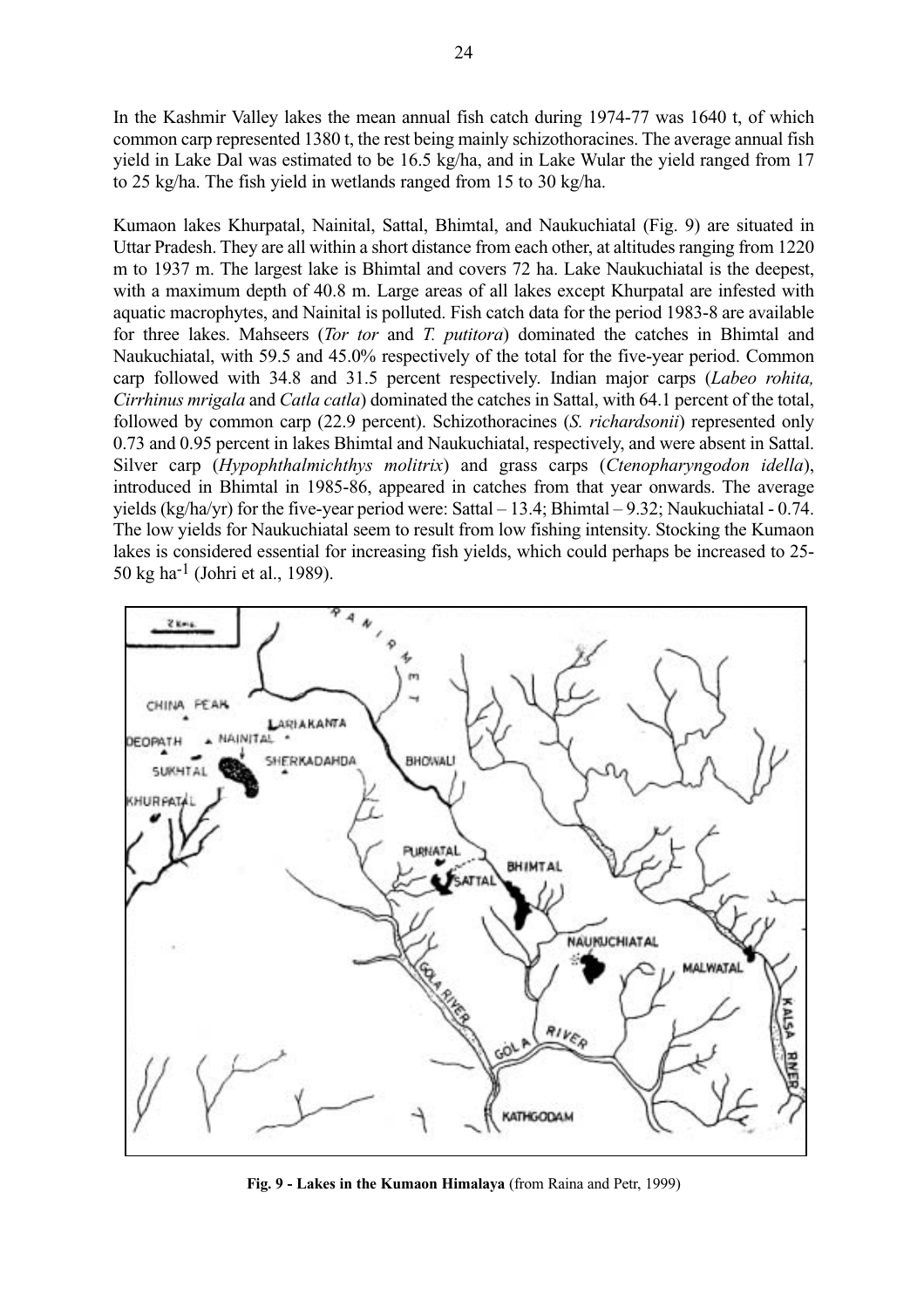Twelve high-altitude lakes in Kashmir, visited during 1977-1984, are situated at 3200 m to 3819 m a.s.l. They range from 1 ha to 157 ha in size. Only six of them contain fish: four (Gangabal, Nundkol, Kishangar and Vishansar, Fig. 10) have the exotic brown trout. Lakes Zumsar and Gadsar have an endemic schizothoracine *Diptychus maculatus*. This fish is also present in the inflowing streams. It is fished for subsistence during summer by herdsmen. Brown trout is permitted to be fished with fly, but only by licenced anglers. Lake Chandertal (4270 m altitude), which is situated in Himachal Pradesh, has been stocked with brown trout.



**Fig. 10 - High mountain lakes in Kashmir** (from Raina and Petr, 1999)

Seventeen fish species out of the 28 inhabiting Pokhara lakes in **Nepal** are cold water species (Table 4). Studies have shown that lakes Phewa, Begnas and Rupa are productive and can support an annual fish harvest of 150 t with proper management. At present, the lakes have cage culture of exotic carps (UNDP *et al*., 1985). For more recent information see Shrestha, T.K., this volume.

In 1961 fishery started in Yamdrok Lake in Xizang (**China**), with annual catch for the period 1961 to 1992 ranging from 45 t to 750 t. At the beginning of the 1990s there was no provincial fishery authority, and the catch was transported to and sold in the capital Lhasa (Walker and Yang, 1999).

#### **3.3 Reservoirs**

Little information is available for **Afghanistan**. In the 1970s and 1980s FAO projects demonstrated the possibility of growing rainbow trout, which was produced on the Qargha Fish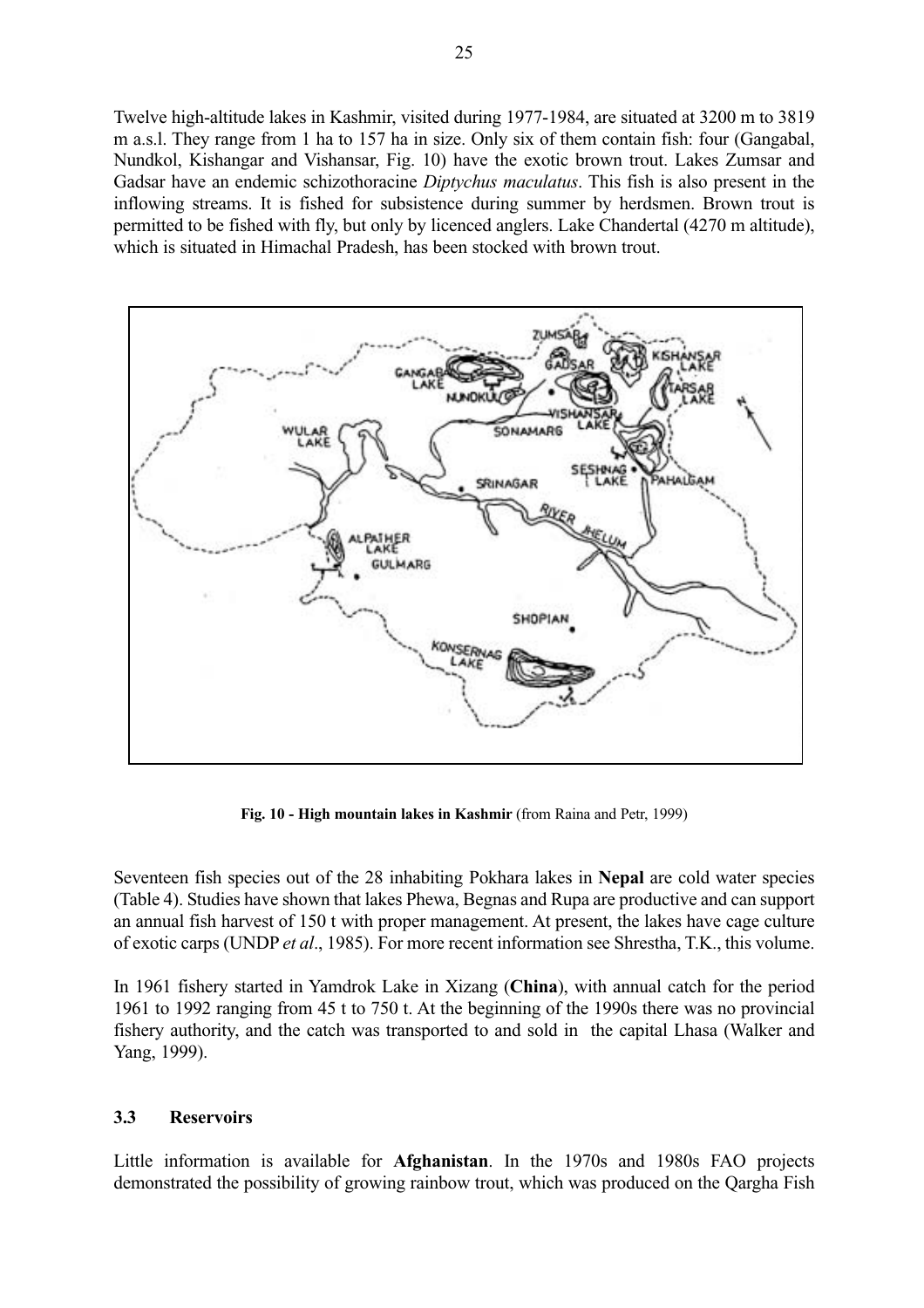Farm situated at a reservoir constructed on the River Paghman, near Kabul. Production of fingerlings made possible stocking of the Qargha reservoir and the rivers Panjsher, Bamian, Salang and Sarde. In the fish farm fish were grown to marketable size (Petr, 1999).

In **Pakistan** Tarbela reservoir on the Indus River (Fig. 3) reaches deep into the mountains. The upstream part of the reservoir is largely under the influence of cold waters coming from the Northern Areas and the northern part of NWFP. As a result, it maintains low water temperature throughout the year. The part of the reservoir closer to the dam is warmer. The reservoir therefore provides several habitats for fish. During the warm period of the year, the cool Indus water maintains its flow underneath a layer of warm surface water; when the reservoir is full or almost full, the cool water underflow enters the intakes, passes through turbines and is discharged downstream. This results in the presence of cool water some distance below the dam. The present fish fauna of the Indus immediately below the dam consists of the following fish species: *Channa punctatus, Barilius vagra, Cirrhinus reba, Labeo* spp, *Crossocheilus latus, Puntius ticto, Salmostoma* spp, *Schizothorax plagiostomus, Tor putitora, Ompok bimaculatus, Ambassis* spp, *Mastacembelus armatus* (WAPDA, not dated). Of these only *Tor putitora, Schizothorax* and *Channa* are considered of commercial value. However, fish of small size dominate the waters. *Labeo rohita, Cirrhinus mrigala* and common carp are often washed out from the reservoir.

Prior to impoundment, a survey of the Indus River and its tributaries around Tarbela recorded 35 fish species (Ali *et al.*, 1980; Table 6), most of which were not popular as food fish. The exceptions were mahseers (*Tor mosal* and *Tor putitora*). *Schizothorax* spp. and *Labeo dyocheilus* were common, but not popular. Due to the permanent submergence of many natural breeding sites of mahseers in Tarbela reservoir since its formation in 1974, their recruitment drastically declined. Moreover, breeders migrating upstream into tributaries are indiscriminately fished, and enforcement of protective regulations is difficult. Commercial fishery in Tarbela has been largely limited to the reservoir sector close to the dam. During 1981-82 the fish species composition in fish landings was 54% mahseer, 45% exotic common carp, and 1% other fish (*Schizothorax* spp, *Labeo dyocheilus, Mastacembelus ornatus*) (Petr, 1985). In the early 1990s, George (1995) listed 35 fish species for the Tarbela, of which the following were the most common: *Pseudambassius ranga, Chanda nama, Aspidoparia morar, Ctenopharyngodon idella* (exotic grass carp), *Salmostoma bacaila*. It is unclear what happened to the common carp. Exotic silver carp and gold fish, four species of the indigenous *Labeo*, and the remaining species were captured only occasionally. Schizothoracines and mahseers were absent in catches clearly showing the negative impact of the reservoir on these cold water fish. It is, however, possible that these two groups of fish are common in the upstream sector of the reservoir, which is much influenced by the inflowing river. For those areas no statistics are available. During the period 1985 to 1993 the commercial fishery in Tarbela harvested between 50 and 70 t of fish per annum, as declared by the contractors.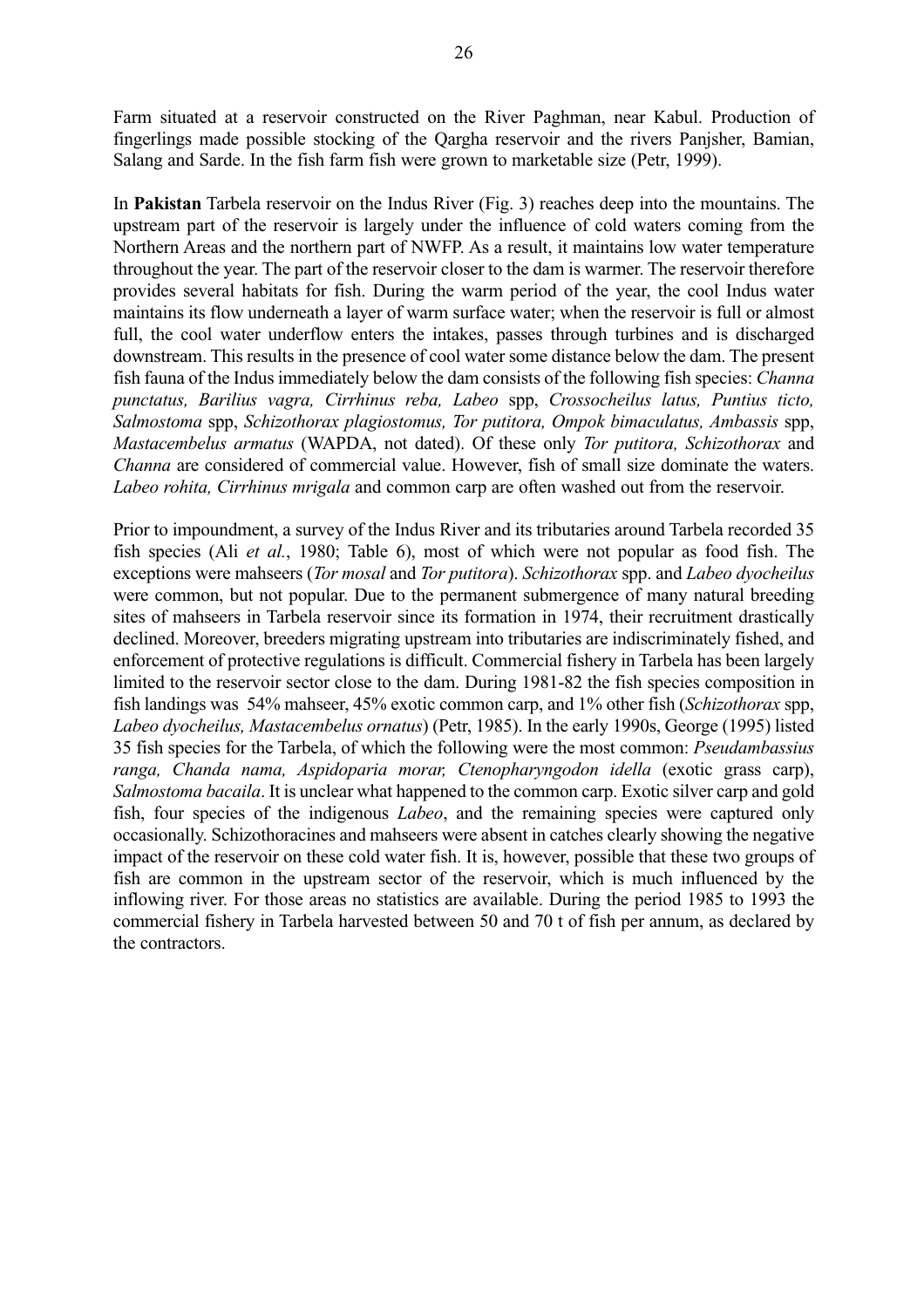**Table 6 List of fish of the Indus River and its tributaries around Tarbela** (from Ali *et al*.,1980)

| <b>Species</b>                                                   | Locality                                                                                                                                                                                                                                                                               |
|------------------------------------------------------------------|----------------------------------------------------------------------------------------------------------------------------------------------------------------------------------------------------------------------------------------------------------------------------------------|
| Family: Notopteridae<br>Notopterus notopterus                    | Siran River near Tarbela                                                                                                                                                                                                                                                               |
| Family: Cyprinidae<br>Amblypharyngodon mola<br>Aspidoparia morar | Indus River near Attock Fort; Kabul River near Attock<br>Indus River - Ghazi; Dor River near Chamba Bridge;<br>Kabul River near Attock; Haro River near Hasan<br>Abdal<br>and Lawrencepur; Siran River near Thapla Bridge                                                              |
| Barilius vagra pakistanicus                                      | Indus near Tarbela, Ghazi, Attock Fort, Darband; Siran<br>River near Thapla Bridge and near Khaki Bridge; Dor<br>River near Chamba Bridge; Unar River near Darband;<br>Kabul River near Attock; Haro River near Hasan<br>Abdal                                                         |
| Chela cachius<br>Crossocheilus latius<br>diplocheilus            | and Lawrencepur; Brandu River near Dagar<br>Indus River near Attock Fort, Ghazi and Tarbela<br>Indus River near Tarbela and Ghazi; Siran River near<br>Khaki Bridge; Dor River near Chamba Bridge; Unar<br>River near Darband; Kabul River near Attock; Haro<br>River near Hasan Abdal |
| Danio devario                                                    | Indus River near Attock Fort; Haro River near Hasan<br>Abdal                                                                                                                                                                                                                           |
| Garra gotyla                                                     | Indus River near Tarbela and Ghazi                                                                                                                                                                                                                                                     |
| Labeo dero                                                       | Indus River near Attock Fort; Siran River; Haro River<br>near Hasan Abdal                                                                                                                                                                                                              |
| Labeo dyocheilus                                                 | Kabul River; Indus River                                                                                                                                                                                                                                                               |
| Puntius sarana                                                   | Haro River near Hasan Abdal                                                                                                                                                                                                                                                            |
| Puntius sophore                                                  | Indus River near Tarbela and Attock Fort; Kabul River<br>near Attock                                                                                                                                                                                                                   |
| Puntius ticto                                                    | Indus River near Tarbela; Dor River near Chamba<br>Bridge; Kabul River near Attock; Brandu River near<br>Dagar; Haro River near Hasan Abdal                                                                                                                                            |
| Salmostoma bacaila                                               | Kabul River near Attock                                                                                                                                                                                                                                                                |
| Salmostoma punjabensis                                           | <b>Indus River near Attock Fort</b>                                                                                                                                                                                                                                                    |
| Schizothorax esocinus                                            | Indus River near Tarbela                                                                                                                                                                                                                                                               |
| Schizothorax labiatus                                            | Indus River near Tarbela and Ghazi; Unar River near<br>Darband; Haro River near Hasan Abdal                                                                                                                                                                                            |
| Schizothorax plagiostomus                                        | Indus River near Tarbela and Ghazi; Siran River near<br>Thapla Bridge; Unar River near Oghi and Darband;<br>Haro River near Hasan Abdal                                                                                                                                                |
| Tor mosal                                                        | Haro River near Hasan Abdal                                                                                                                                                                                                                                                            |
| Tor putitora                                                     | Indus River near Tarbela, Ghazi, Attock Fort; Siran                                                                                                                                                                                                                                    |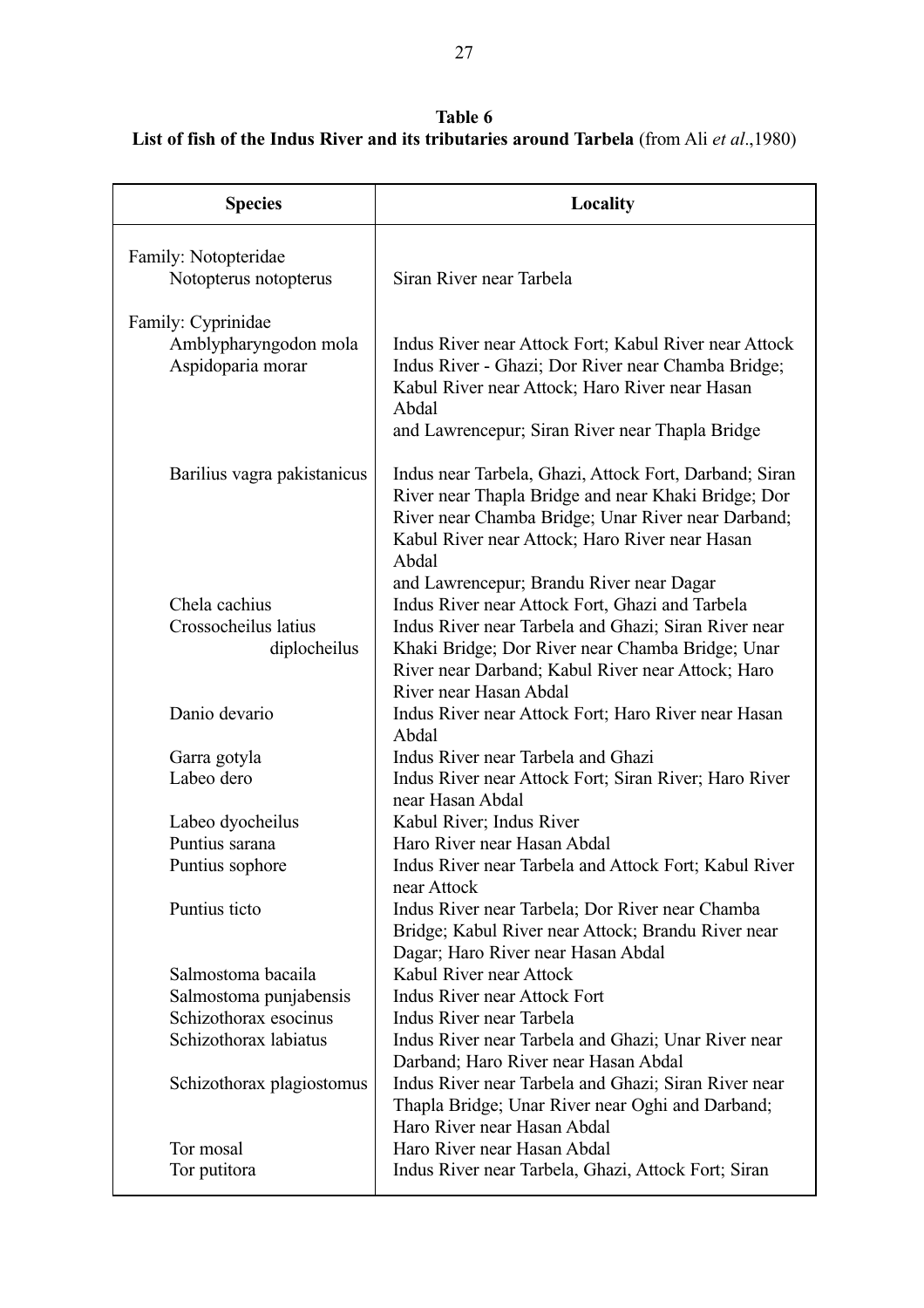| <b>Species</b>                                                                                                                                                                          | Locality                                                                                                                                                                                                                                                                               |
|-----------------------------------------------------------------------------------------------------------------------------------------------------------------------------------------|----------------------------------------------------------------------------------------------------------------------------------------------------------------------------------------------------------------------------------------------------------------------------------------|
|                                                                                                                                                                                         | River near Thapla Bridge and Khaki Bridge; Dor<br>River near Chamba Bridge; Brandu River near Dagar                                                                                                                                                                                    |
| Family: Cobitidae<br>Botia bridi<br>Nemacheilus botia<br>Nemacheilus corica<br>Nemacheilus naseeri<br>Nemacheilus prashari<br>Nemacheilus stenurus<br>choprai<br>Nemacheilus stoliczkai | Indus River near Tarbela<br>Indus River near Tarbela; Dor River near Chamba<br>Bridge; Haro River near Hasan Abdal<br>Indus River near Tarbela; Kabul River near Attock<br>Unar River near Oghi<br>Haro River near Hasan Abdal<br>Indus River near Tarbela<br>Indus River near Tarbela |
| Family: Sisoridae<br>Gagata cenia<br>Glyptothorax naziri<br>Glyptothorax punjabensis<br>Glyptothorax stocki                                                                             | Indus River near Ghazi<br>Haro River near Hasan Abdal<br>Indus River near Ghazi<br>Indus River near Tarbela                                                                                                                                                                            |
| Family: Siluridae<br>Ompok bimaculatus                                                                                                                                                  | Indus River near Attock Fort; Haro River near Hasan<br>Abdal                                                                                                                                                                                                                           |
| Family: Schilbeidae<br>Clupisoma murius naziri                                                                                                                                          | Indus River near Ghazi                                                                                                                                                                                                                                                                 |
| Family: Osphronemidae<br>Colisa fasciata                                                                                                                                                | Indus River near Tarbela; Kabul River near Attock                                                                                                                                                                                                                                      |
| Family: Channidae<br>Channa punctatus<br>Channa gachua                                                                                                                                  | Indus River near Ghazi; Haro River near Hasan Abdal<br>Indus River near Tarbela; Siran River near Thapla<br>Bridge and Khaki Bridge; Brandu River near Dagar                                                                                                                           |

Information on cold water reservoirs of the Himalayas is sparse. In **India**, in Himachal Pradesh three reservoirs with cold water inflow are situated at a relatively low altitude: Gobindsagar on the Sutlej River at 560 m (16 867 ha), Pong on the Beas River at 436 m (24 529 ha), and Pandoh reservoir at 987 m (200 ha), also on the Beas (Fig. 11).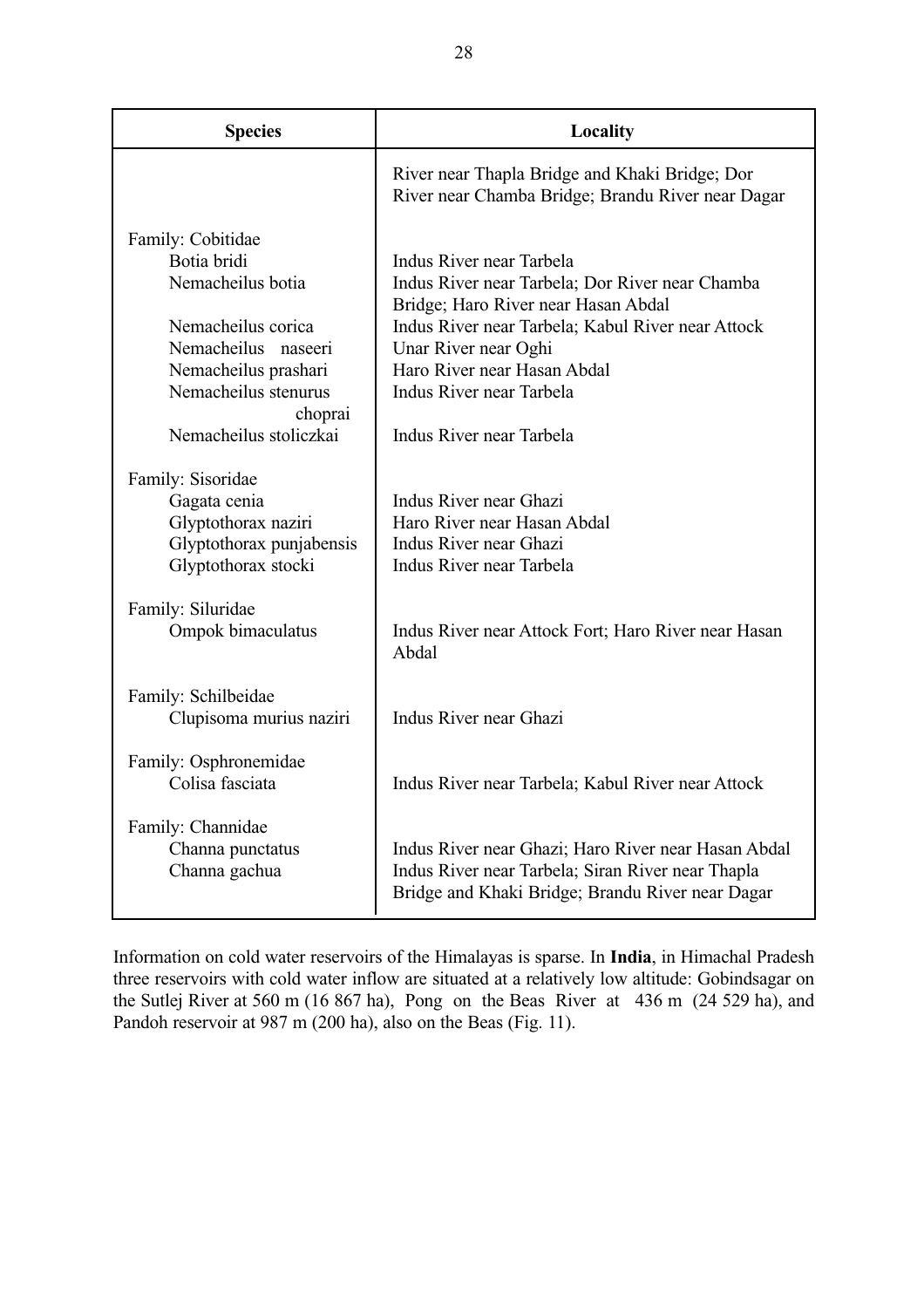

**Fig. 11 - Gobindsagar, Pong and Pandoh reservoirs in Himachal Pradesh, India** (from Raina and Petr, 1999)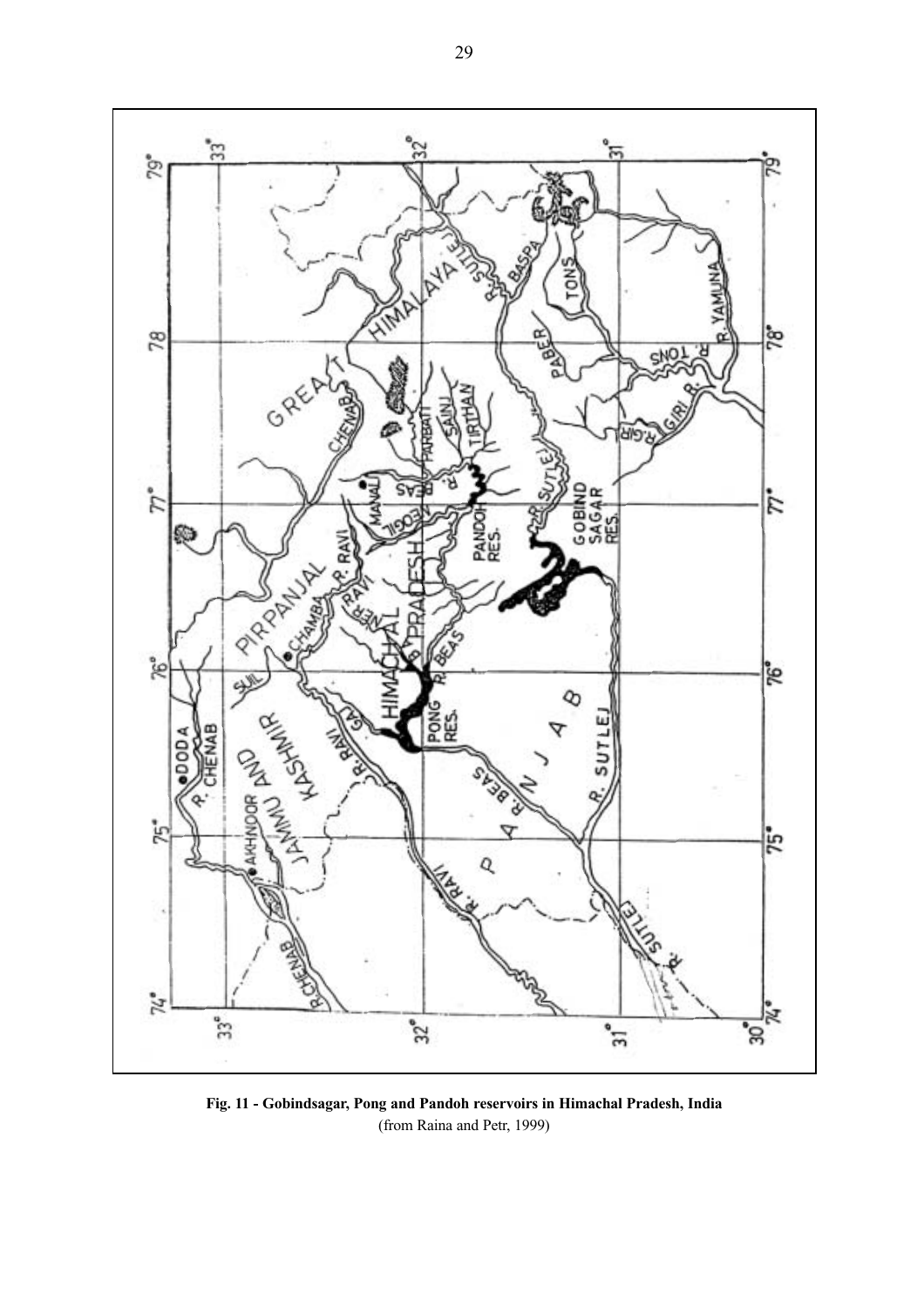The Sutlej River receives cool snow-melt water during the spring and summer months and water from monsoon precipitation in its lower catchment during July-September. Downstream of the reservoir, the Sutlej joins the Beas River and enters Pakistan. In 1978 the Sutlej-Beas link was completed, diverting Beas water to Gobindsagar in order to augment the power generation and irrigation capacity of the reservoir. Blending of the cool Beas water and the warmer Sutlej water in the reservoir has led to a unique pattern in the thermal and oxygen regime and in dissolved chemical components, and this has had an impact on the biota. Prior to the construction of the dam, the upper reaches of the Sutlej had 30 species of fish, of which *Tor putitora, Labeo dero, L. dyocheilus, Schizothorax* and *Aorichthys seenghala* were the dominant fish. In 1961-62 Gobindsagar was stocked with the Indian major carps *Catla catla, Labeo rohita* and *Cirrhinus mrigala*, and this was followed by a regular stocking of common carp. The appearance of silver carp in 1979 and its establishment in the reservoir marked the beginning of a radical change in the catch structure, with this fish establishing an overriding dominance over all other species (Sugunan, 1995, Fig. 12). Today, the introduced silver carp and common carp dominate the total catch. The other commercially important fish are: *Catla catla, Tor putitora, Labeo rohita, Cirrhinus mrigala, Labeo calbasu, Aorichthys seenghala and Schizothorax plagiostomus*. While the total fish catches have been increasing, percentage-wise the proportion of the indigenous *Tor putitora* has been decreasing, from 16.8 percent (28.7 t) in 1974-75 to 0.5 percent (46t) in 1992- 93. However, the rapid increase in the stocks of silver carp in the reservoir has had no negative impact on stocks.



**Fig. 12 - Gobindsagar reservoir, India: development of silver carp fishery** (from Sugunan, 1997)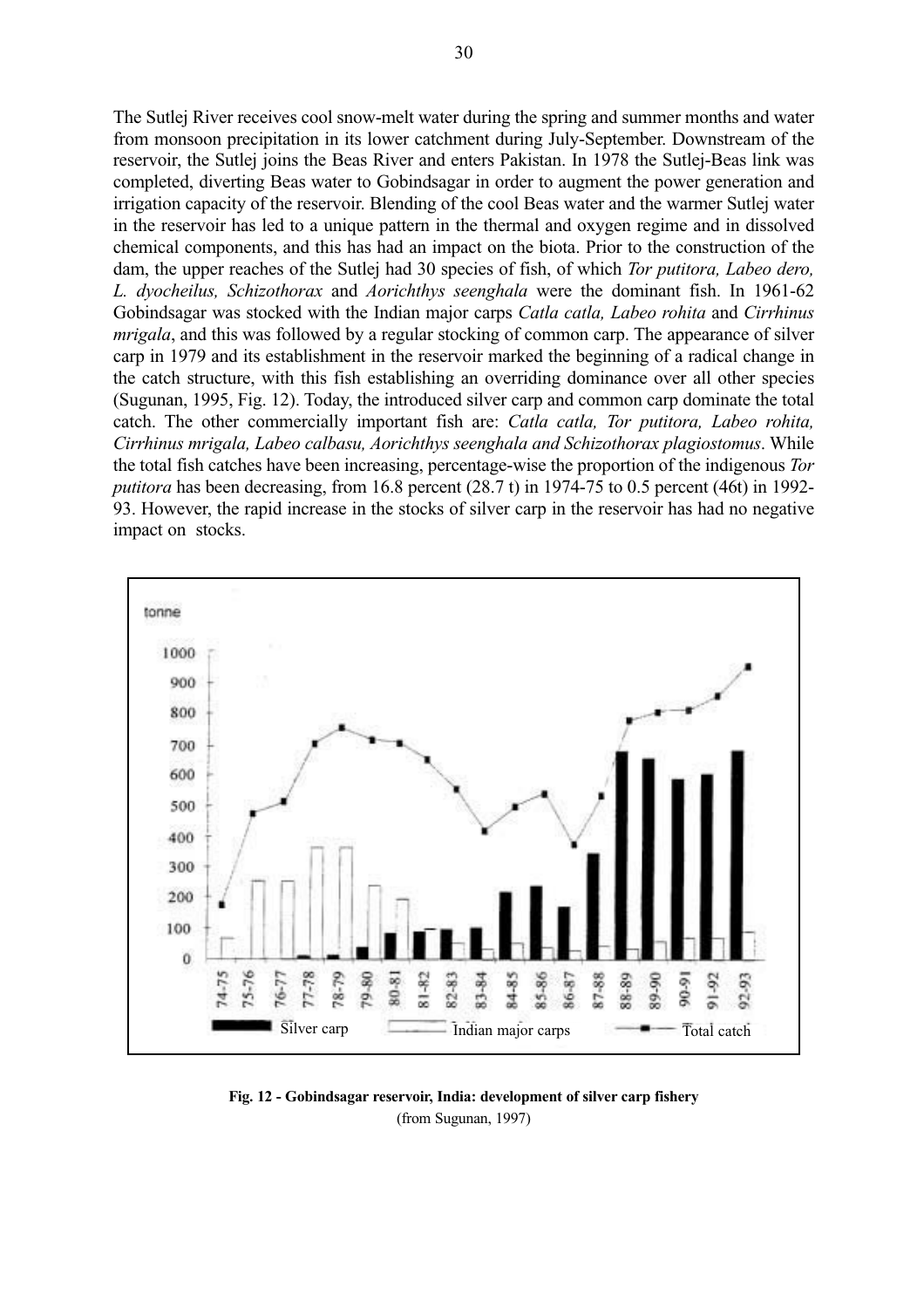Pong reservoir on the Beas River is a shallow water body of a lower productivity than Gobindsagar. The fish fauna was originally dominated by catfishes, minor carps and a few coarse fish. On account of systematic stocking of common carp and Indian major carps, the catch structure was completely altered and carps eventually accounted for 6l.8% of the total landings (1987-88). In the mid-90s the important fish species in order of abundance were: *Labeo rohita, Aorichthys seenghala, Labeo calbasu, Tor putitora, Cirrhinus mrigala, Wallago attu, Cyprinus carpio, Labeo dero, Catla catla,* and *Channa* spp (Sugunan, 1995). The maximum annual fish yield of 33.2 kg/ha was recorded in 1987-88.

The construction of the Gobindsagar and Pong reservoirs has created a perennial source of fish supply for the people of Himachal Pradesh and adjoining states, but certain valuable species have been adversely affected. *Tor putitora* is no longer able to migrate into Kangra Valley due to the presence of the dam at Pong. Luckily, this species has established self-reproducing stocks within the new limits. The impact of damming on schizothoracines has been more serious.

The small Pandoh reservoir forms part of the Beas-Sutlej Link, diverting the Beas water into the Sutlej basin. The water temperature is a cool 16.5-10.5°C. The reservoir is used for occasional recreational/sport fishing. Brown trout, snow trout *Schizothorax richardsonii, Labeo dero, L. dyocheilus, Tor putitora* and some other hill stream fish are present in its waters.

For Nepal, information is available only on the small Indrasarobar reservoir. The reservoir has three indigenous fish species (*Neolissocheilus hexagonolepis, Puntius chilinoides* and *Schizothorax richardsonii*). Chinese carps have been grown in cages (Pradhan and Swar, 1988). More information is available in the paper by Swar and Craig, this volume.

## **4. MANAGEMENT OF FISH STOCKS AND FISHERIES**

Fisheries activities on rivers and streams of Afghanistan have been very limited, and information on the number of fishermen, fish species captured, yields and total catch does not exist. It is recognised that fish do not contribute much to the economy of the country, with perhaps only 800 t to 1 300 t captured per year, and with the major animal protein source being livestock.

In Pakistan, there are a number of hatcheries producing brown and rainbow trout for stocking cold water rivers and streams in the north of Pakistan. However, there is no management project for schizothoracine carps. The major constraint is the total lack of research on these fish, with knowledge of their biology and ecology being very fragmentary at present. Stocking of mahseer (*Tor putitora*) in the River Gilgit was unsuccessful.

Edwards (1991) came to the conclusion that brown trout have already established thriving selfsustaining populations in most suitable cold waters available in northern Pakistan. Especially in the Northern Areas, rivers and streams contain large numbers of browns of all sizes. It is probable that restocking with this species is unnecessary and of no value, except perhaps in lakes which have no suitable spawning streams. Brown trout are also generally not suitable for commercial farming because their growth is slow compared with rainbows. He concentrated on fish farming of rainbow trout only.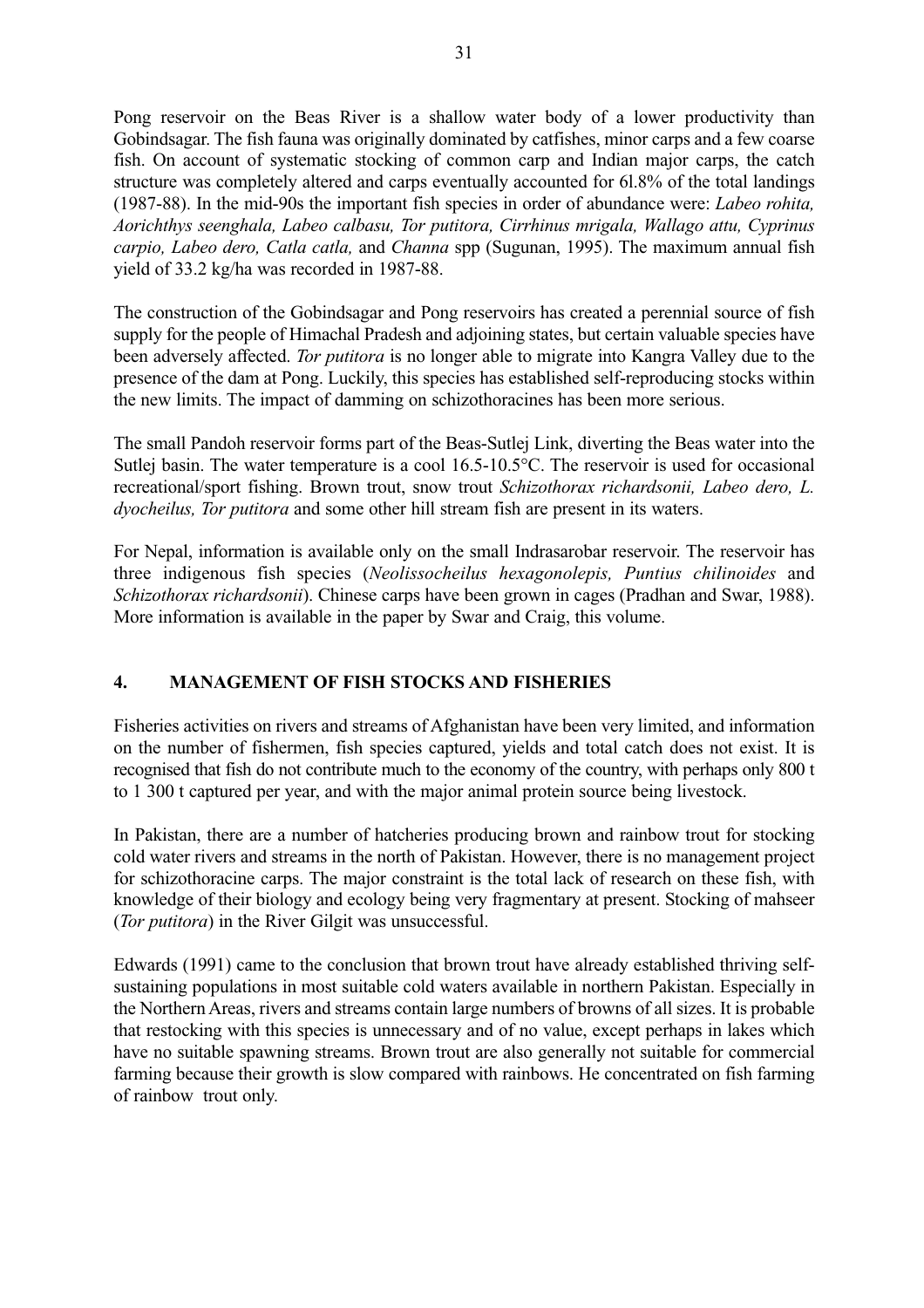The Water and Power Development Authority of Pakistan (WAPDA) which has its own Department of Fisheries in charge of fishery management in WAPDA reservoirs, is fully committed to a policy of regular stocking of the Tarbela and other reservoirs. In Tarbela, common carp is the dominant fish species stocked.

In India, over the years uncontrolled and often indiscriminate fishing in the largely unmanaged Himalayan rivers and streams has resulted in a sharp decline in catches of the important subsistence and sport fish (Sehgal, 1999). The increasing use of river water for irrigation, hydropower production, municipal and industrial purposes, and the inputs of pollutants, have all affected fish stocks. Among the difficulties that today's fishery managers are facing is the shortage of information for a number of Himalayan rivers and streams. While there is a reasonable amount of information available for certains stretches of streams traversing the northwestern and central Himalayas, there is hardly any information on the ecology and fisheries of rivers of the eastern Himalayas.

A low level management of cold water fish stocks in the Indian Himalayas in the past is documented for example for the stocks of golden mahseer, a famous sport fish. Sehgal (1999) mentions a drastic decline in catches during 1964-67 in the Baner River, the main snow-melt tributary of the Beas. Using traps during September-October, when the spent spawners were returning downstream, the fishing community of Kangra (Himachal Pradesh) succeeded in catching virtually all the returning fish. Within three years the fish catch declined in two such traps from 1 383 kg (in 1964) to 54 kg (1967). Further damage was inflicted by dams and weirs which stopped the migrations. Use of explosives and poison also contributed to the sharp depletion in fish stocks. Human-induced stresses, either direct or indirect, have affected both the introduced and indigenous fish in some Himalayan rivers, such as the Beas, where the average weight both of brown trout and *S. richardsonii* declined (Sehgal, 1999). As mahseer and schizothoracines undertake upstream and downstream migrations, any dam results in the decline of their stocks. The existing fish ladders have so far proved ineffective for these fish.

More recently a number of angling associations, in close collaboration with state governments of India, have been involved in the conservation of the threatened species. For success with breeding mahseer in India see the paper by Ogale, this volume.

A number of rivers and streams in Jammu and Kashmir, Himachal Pradesh, and to a lesser extent in the central and eastern Himalayas, now have self-reproducing stocks of the exotic brown trout. Special bylaws have been formulated under the Indian Fisheries Act in the states of Jammu and Kashmir and Himachal Pradesh, which regulate the fishing season, bag limit and prescribe bait (Sehgal, 1999). However, there are only few anglers who adhere to the instructions and regulations.

The old practice in India of imposing religious taboos on certain stretches and pools of important streams has helped to preserve mahseers and schizothoracines. Selected stretches of streams and rivers, pools and temple springs in the states of Jammu and Kashmir, Himachal Pradesh and Uttar Pradesh act as cold water fish sanctuaries in the Himalayas. The practice of protecting stocks of brown trout and schizothoracines in Kashmir streams during the low water level period by creating deep pools, covering them with tree branches and protecting them from poaching, has also proved beneficial. Better estimates of the carrying capacity of different streams would assist the fishery managers to better regulate sport and recreational fishing and to determine stocking rates.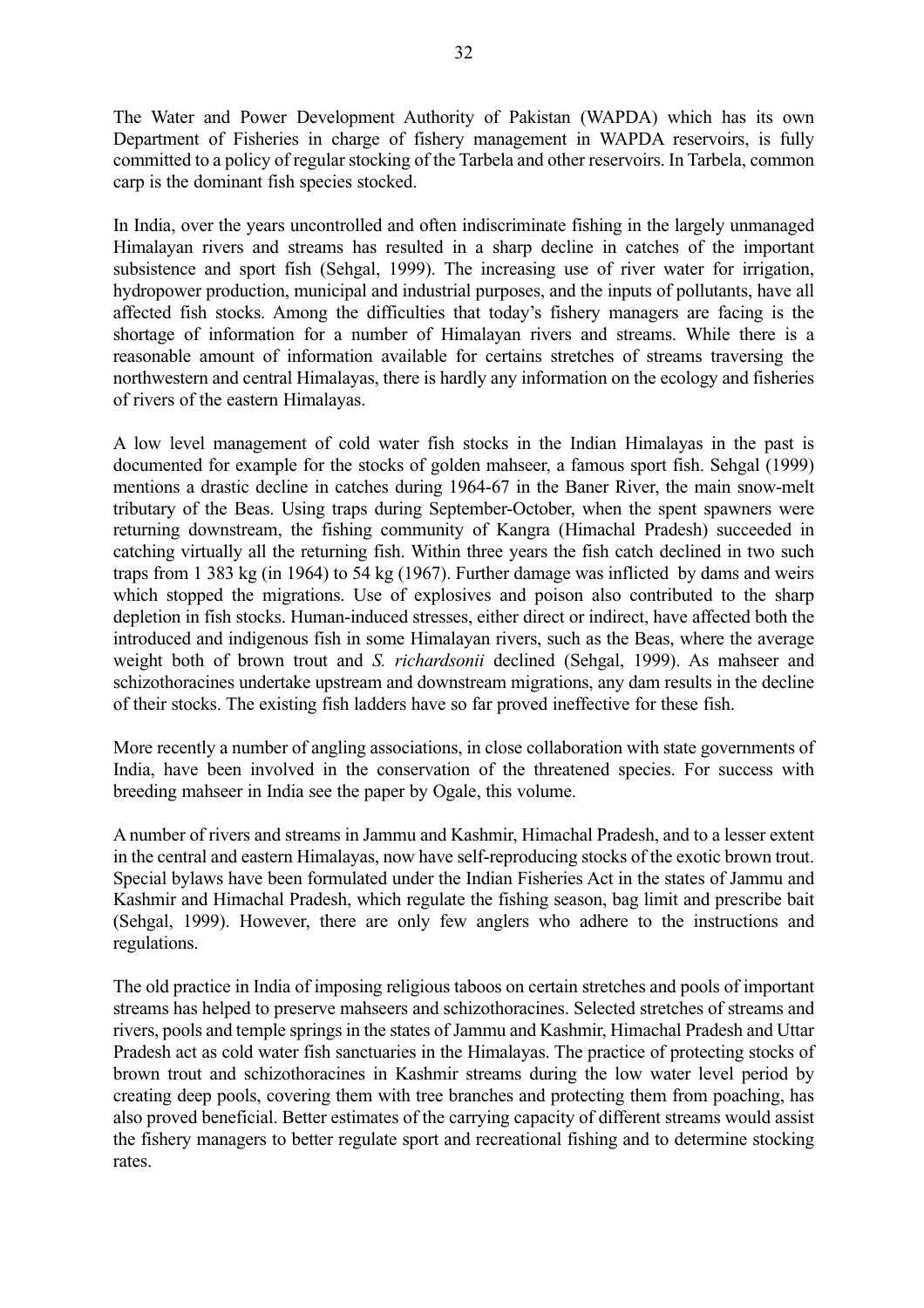Fisheries management of Gobindsagar reservoir has included a programme of stocking and harvesting. About 1 000 fishermen families have been organized into cooperatives. Further management measures have been the enforcement of mesh size regulation and imposition of closed season during the breeding of some commercially important fish species. Several welfare schemes, such as provision of subsidies for purchase of fishing equipment and a personal accident insurance scheme introduced by the Government, have helped the communities to raise their status.

While the creation of a reservoir results in the creation of a new habitat for fish, at the same time many endemic species are adversely affected. In India, there is a need for effective enforcement of the existing legislative measures such as closed seasons and mesh size regulation, and also the involvement of voluntary organisations, including fishing associations and clubs, in an effort to maintain the fish stocks at a healthy level. The stocks should be enhanced through regular releases of hatchery-produced fingerlings. Only in this way can the rising demands from subsistence and sport/recreational fishermen be satisfied.

The deterioration of environment in catchments of lakes, rivers and reservoirs is placing an increasing strain on aquatic habitats. Dal and Wular lakes in Kashmir, and Nainital and Bhimtal in Uttar Pradesh have been adversely affected by pollution and poor management of land in their catchments, and the lakes are undergoing eutrophication. Lake Dal is facing a serious problem of shrinkage: between 1911 and 1984 the open water area has been reduced from 1507 to 700 ha, while marshy areas increased from 800 to 1 530 ha. The entire catchment of Kashmir Valley ultimately drains into Lake Wular before the outflowing waters leave India for Pakistan as the Jhelum River. Lake Wular has been reduced in size from 27 500 ha to 15 200 ha, and its mean depth is now 1.5 m, instead of 3 m. There has been a rapid encroachment of agriculture, especially rice paddies, on the margins of the lake. The open water has been further diminished by the introduction of floating islands for vegetable cultivation. The small lakes in Uttar Pradesh have been witnessing a dramatic increase in recreation, and as a consequence massive discharges of sewage into them.

In India, apart from the well-organised fishery in two cold water reservoirs, and the fishery in the two large Kashmir lakes Wular and Dal, the Himalayan lakes and reservoirs will probably remain largely at a subsistence and sport/recreational fishery level. Enhancement of fish stocks will require continuous stocking, especially of the indigenous mahseers and schizothoracines, and common carp. High mountain glacial lakes, with their oligotrophic character and low water temperatures, appear to have little chance for becoming productive fishery water bodies. Where deemed realistic, stocks of brown trout and/or schizothoracines could be maintained through stocking. Lakes holding already self-sustaining stocks of brown trout and schizothoracines should be carefully managed to avoid overfishing. Some of these water bodies should be protected as fish sanctuaries.

Between 1981-82 and 1995-96 the production from capture fisheries in Nepal increased from 2 780 t to 11 230 t (figures provided by the Fisheries Department, Kathmandu). Much of this increase came from the irrigated paddy fields, wetlands, lakes and reservoirs, while capture from rivers has stagnated since 1986-87. Shrestha (1999) believes that in the future the cold water fishery will require more attention, especially as regards maintaining good conditions for fish in wild waters and regular stocking of selected rivers, reservoirs and lakes. A hatchery proposed for the Kali-Gandaki reservoir was intended to produce *Tor* spp, *Neolissocheilus hexagonolepis, Schizothorax richardsonii, Clupisoma garua* and some other indigenous fish species for stocking into the reservoir and its tail waters (Swar and Shrestha, 1996). There is a great demand for cold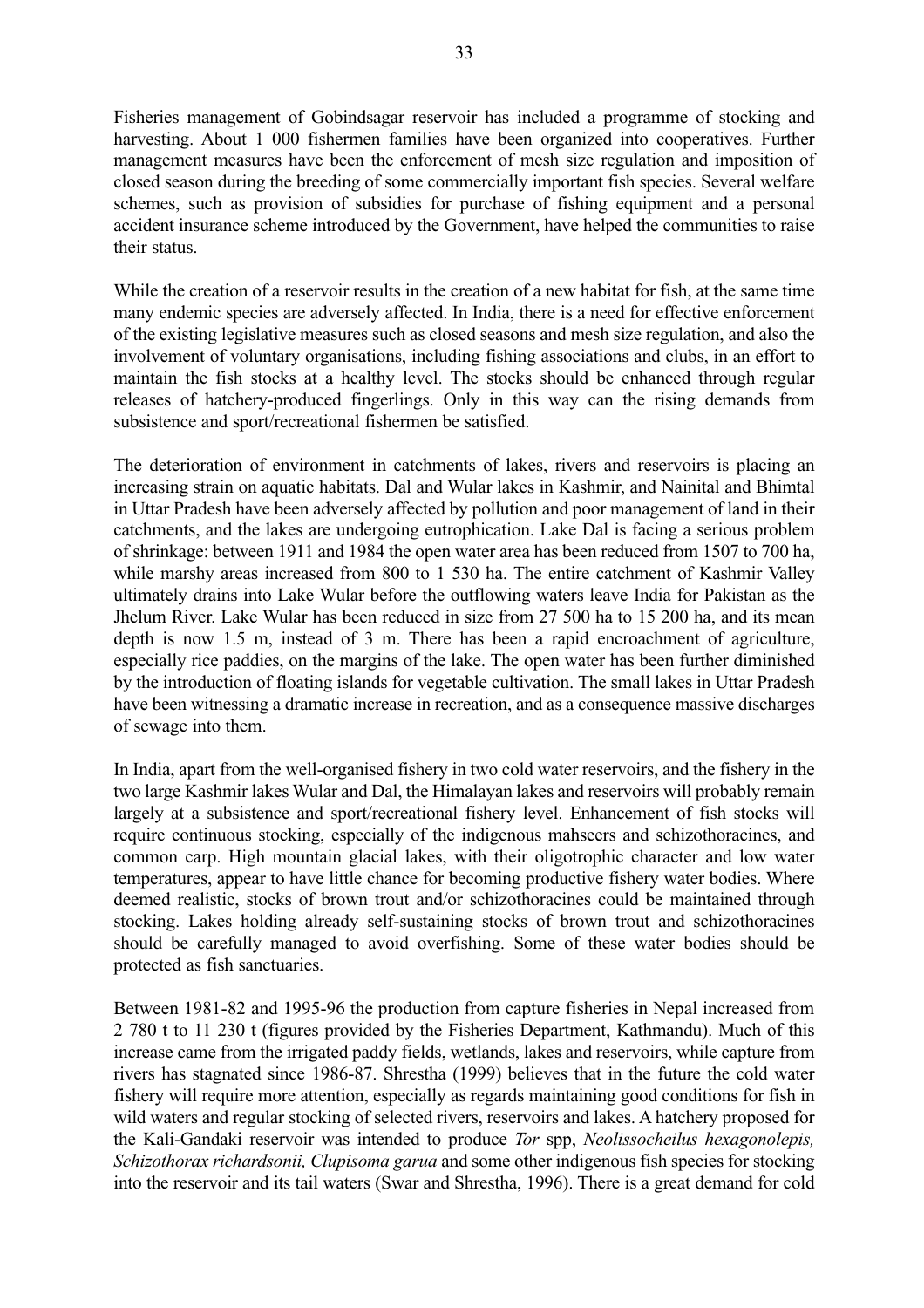water fish, but their supply is limited. The small catch, after local consumption, does not leave many fish for marketing in more distant places. In some areas the unproductive agricultural land has led the local people to depend mainly on fishing for their livelihood. This has led to overexploitation of fish stocks. In some streams fish stocks declined as a result of the catchment deterioration resulting from human activities. Poor quality of fish reaching the markets is also a major problem.

In the late 1980s, when an FAO mission visited Bhutan to assess the fishery development potential, there were no full-time fishermen or fishermen's cooperatives. Fishing permits were issued by the Department of Forestry, with 398 permits issued in 1986-87. It was reported that 60% of the angling was located in the Thimphu area, whereas Paro and other districts accounted for 30 percent and 10 percent respectively. In 1987 there was no organised marketing of fish in Bhutan. In the capital city Thimphu, a fish stall selling fresh fish (*Catla catla*, mahseer) was also selling mutton and buffalo meat (FAO, 1987).

Apart from trout, only the indigenous fish asla seems to have some fishery importance in Bhutan. In the late 1980s the level of stocks of mahseer *Tor tor* and *T. putitora* and the other potentially important fish *Neolissocheilus hexagonolepis* were unknown and needed to be assessed, as especially mahseer are much sought after by sport fishermen. Because of the cultural and fishery importance given to asla in Bhutan any future cold water fish enhancement activities should include stocking of fingerlings of this species into suitable stretches of rivers (Petr, 1999a). Such stretches, however, need to be identified as there is little knowledge on the present distribution of asla in rivers amd streams of Bhutan. The lack of knowledge on competition between asla and trout prevents any decision on stocking strategies for the brown trout, which, however, is selfreproducing in a number of rivers and streams.

No information on fisheries management in Xizang (Tibet) province of China was available to the compiler of this paper. It is probable that in some water bodies the slow growing cold water fish stocks are fully exploited or over-exploited, if one can extrapolate from the situation on Lake Qinghai (altitude 3 200 m, Qinghai Province on the Tibetan Plateau), where the fishery for *Gymnocypris przewalskii* (Schizothoracinae) drastically reduced the stocks of this fish species.

# **5. INTRODUCED SPECIES AND THEIR INTERACTION WITH NATIVE FISH SPECIES**

In northern Pakistan, brown trout has established self-reproducing populations in many streams draining Hindu Kush and Karakoram. In the Northwest Frontier Province brown trout introduction and subsequent stocking in Kaghan and Chitral at the beginning of the 20<sup>th</sup> century were very successful. In the Northern Areas brown trout is now established in 23 beats of streams and rivers, as well as in 12 lakes out of the existing 33. Some streams are regularly stocked with trout fingerlings produced in hatcheries. In the 1980s in AJK rainbow trout fingerlings were released into some rivers, but they didn't do well. Stocking of brown trout and rainbow trout in the River Jhelum and its inflowing streams was still ongoing in the 1990s. According to Akhtar (1991), the introduction of mahseer (*Tor putitora*) into the River Gilgit was not successful. Nothing is known about the interaction of the stocked exotic species with the indigenous fish in the Pakistan cold water bodies.

In Tarbela reservoir on the Indus River, mahseer and schizothoracines have virtually disappeared from catches in the sector close to the dam, for which the only fishery statistics are available. It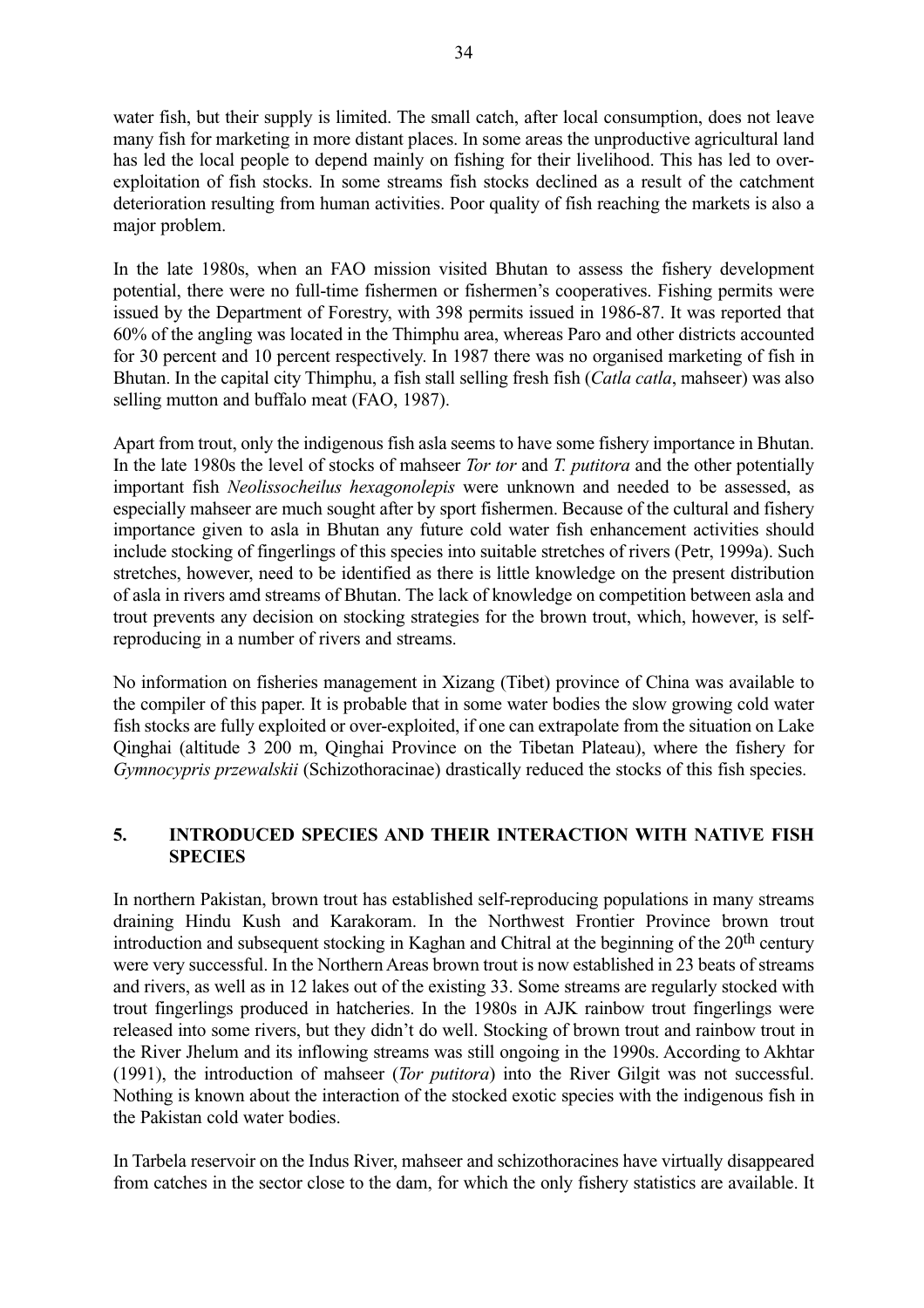is believed that they may still be present in reasonable numbers in the upstream sector influenced by the inflowing waters. It would appear that flooding of suitable spawning grounds rather than the competition with introduced exotics such as common carp, is the primary reason why mahseer became absent.

In the Indian Himalayas as in many other parts of the world several exotic species have been introduced without any consideration of the impact on the endemic fish. Brown trout and rainbow trout were introduced predominantly to meet the requirements of sport fishing. In the absence of any fast-growing endemic cold water species, common and silver carps have been introduced in reservoirs and in aquaculture. In the beginning such introductions were limited to only some areas, but this was followed by their gradual distribution and introduction to other water bodies and today the exotic fish are present in almost all suitable water bodies.

Brown trout is now well established, with a number of self-sustaining populations in streams of the Indian Himalayas. Rainbow trout has failed to establish itself in the stream ecosystem but it is cultured in fish farms. It has been suggested that a sharp decline in the schizothoracine species in the Himalayas is the result of brown trout preying upon their younger stages. Schizothoracines, notably *Schizothoraichthys esocinus, S. progastus, Schizothorax richardsonii, S. longipinnis, S. nasus* and *S. hugelii* are the most important endemic species of fish occurring in the Himalayan trout waters. They are rather small in size, ranging from 200 to 450 mm in total length and from 300 to 1 200 g in weight. Sehgal and Sar (1989) who studied the interaction between brown trout and schizothoracines in the Beas River, did not find any evidence of the negative impact of the trout on the endemic fish, and concluded that it was the increase in angling pressure and the fast degradation of the ecological conditions of the river system which had a negative impact on fish.

The potential impact on schizothoracines of the introduction of common carp in Kashmir and in the Kumaon Himalaya (Uttar Pradesh) is also being debated. After the release of common carp fingerlings in Lake Dal in Kashmir, the once abundant schizothoracine species virtually disappeared.. It is believed that in Kashmir lakes schizothoracines are fast losing ground due to the higher fecundity of common carp and its habit of spawning in confined waters. The feeding pattern of common carp and schizothoracines is almost identical, with many of the lacustrine species of schizothoracines feeding on detritus and benthos, i.e. having the same diet as common carp. In Gobindsagar reservoir on the Beas River in the 1980s common carp contributed up to 35 percent to the total catch, but its proportion in catch started decreasing with the increasing numbers of another exotic – the silver carp. According to Kumar (1988) the interrelationships among the silver carp-common carp-schizothoracines in the Gobindsagar reservoir are not fully understood. But in spite of the common carp now being the most common food fish in the Himalayas, schizothoracines are still the consumer's first preference (Sehgal, 1999).

The first introduction of silver carp in Himalayan waters was accidental, when in 1971 this fish found its way into the Sutlej River from a fish farm, situated close to Gobindsagar reservoir, after the farm was inundated by floods. The species has since established itself in the reservoir, resulting in the formation of a self-sustaining population. By 1987 silver carp represented 65.8% of the total catch. As it feeds largely on phytoplankton it has a biological advantage over the Indian major carp catla (*Catla catla*), a column plankton feeder.

The impact of the introduction of exotic species on endemic cold water fish in the Himalayan uplands is significant. The introduction of common carp may have adversely affected the endemic schizothoracines and mahseers. In Lake Dal, Kumaon lakes, and the reservoirs Gobindsagar and Pong, the introduced common carp and silver carp have become the dominant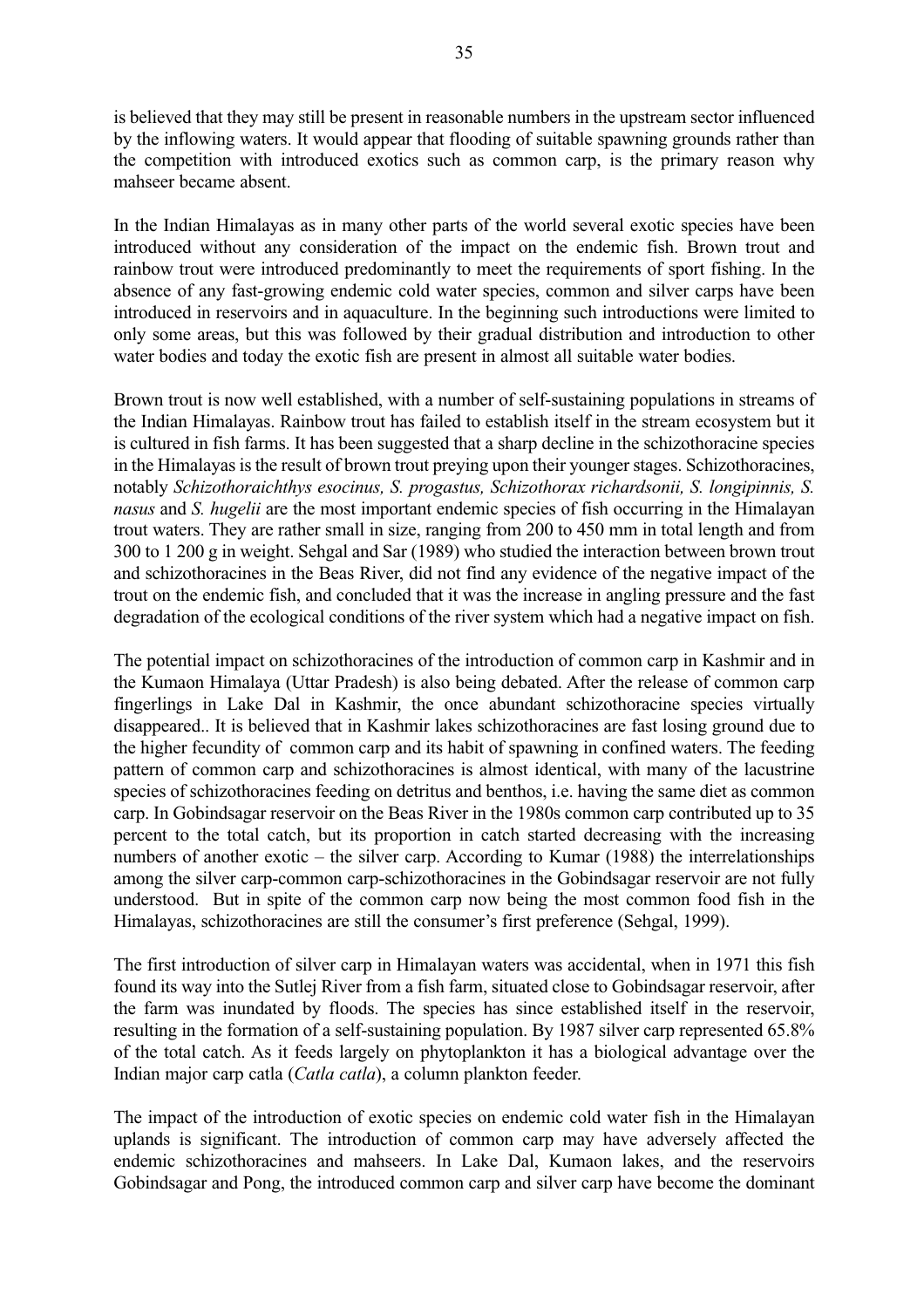fish in catches. How far the presence of these carps has contributed to the decline in the endemic species is difficult to say. While the decline in schizothoracines is obvious, a modest increase in mahseer has been recorded in Gobindsagar reservoir. It has been suggested that damming of rivers and eutrophication of lakes have probably had more serious negative impact on schizothoracines than the presence of the two exotic carps. Silver carp is present only in one Himalayan water body, i.e. Gobindsagar reservoir, where it reproduces.

Eleven exotic fish species of food and sport value were introduced in Nepal by the 1990s (Shrestha, 1999). These include rainbow trout, introduced during 1968-1971 from India, and in 1988 from Japan. Brown trout was introduced in 1971 from England and Japan. Other introduced species tolerating cooler waters are common carp, silver carp, bighead carp, which have been cultured since 1955-56. More recently *Carassius auratus* was also introduced. The remaining species are warmwater fish introduced in the subtropical Terai. In the 1990s two government centres, in Trishuli and Godawary, included in their research programmes studies on interactions between native fish and exotic species.

Anecdotal evidence indicates that in Bhutan there may be some competition between asla (*Schizothorax progastus*) and trout. Brown trout was first introduced to Bhutan in 1930, and until the 1980s two trout hatcheries (in Haa and Wangchutaba) produced about 20 000 trout fingerlings per annum. The stocking of brown trout was discontinued in 1983 on the assumption that it was feeding on and suppressing indigenous fish such as asla.

#### **References**

Akhtar, N., 1991. The Northern Areas (Pakistan). Fisheries profile, feasible sites for trout culture and an overall sector development perspective. Report for Project PAK/91/008. Rome, FAO. 29p.

Akhtar, N., 1991a. Azad Jammu and Kashmir. Fisheries profile, feasible sites for trout culture and an overall sectoral development perspective. Report for Project PAK/88/048. Rome, FAO. 25p.

Akhtar, N., 1992. Pakistan's cold water fisheries and trout farming sector study: trends, opportunities and challenges. Report for FAO/UNDP Projects PAK/88/048 and PAK/91/008. Rome, FAO. 75p.

Ali, S.R., M. Ahmad, M.A.S. Ansari and M.R. Mirza, 1980. Hydrobiological studies of the Indus River and its tributaries above and below Tarbela Dam. Pakistan J. Sci. Studies 2(1+2): 15-30.

Coad, D., 1981. Fishes of Afghanistan, an Annotated Check-list. Publications in Zoology, No. 14. National Museum of Canada, Ottawa. 26p.

Dhendup, T. and C.E. Boyd, 1994. Chemical features of water and soil farming areas of Bhutan. J. Aqua. Trop. 9: 35-41.

Dubey, G.P., 1978. Survey of the waters of Bhutan. Physiography and fisheries potential. Report. FAO, Rome. 38p.

Edwards, D., 1991. Coldwater fish culture in Azad Kashmir and in Northern Areas. Mission Report for FAO/UNDP Projects PAK/88/048 and PAK/91/008. Rome, FAO. 31p.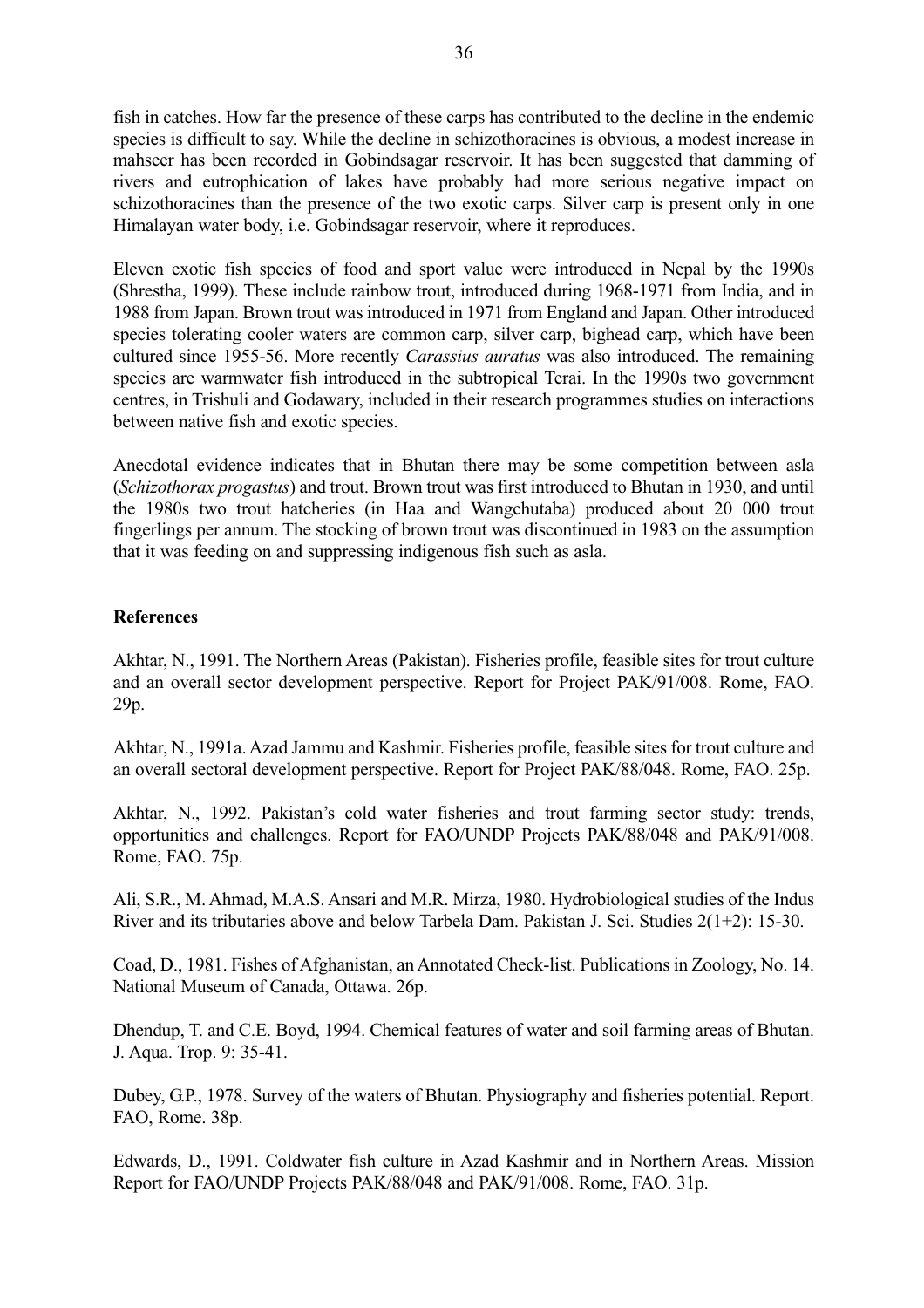FAO, 1987. Small-scale cold-water fisheries: fact finding and project idea formulating mission to mountainous regions of Bhutan, India and Nepal (31 March-12 May 1987). Report. Based on the work of T. Petr, X. Lu and K.G. Rajbanshi. FAO. Rome. 63p.

George, W., 1995. Review of fishery management in Water and Power Development Authority (WAPDA) reservoirs in Pakistan. FAO Fisheries Report. No. 512 (Suppl.): 141-153. Rome, FAO.

Jha, D.K. and T.K. Shrestha, 1986. Fish fauna of Karnali River. J. Inst. Agric. and Anim. Sc.T.U. 7: 51-61.

Johri, V.K., S.K. Awasthi, S.R. Sharma and N.K. Tandon, 1989. Observations on some limnological aspects of four important lakes of Kumaon Hills of U.P. and suggestions for their proper exploitation. Indian J. Fish. 36(1): 19-27.

Kumar, K., 1988. Gobindsagar reservoir, a case study on the use of carp stocking for fisheries management. FAO Fisheries Technical Report. No. 405 (Suppl.): 46-70. Rome, FAO.

Li Shizong, 1981. Studies on Zoogeographical Divisions for Freshwater Fishes of China. Beijing. 292p.

Menon, A.G.K., 1962. A distributional list of fishes of the Himalayas. J. Zool. Soc. India 14(1 and 2): 23-32.

Petr, T., 1985. Feasibility study on fisheries development in the major Pakistan reservoirs. Report for the Project FI/TCP/PAK/4506. Field Document 1. Rome, FAO. 63p.

Petr, T. (ed.), 1999. Fish and Fisheries at Higher Altitudes: Asia. FAO Fisheries Technical Paper. No. 385. Rome, FAO. 304p.

Petr, T., 1999. Coldwater fish and fisheries in Afghanistan. FAO Fisheries Technical Paper. No. 385: 138-148. Rome, FAO.

Petr, T., 1999a. Coldwater fish and fisheries in Bhutan. FAO Fisheries Technical Paper. No. 385: 6-12. Rome, FAO.

Petr, T., 1999b. Coldwater fish and fisheries in Pakistan. FAO Fisheries Technical Paper No. 385: 122-137. Rome, FAO.

Pradhan, B.R. and D.B. Swar, 1988. Limnology and fishery potential of the Indrasarobar at Kulekhani, Nepal. In: Reservoir Fishery Management and Development in Asia. Proceedings of a Workshop, Kathmandu, Nepal, 23-28 November 1987: 87-93. Ottawa, Ontario, Canada, IDRC.

Raina, H.S. and T. Petr, 1999. Coldwater fish and fisheries in the Indian Himalayas: lakes and reservoirs. FAO Fisheries Technical Paper. No. 385: 64-88. Rome, FAO.

Sehgal, K.L., 1988. The Ecology and Fisheries of Mountain Streams of N.W. Himalayas. Thesis for the award of D.Sc. Degree, Meerut University.